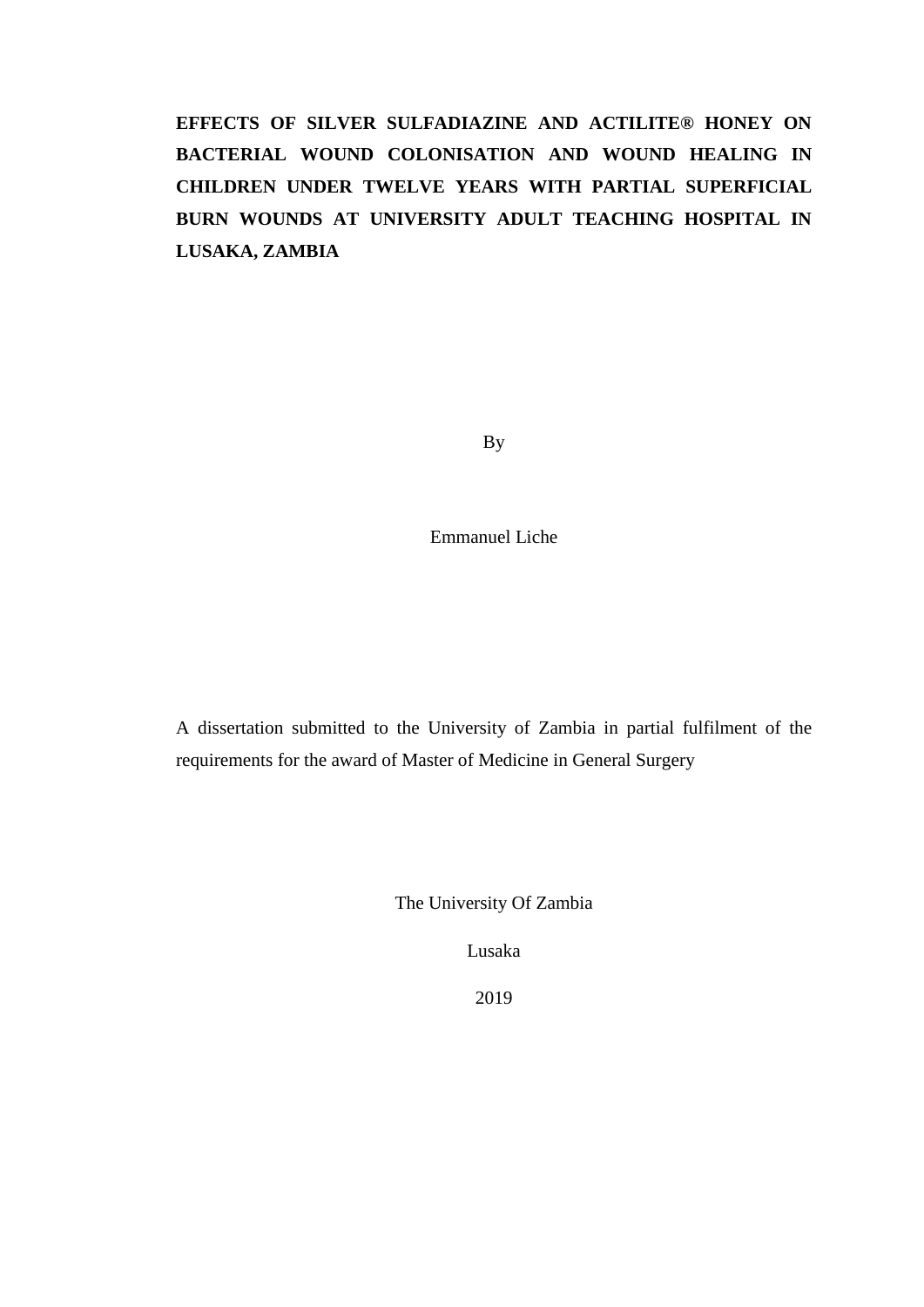#### **COPYRIGHT**

All rights reserved. No part of this dissertation may be reproduced, stored in a retrieval system or transmitted in any form by other means – electronic, mechanical, photocopying or recording without prior consent from the author

© Emmanuel Liche, 2019.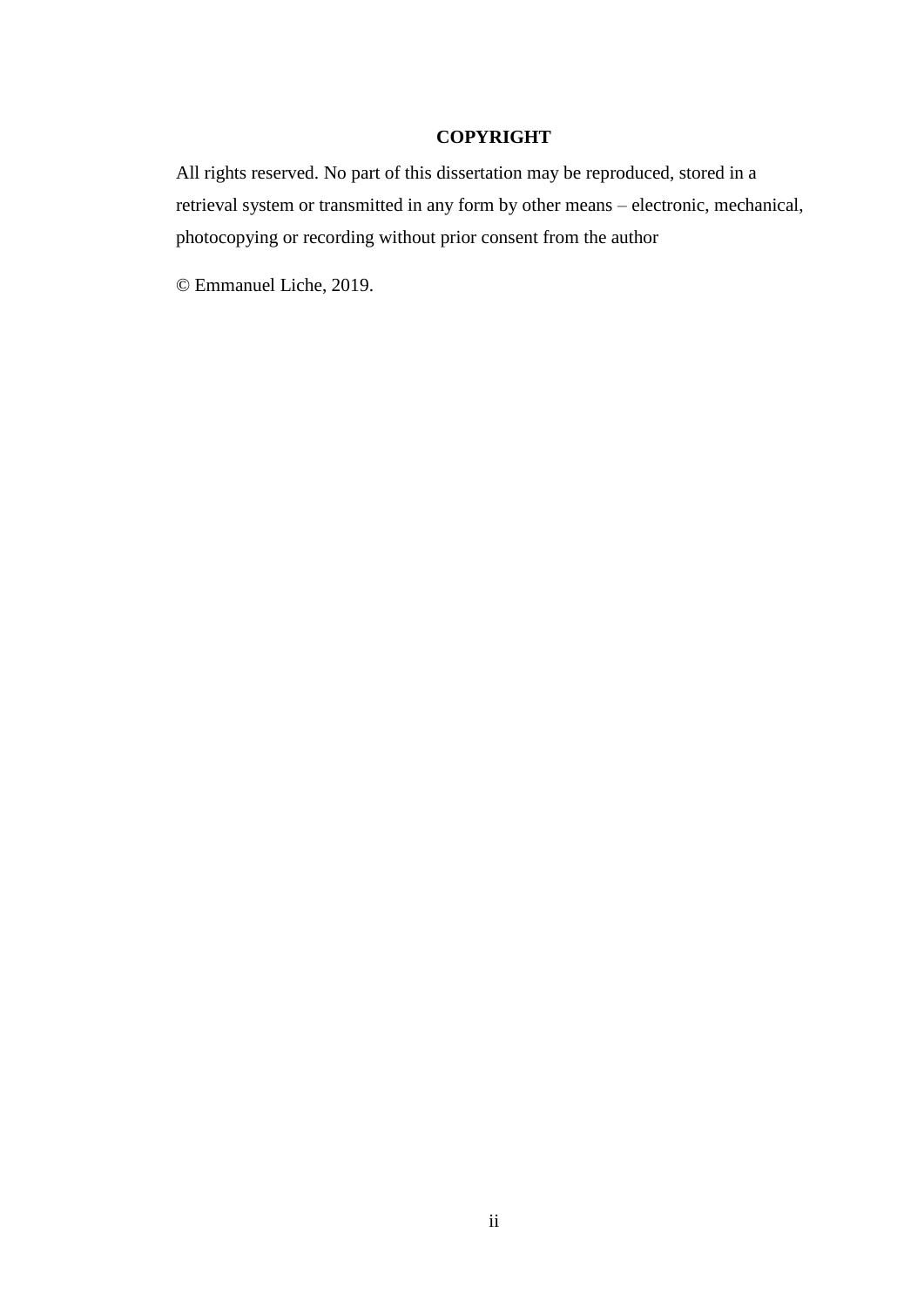#### **DECLARATION**

I, Emmanuel Liche, declare that this dissertation, being presented for Master of Medicine in General Surgery, represents my own work and that it has not been previously submitted either wholly or in parts for a degree, diploma or other qualification at this or any other university.

Signed……………………………………………………………………………..

Date………………………………………………………………………………..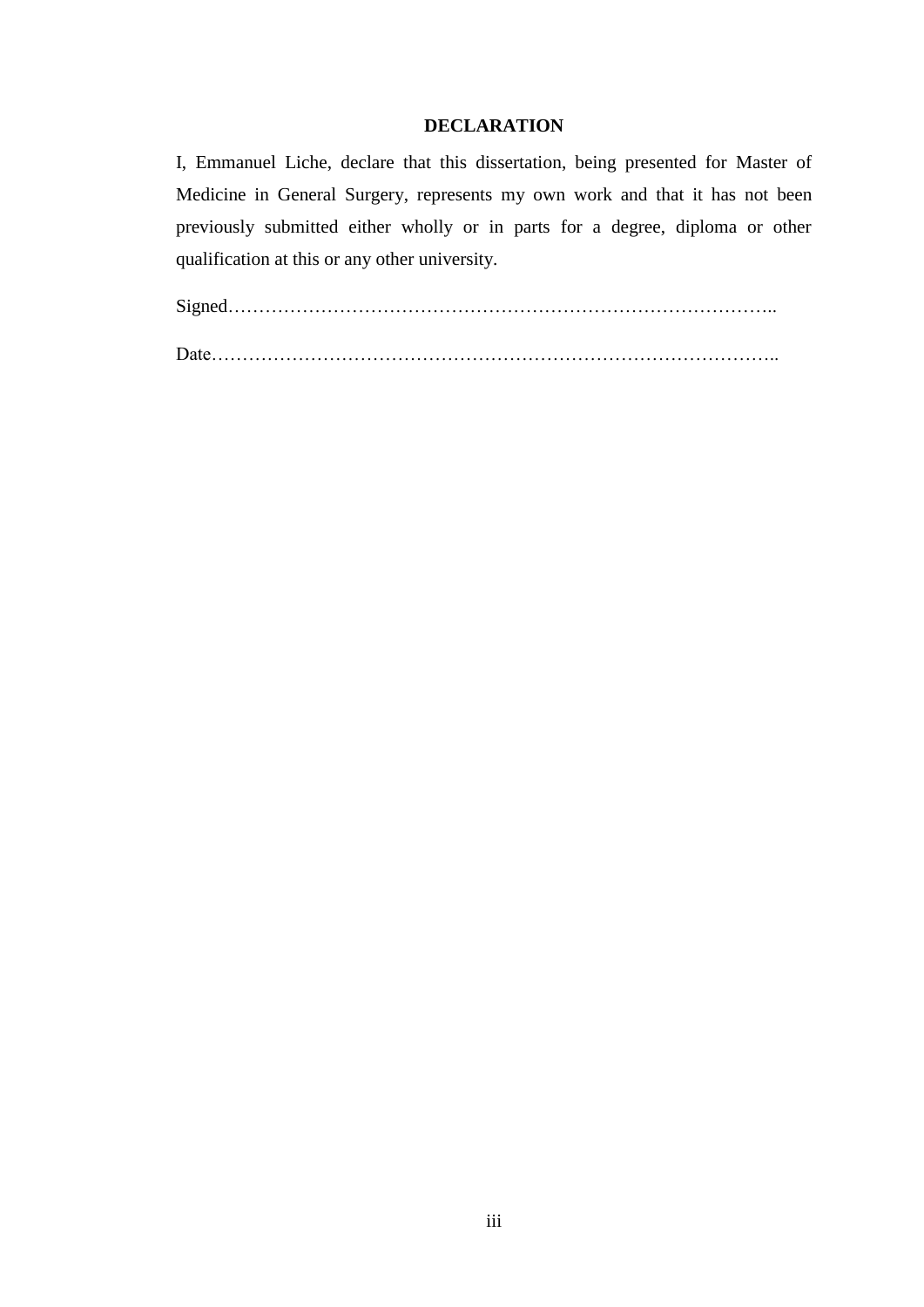#### **APPROVA**L

This dissertation of Emmanuel Liche is approved, fulfilling part of the requirements for the award of the degree of Master of Medicine in General Surgery by the University of Zambia.

Chairperson

Board of Examiners…………………….. Signature………………….Date……..

Supervisor……………………………….Signature…………………...Date……..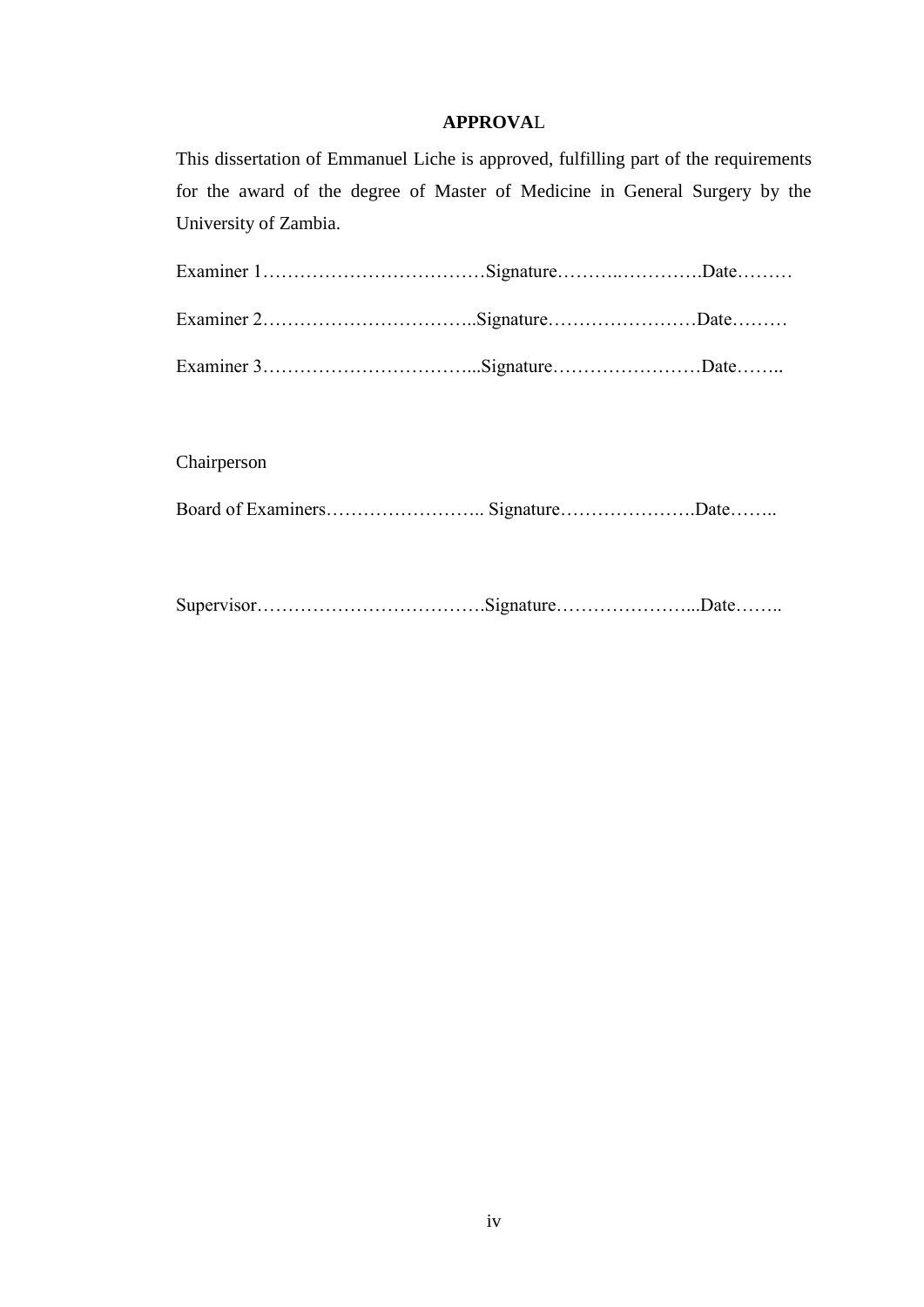#### **ABSTRACT**

Burn wounds are a global public health concern and Zambia has not been spared. Burn wounds account for 6% of surgical admissions yearly and yet are amongst the common causes of mortality at University Teaching Hospitals (UTH). Burn wounds seen at UTH affect children more than adults and the common size is  $\leq 20$  per cent and partial superficial thickness in depth. The hospital has no burns unit and as such patients are admitted in general wards where cross infection is not uncommon. With high infection and mortality rates at UTH this study is of importance as it examined the effects of honey and SSD on bacterial wound colonisation and wound healing in paediatric partial superficial burn wounds of  $\leq 20$  per cent TBSA. This two-arm open label randomised trial was done at UTH over a period of seven months (July 2017-January, 2018). Children under twelve years with  $\leq 20\%$  partial superficial burn wounds were recruited. They were then randomly allocated to either honey or SSD group. Demographics were noted on recruitment. Swabs for microbiological evaluation were collected on day 0, 3, 7 and 10 and wounds were assessed for healing. The University of Zambia Biomedical Research and Ethics Committee approved the research. Of the 64 patients, 32 were allocated to each group and showed 1:1 ratio in both groups. The modal age distribution was 1-2 years and the percentage burn wound surface area was 6-10 percent in both age groups. At baseline there was no significant difference in bacterial wound colonisation (80% in honey group and 83% in SSD group;  $p = 0.74$ ). However, by day 10 on treatment, there was significant reduction in bacterial wound colonisation (Honey Vs SSD;  $P =$ 0.026). Wounds treated with Actilite**®** honey healed quicker than those treated with SSD (Mean  $11 \pm 4$ , 15 $\pm 6$ , P=0.0049). The study showed that treatment of children under 12 years with partial superficial burn wounds of  $\leq 20$  per cent TBSA using Actilite**®** honey significantly reduced levels of bacterial wound colonisation by day 10. It was further demonstrated that wounds treated with Actilite**®** honey healed at a faster rate compared to those treated with SSD.

**Keywords**: honey, silver sulfadiazine, burn wounds, wound healing, wound infection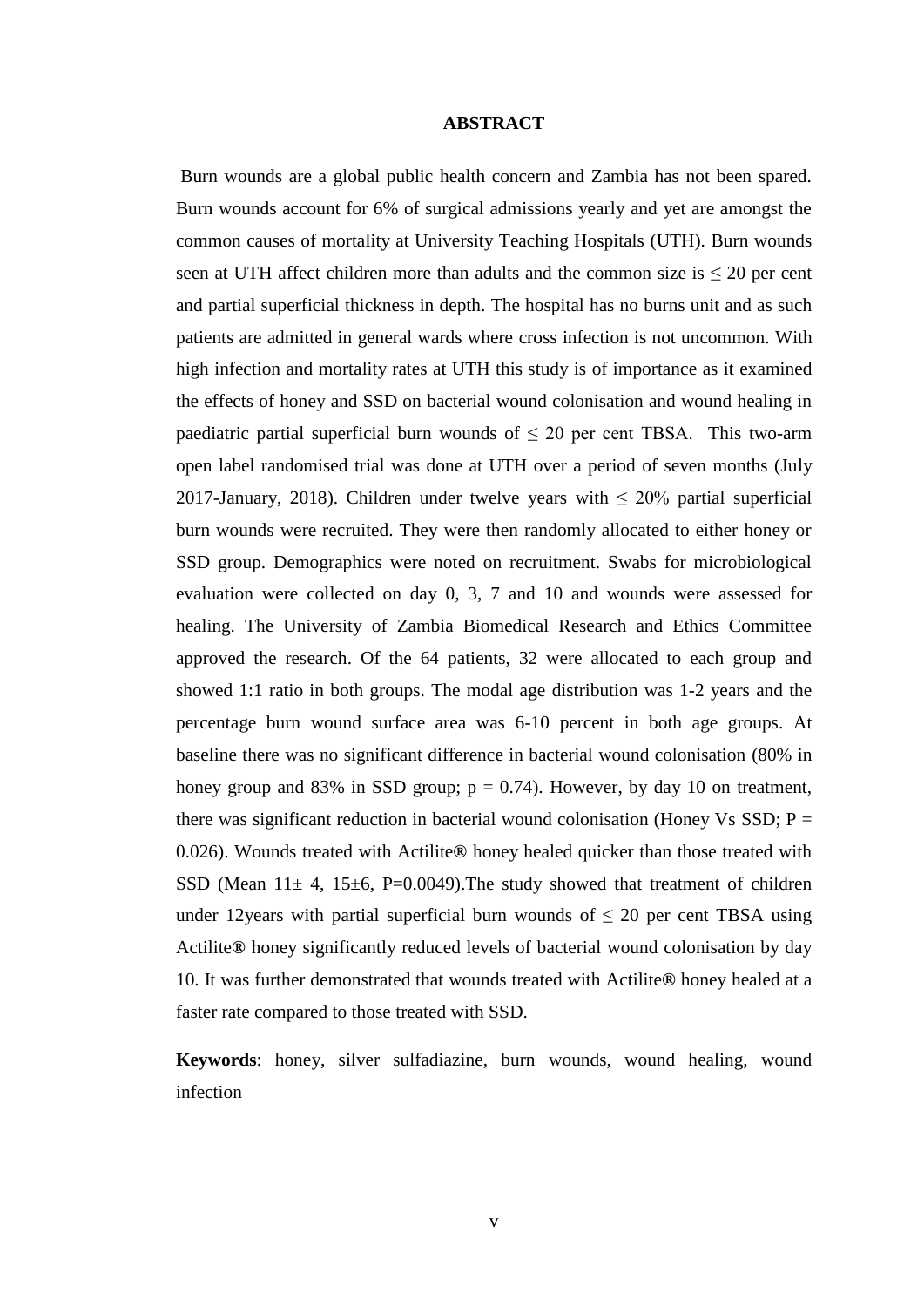#### **DEDICATION**

To my wife, Elizabeth Kabwe, my progenies, Wongani and Temwani and my parents, Wilson Liche and Elizabeth Timilile Nkhoma for the constant support through this process.

'*A great part, I believe, of the art of medicine is the ability to observe'. - Hippocrates*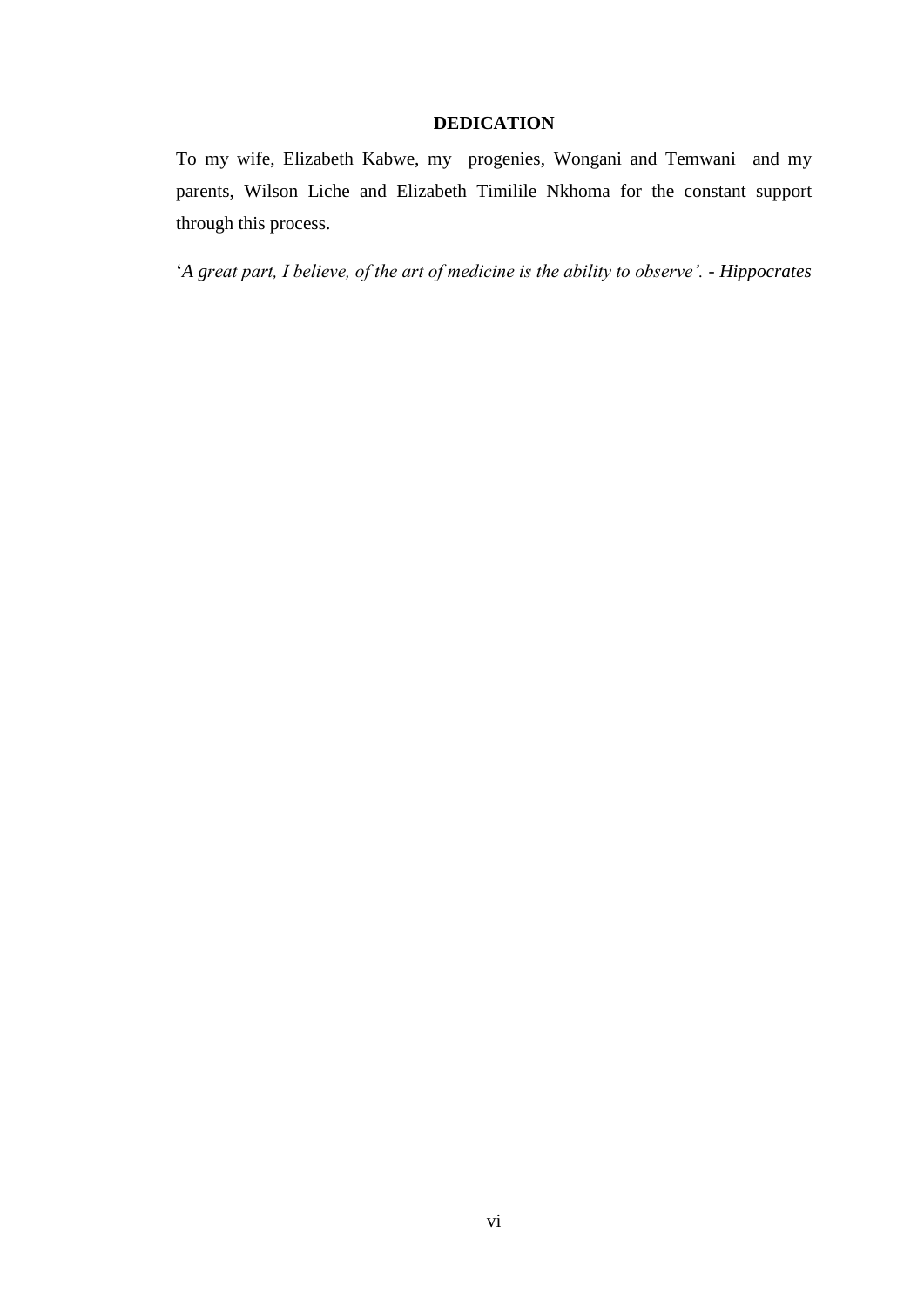#### **ACKNOWLEDGEMENTS**

I would like to extend my gratitude to my supervisors, Dr. Robert Zulu and Dr. Zachariah Kasongo for nurturing this idea from infancy to its maturity. Indeed they have been good mentors. To all academic staff in the school of medicine and department of surgery, I say thank you for your comments. Special mention goes to Dr. James Munthali, Head of Department, Surgery, Dr. Jovic Goran, Dr. Nenad Spasojevic, Professor Bellington Vwalika and Professor Christian Ezeala for reading through my work and their encouragement through this academic journey.

To my sponsors, Advancis Medicals, UK for supplying me with Actilite**®** honey, Shalina Pharmaceuticals, Zambia for providing the silver sulfadiazine and the Moses Sinkala Award, I am greatly indebted for translating a brisk idea into reality. Your contribution to this research is highly valued.

To my hard working research assistants, Limata and Ben, this work would not have come to reality without your hard work. I am indeed thankful.

My sincere gratitudes to my wife, Elizabeth Kabwe, my progenies, Temwani and Wongani and my parents, Wilson and Timilile for the support rendered in this academic journey. To my siblings, Evaristal and Dominic together with their spouses Taonga and Patricia, your support has been overwhelming. To my late grandmother, Valentine Negi Mgifwile and late brother, Fatson Liche, your inspiration has brought me this far, how I wished you could witness this academic maturity.

Moreover, this work would not have been accomplished without the patients and their guardians who voluntarily and passionately contributed to the findings presented herein.

Above all, may glory and honour be to God my creator for his abundant blessings upon me through my academic life.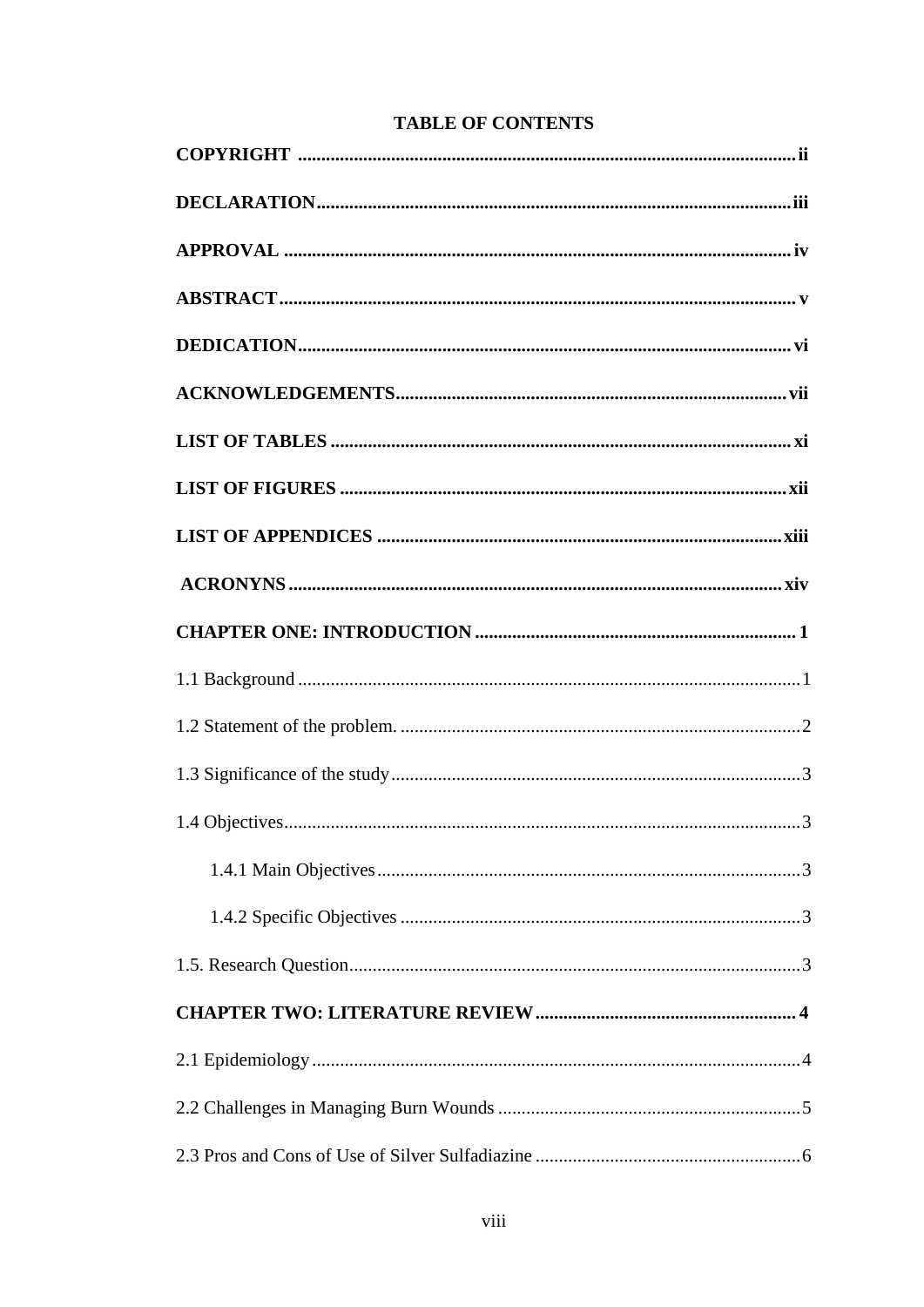| 4.2.1: Sex distribution of the patients enrolled in the study 17 |  |
|------------------------------------------------------------------|--|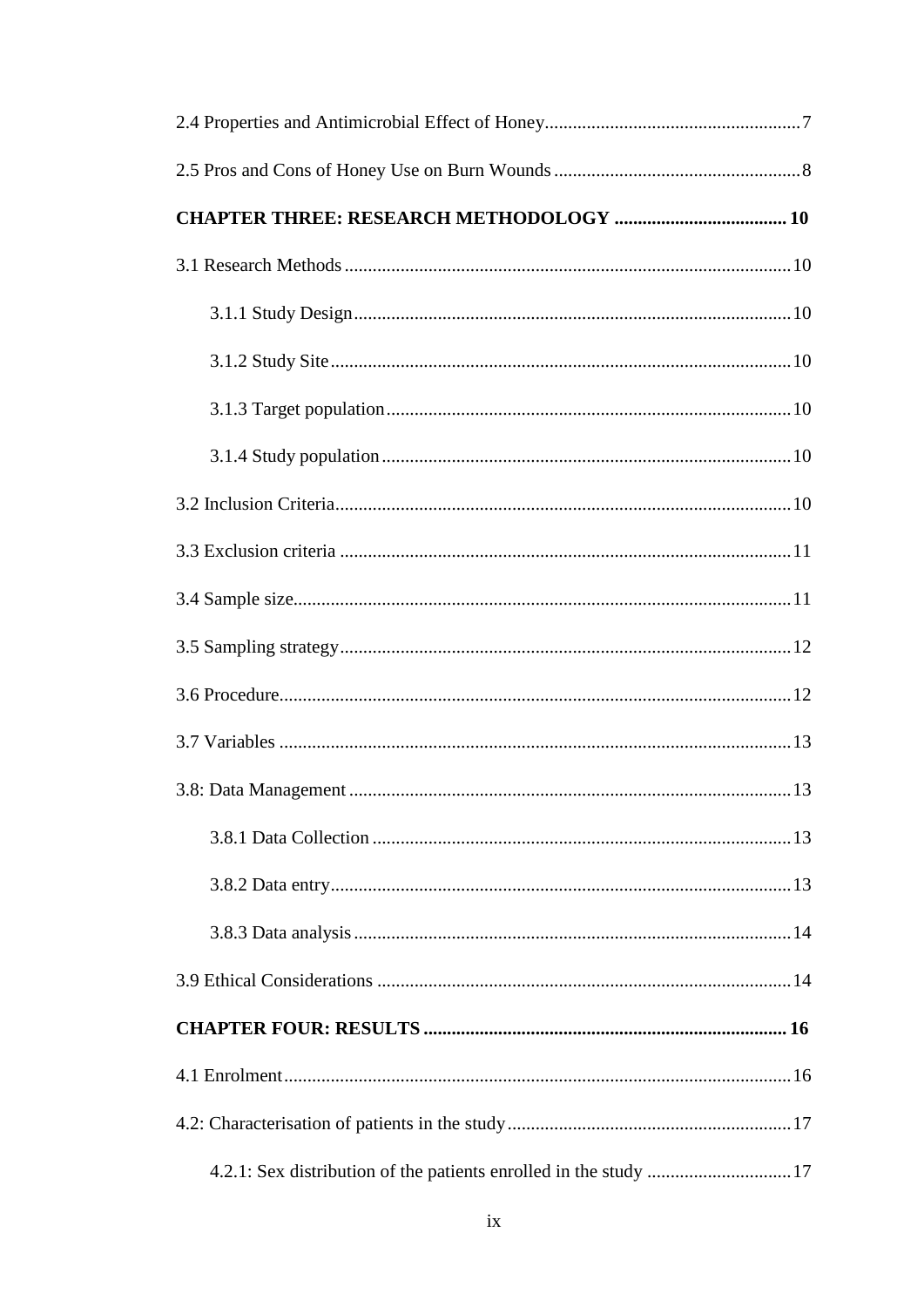| 4.2.2: Age distribution of the patients enrolled in the study17        |  |
|------------------------------------------------------------------------|--|
|                                                                        |  |
|                                                                        |  |
|                                                                        |  |
|                                                                        |  |
|                                                                        |  |
|                                                                        |  |
| 4.3.2: Mean time taken for wounds to reach full re-epithelialisation22 |  |
|                                                                        |  |
| <b>CHAPTER SIX: CONCLUSIONS AND RECOMMENDATIONS  26</b>                |  |
|                                                                        |  |
|                                                                        |  |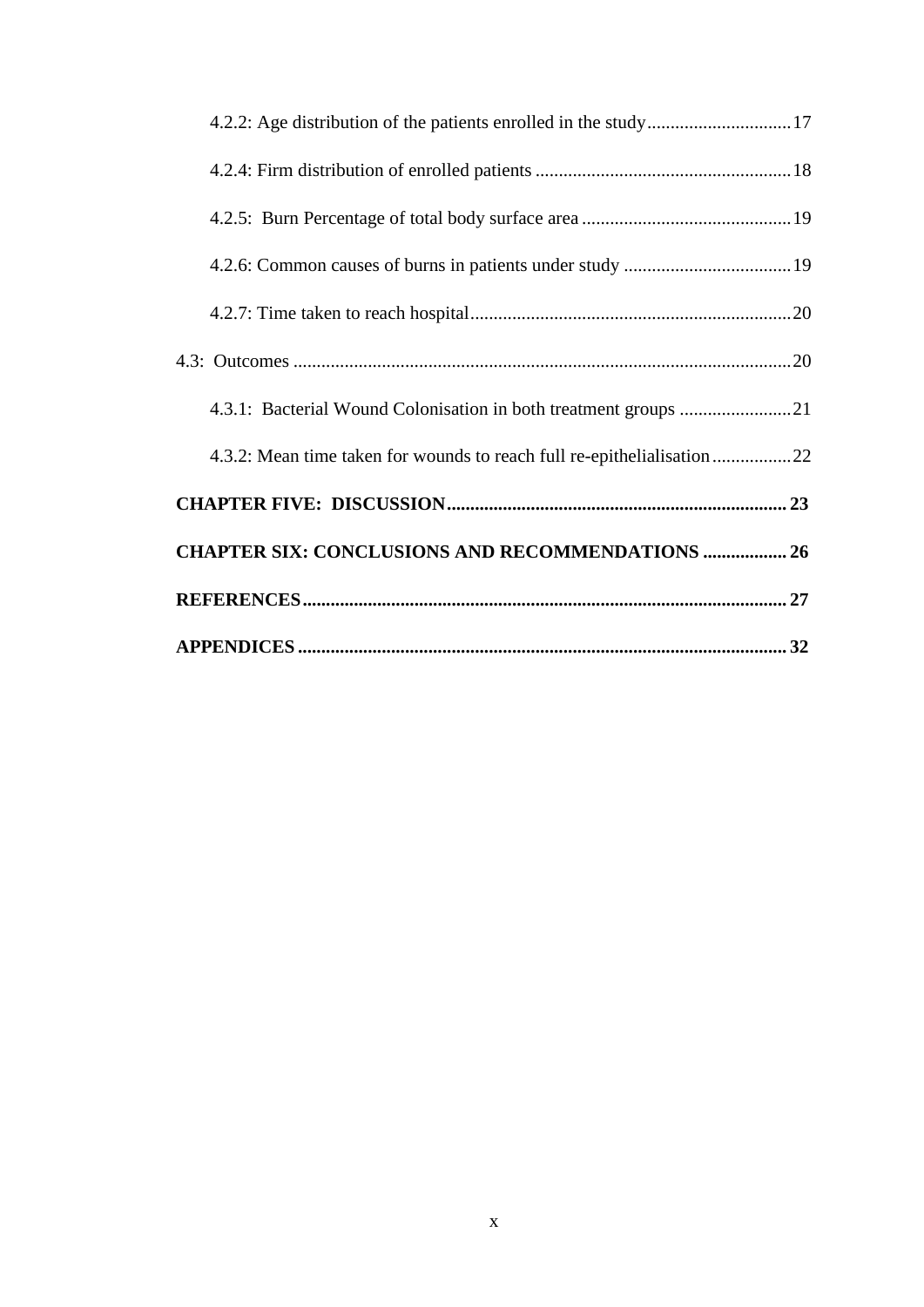## **LIST OF TABLES**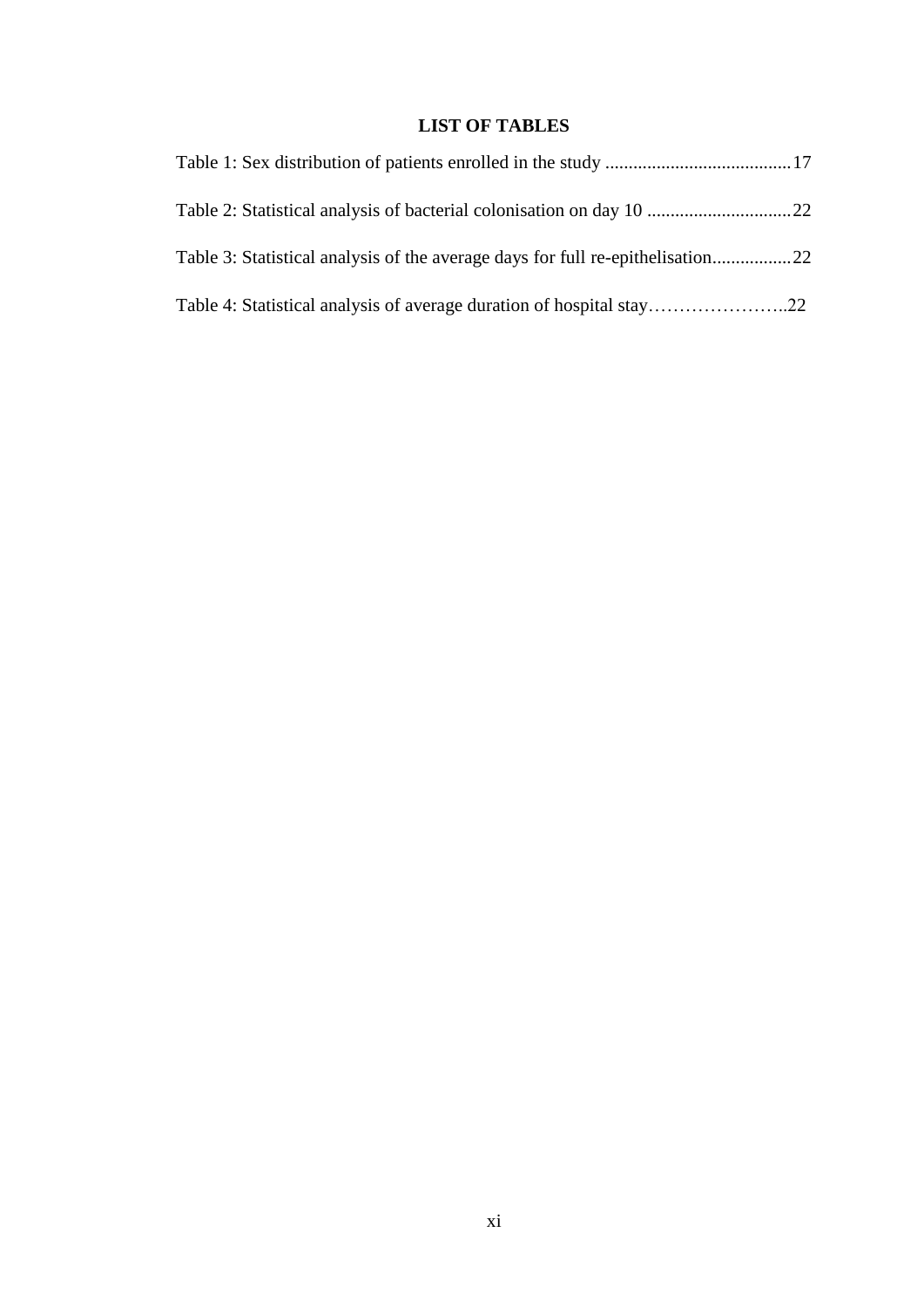## **LIST OF FIGURES**

| Figure 7: Bacteria wound colonisation in both treatment groups over 10 days21 |  |
|-------------------------------------------------------------------------------|--|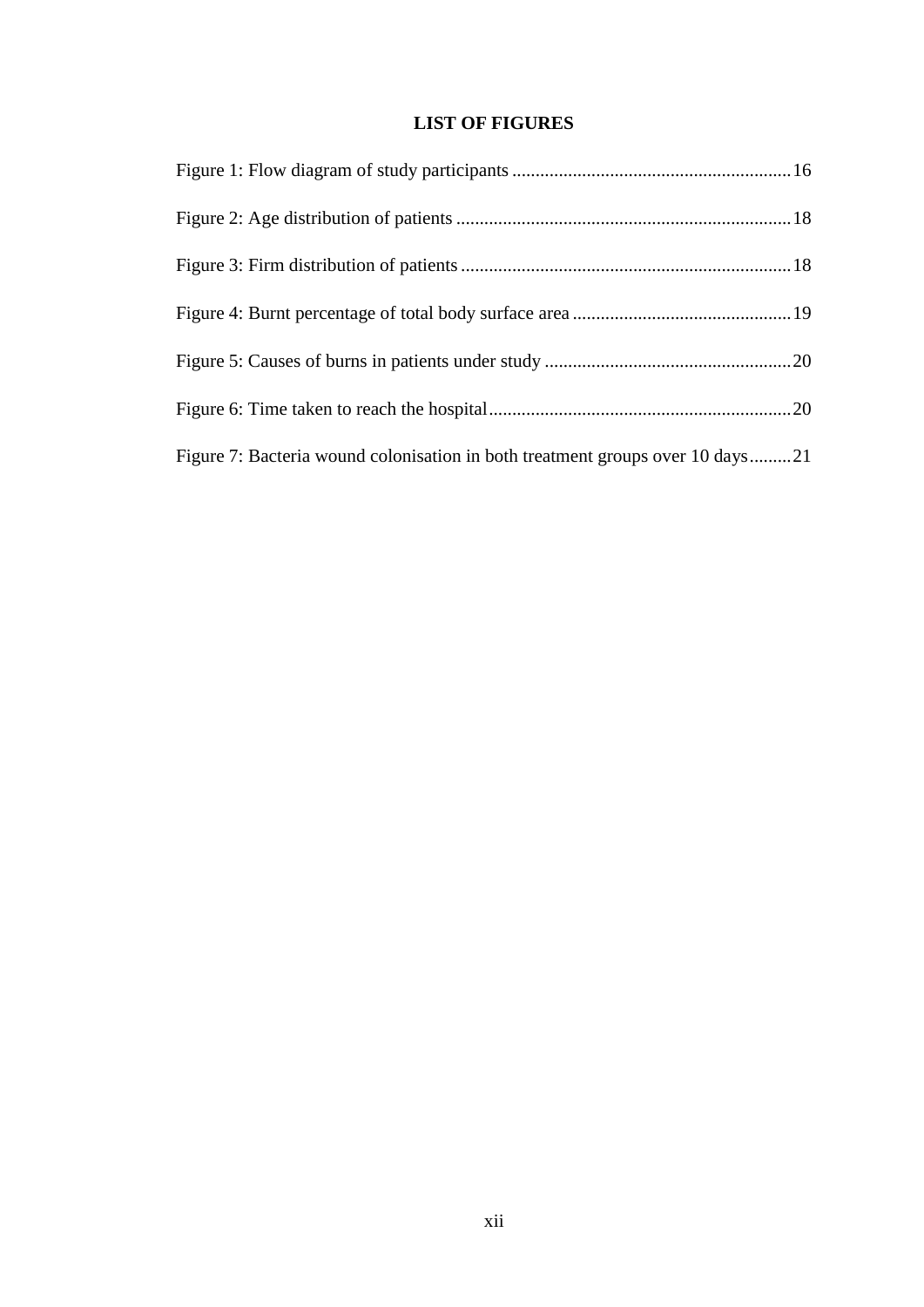## **LIST OF APPENDICES**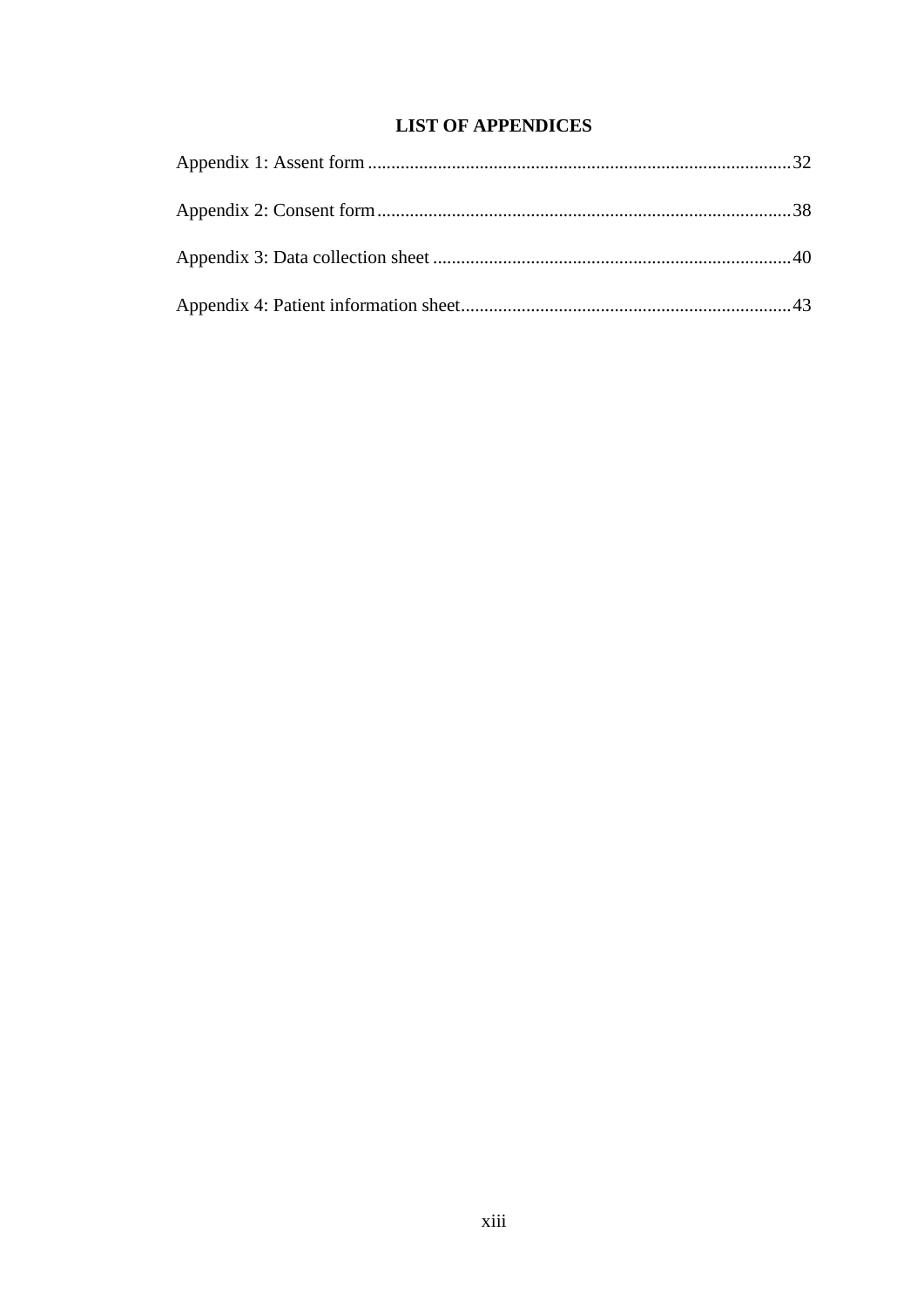## **ACRONYNS**

| <b>CI</b>       | Confidence Interval                                              |  |  |  |
|-----------------|------------------------------------------------------------------|--|--|--|
| <b>FDA</b>      | Food and Drug Administration                                     |  |  |  |
| <b>GPPF</b>     | <b>Graduate Proposal presentation Forum</b>                      |  |  |  |
| <b>HIV</b>      | Human Immuno-deficiency Virus                                    |  |  |  |
| <b>NHS</b>      | <b>National Health Services</b>                                  |  |  |  |
| <b>RCT</b>      | <b>Randomised Controlled Trial</b>                               |  |  |  |
| <b>SPSS</b>     | <b>Statistical Package for Social Sciences</b>                   |  |  |  |
| <b>SSD</b>      | <b>Silver Sulfadiazine</b>                                       |  |  |  |
| <b>TBSA</b>     | <b>Total Body Surface Area</b>                                   |  |  |  |
| <b>TGA</b>      | Therapeutic Group Administration                                 |  |  |  |
| <b>UK</b>       | <b>United Kingdom</b>                                            |  |  |  |
| <b>UNZABREC</b> | University of Zambia Biomedical Research and Ethics<br>Committee |  |  |  |
| <b>UNZA</b>     | University of Zambia                                             |  |  |  |
| <b>USA</b>      | <b>United States of America</b>                                  |  |  |  |
| <b>UTH</b>      | <b>University Teaching Hospital</b>                              |  |  |  |
| <b>WHO</b>      | World Health Organisation                                        |  |  |  |
| <b>ZAMRA</b>    | Zambia Medicines Regulatory Authority                            |  |  |  |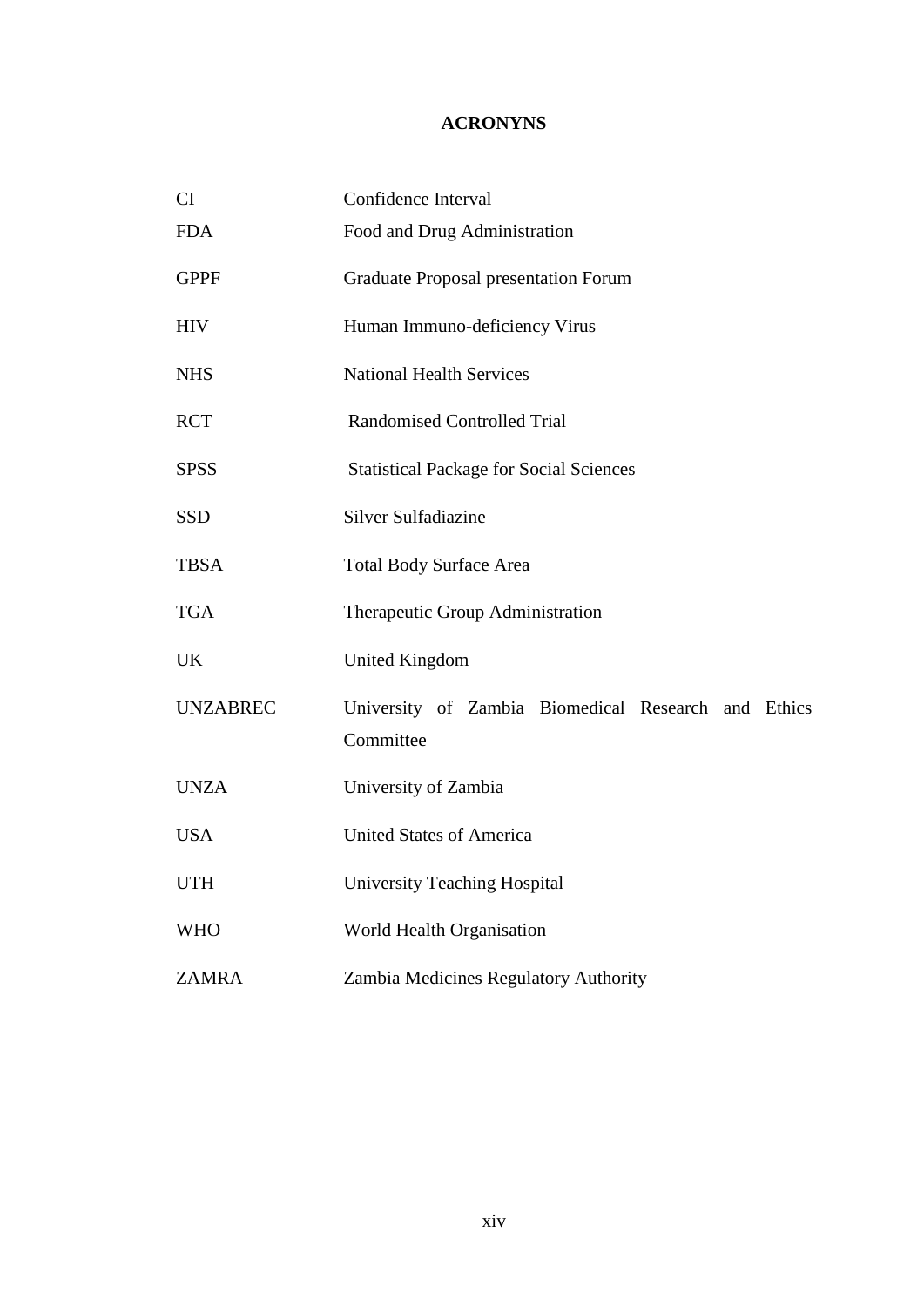#### **CHAPTER ONE: INTRODUCTION**

#### **1.1 Background**

Burns are traumatic injuries caused by coagulative destruction of the skin due to thermal injury (Dune, 2014). Due to its oxidative nature, release of free radicals is seen and these further injure important cells of life.

Burn wounds are a global public health concern. It is reported that about 300,000 deaths yearly are due to burn wounds and 90% of this burden occur in middle and low-income countries like Zambia. In Africa between 17,000-30,000 children less than five years die each year due to burn wounds. It is said that in Africa, infants succumb to burns three times more than the global average (Ringo and Chilonga, 2014)

Zambia has not been spared of the circumstances. Studies done at UTH acknowledge that burn wounds account for about 6% of all yearly surgical admissions and yet it is the commonest cause of mortality in the surgical wards. Whereas general mortality in surgical wards is less than 5%, burn wounds contribute about 15-30% mortality (Sheyo, 2010; Maimbo *et al.,* 2014). True to the global picture, burn wounds at UTH are chiefly a paediatric condition. In studies at UTH, it was demonstrated that most patients who sustained burn wounds were children less than 12 years and they presented commonly with burn wounds of  $\leq 20$  percent. And those who succumbed showed similar pattern in terms of age and percentage of wounds (Sheyo, 2010; Maimbo *et al*., 2014 and Ziwa, 2016).

Moreover, burn wound complications like infection entails prolonged stay in hospital and attached to it are numerous costs both on the hospital and the patient. With only 403 out of 1254 beds designated to surgical wards, there is need to look into treatment modalities which will accelerate wound healing thereby reducing hospital stay.

The management of burns is not only challenging at UTH but even globally as wounds tend to be infected. However with no dedicated isolated wards managing burn wounds and unavailability of protocols it even becomes more difficult as seen in high infection rates due to cross contamination (Ziwa, 2016). At UTH the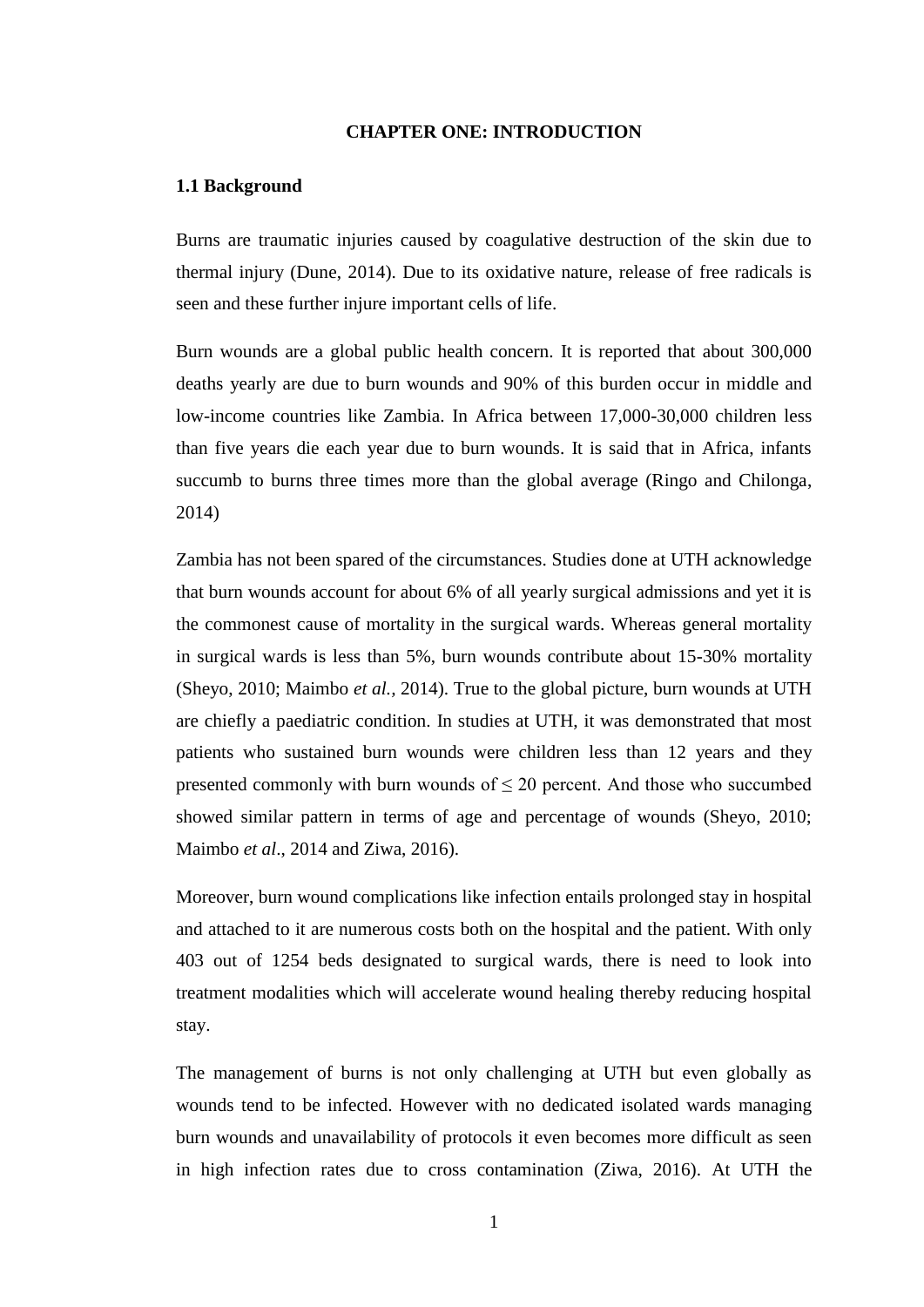challenge is evident as in 2010 the department requested guidance to better manage burns from the American Burns Association. Strides to improve management of burns at UTH have been made. In one study results showed reduction in wound infection using gamma irradiated amniotic membranes (Katebe, 1996). However, it was a pilot study and acceptability among patients and guardians was among issues on utilisation.

Treatment methods for partial superficial burn wounds at UTH currently range from use of Silver sulfadiazine, Povidone Iodine, saline soaks, and Pawpaw, as topical agents after washing wounds with soap and water, depending on the general surgical unit managing the patient. However, the Zambia National Formulary recommends use of Silver sulfadiazine yet its use at UTH is as it is available.

In literature, currently, there is controversy on the antimicrobial and wound healing properties of SSD that has ubiquitously been used on burns. Moreover, safety and resistance issues have been highlighted. Thus, the world is searching for alternatives like use of honey that has sparked its own debate. Honey has been used from antiquity and Africa pioneered its use yet there have been very little research emanating from Africa on role of honey in partial superficial burn wounds.

With high bacterial wound contamination and infection rates, retrospectively pegged around 30-40 percent and that children under 12 years with burn wounds  $\leq$  20 percent are mostly affected (Sheyo, 2010 and Maimbo *et al*., 2014), this study might offer a solution on reduction of bacterial wound colonisation and promotion of wound healing. Moreover, this study seeks to add knowledge in the Zambian context as whether Actilite**®** honey could be an alternative to SSD in managing burn wounds. Currently, we don't know whether what other studies in Europe, Asia, Latin America, Australia and New Zealand have found can be similar or not in Zambia.

#### **1.2 Statement of the problem**

Most of patients presenting with burn wounds at UTH are children under 12 years with partial superficial burn wounds of  $\leq$ 20% total body surface area and local bacteria wound colonisation and infection (30-40%) are the commonest complication culminating into mortality (Maimbo et al., 2014, Sheyo, 2010 and Ziwa, 2016). Partial superficial burn wounds in children are therefore of public health concern as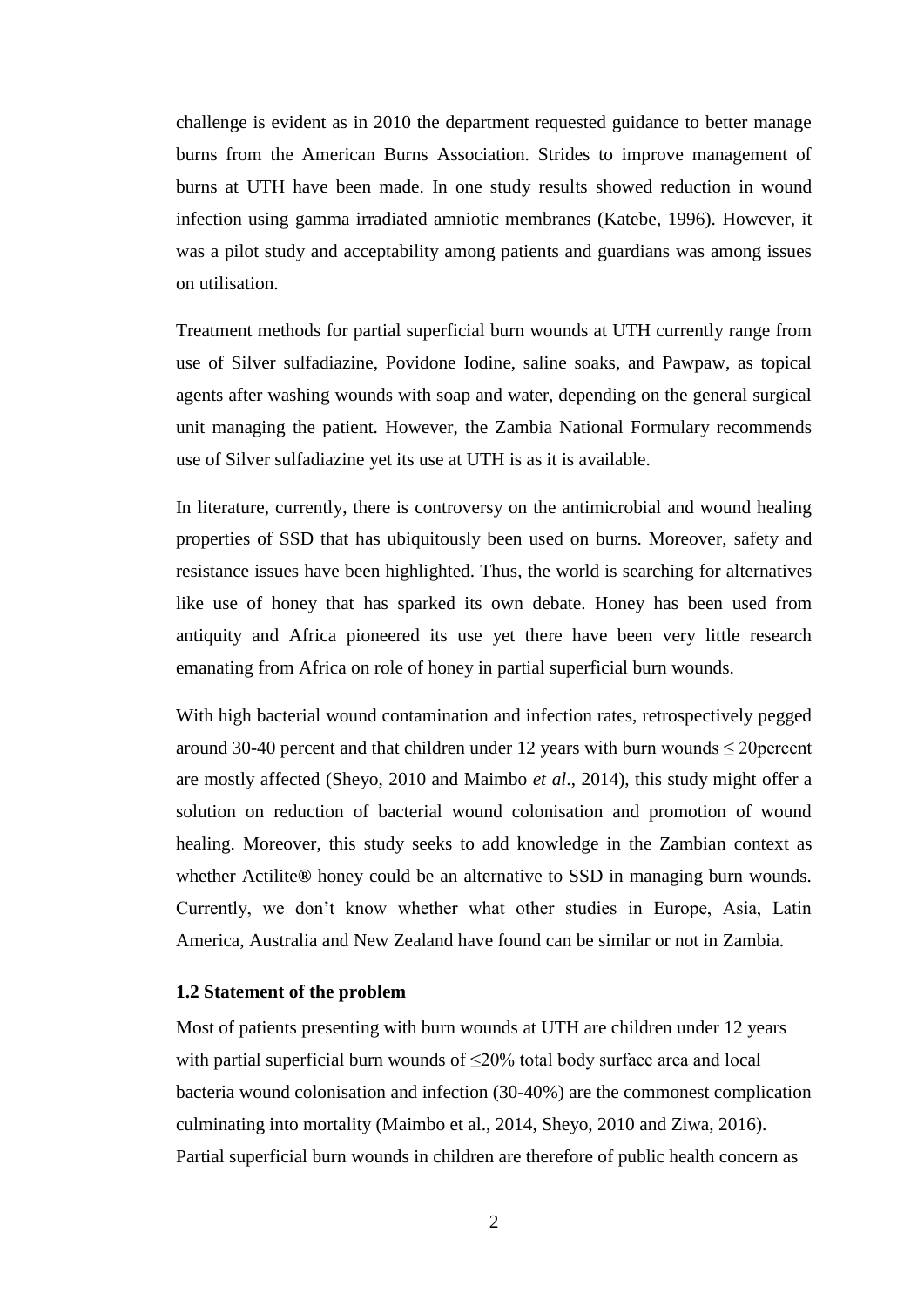they are a commonest cause of mortality amongst surgical patients admitted to UTH (Peck *et al.,* 2010). Thus, this study intends to find out whether use of Actilite® honey compared to SSD would help in managing partial superficial burn wounds of  $\leq$  20 percent of total body surface area in children at UTH.

#### **1.3 Significance of the study**

As the current management of partial superficial burn wounds of  $\leq 20$  percent of total body surface area in children is none standardised amongst general surgical units and complicated by lack of special wards for burn wounds, it's imperative to conduct a study that might help in reducing bacteria wound colonisation and promote wound healing. Current methods of treating partial superficial burn wounds in children has significant wound infections rates of about 30-40 percent and mortality rates of 15- 30 percent (Maimbo *et al.,* 2014; Peck *et al.,* 2010). Actilite® honey has been seen as having antimicrobial properties and ability to facilitate wound healing (Vandamme, 2015). If no intervention is done with the current trend, most wounds might continue having a high bacterial bio-burden and slow wound healing rates.

#### **1.4 Objectives**

#### **1.4.1 Main Objectives**

To compare effects of Actilite® honey and Silver Sulfadiazine on bacteria wound colonisation and wound healing in children under 12 years with partial superficial burn wounds of  $\leq 20\%$  TBSA at UTH.

#### **1.4.2 Specific Objectives**

- 1. To determine the occurrence of bacteria wound colonisation in patients being treated with Actilite® honey and silver sulfadiazine.
- 2. To determine the rate of wound healing in patients being treated with Actilite® honey and silver sulfadiazine

#### **1.5. Research Question**

In children under 12 years with partial superficial burn wounds of  $\leq$ 20 percent TBSA what are the effects of Actilite® honey and Silver sulfadiazine on bacteria wound colonisation and wound healing?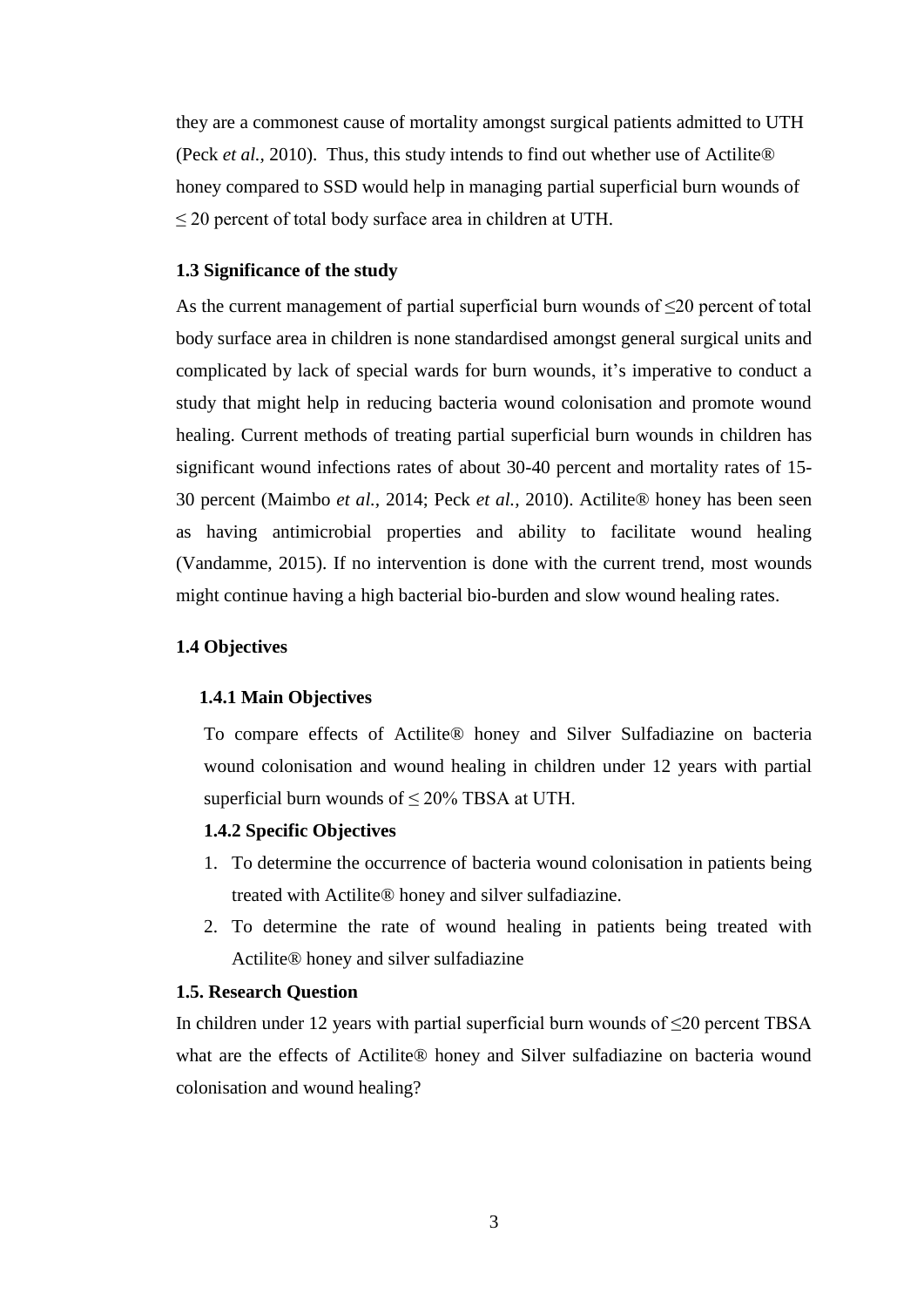#### **CHAPTER TWO: LITERATURE REVIEW**

#### **2.1 Epidemiology**

Burn Wounds are a common form of trauma globally. In a document released by World Health Organisation (WHO) in 2004, a global incidence of 110/100,000 per year with an annual mortality rate of 4.8/100,000 was reported. In Africa, burn wounds account for about 17,000-30,000 deaths per annum in children (Ringo and Chilonga, 2014). . In Subsaharan Africa, burn wounds are second among common causes of accidental death in African children younger than 5years. Due to low socioeconomic status, burn wounds associated mortalities were higher in low and middle-income countries than developed countries. In Africa, studies have reported mortality rates of 20% in Nigeria, 22% in Zimbabwe, 27% in Malawi and 9% in South Africa (Olaitain, 2006; Mzezwa *et al.,* 1999; Samuel *et al*., 2011; Allorto *et al.,* 2009). In all these studies the burden was higher in children and more so in those less than 5years of age. The presence of burn centres and improved health services could explain the lower mortalities seen in South Africa. Mortality rates secondary to burn wounds have been reported as 2.7% in USA and 1% in Canada (William, 2009). This shows that with dedication and resources it is possible to achieve lower mortality rates from burn wounds

In a Tanzanian study, it was found out that children less than 5 years were the most affected with burns and mortality rate was at 27% and 53.7% of the burns under study developed wound infection. The majority of the burn wounds were partial thickness of 15% and less body surface area (Ringo and Chilonga, 2014). This disputes earlier notion that most mortalities in burns were due to hypovolaemia.

In Zambia, burns also contribute significantly to mortality and morbidity. In a report by the American Burns Association International Outreach Committee and Children's Burns Foundation in 2010, reported burns as the commonest cause of mortality in surgical patients. The mortality rate was found to be 27% using departmental audits and most of the patients affected were children more so under the age of 5years.

Studies done at UTH have shown that most patients affected with burn wounds were children. In a study by Sheyo (2010) only 4% of the participants were aged above 16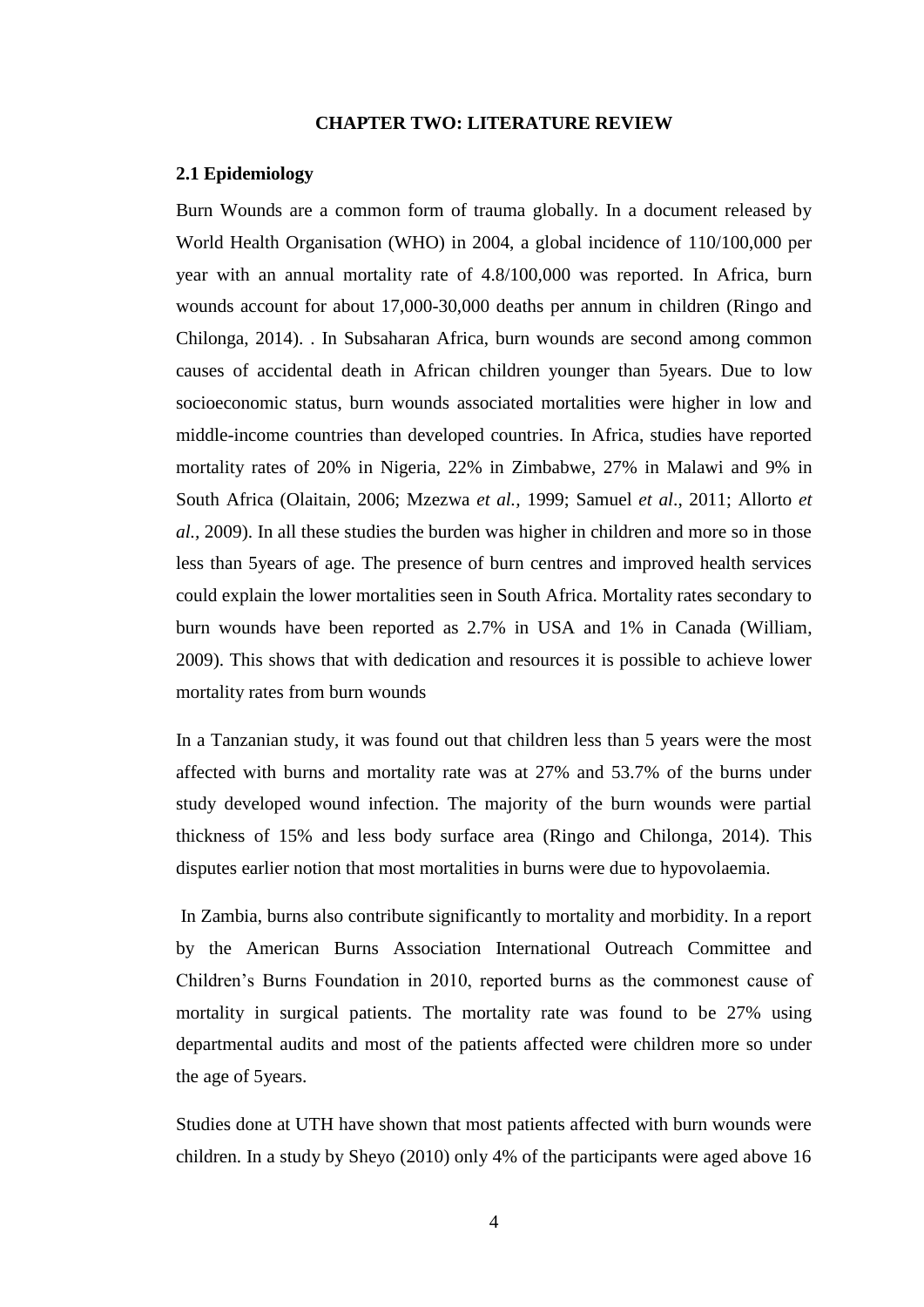years. Subsequent studies by Maimbo (2014) and Ziwa (2016) also demonstrated that burn wounds presenting to UTH affected paediatric patients more than adults. In all the above studies, most burn wounds were  $\leq 20\%$  of total body surface area. Similarly, children, more so less than five years old, were the most affected in terms of wound infection and mortality. Contrary to the global notion that the larger the percentage of the burn wound in comparison to total body surface area the more the patients are prone to mortality, at UTH, it was found that most children who died from burn wounds had 20 percent or less. This variation could be explained by the increased rates of wound colonisation and later on infection due to lack of isolation of patients and locally generated protocols.

#### **2.2 Challenges in Managing Burn Wounds**

Management of burn wounds is challenging. It is difficult to find an ideal dressing apart from skin. The ideal topical preparation for wounds should have certain characteristics. Firstly, it should have antibacterial and fungicidal effects of rapid onset and broad spectrum. Moreover, it should enhance and accelerate the physiological process of wound healing. In addition, it should have no local and systemic adverse effects. Finally, it should be cost effective, able to offer patient comfort and compliance. As such there has been a quest by human beings both in antiquity and contemporary society for a better topical preparation in burn wounds.

Currently at UTH, burn wound management is challenging due to a number of factors. Firstly, there are no separate dedicated wards for burn wound admission. As such, burns are admitted in side wards of general surgical, orthopaedic, urological and neurosurgical patients; thereby increasing propensity for wounds to get infected due to cross contamination (Ziwa, 2016). Moreover, there are no standardised protocols for all units to follow based on local evidence and finally non-availability of topical agents at UTH such as the recommended silver sulfadiazine.

In Zambia, few attempts have been made to research on the effectiveness of the various treatments employed in management of burn wounds. In a study done at UTH, it was demonstrated that burn wounds dressed with gamma irradiated amniotic membranes had less infection rate than those treated conventionally with SSD (Katebe, 1996). Moreover, when he looked at wound healing, it was found that wounds treated with SSD took longer to heal than those dressed with amniotic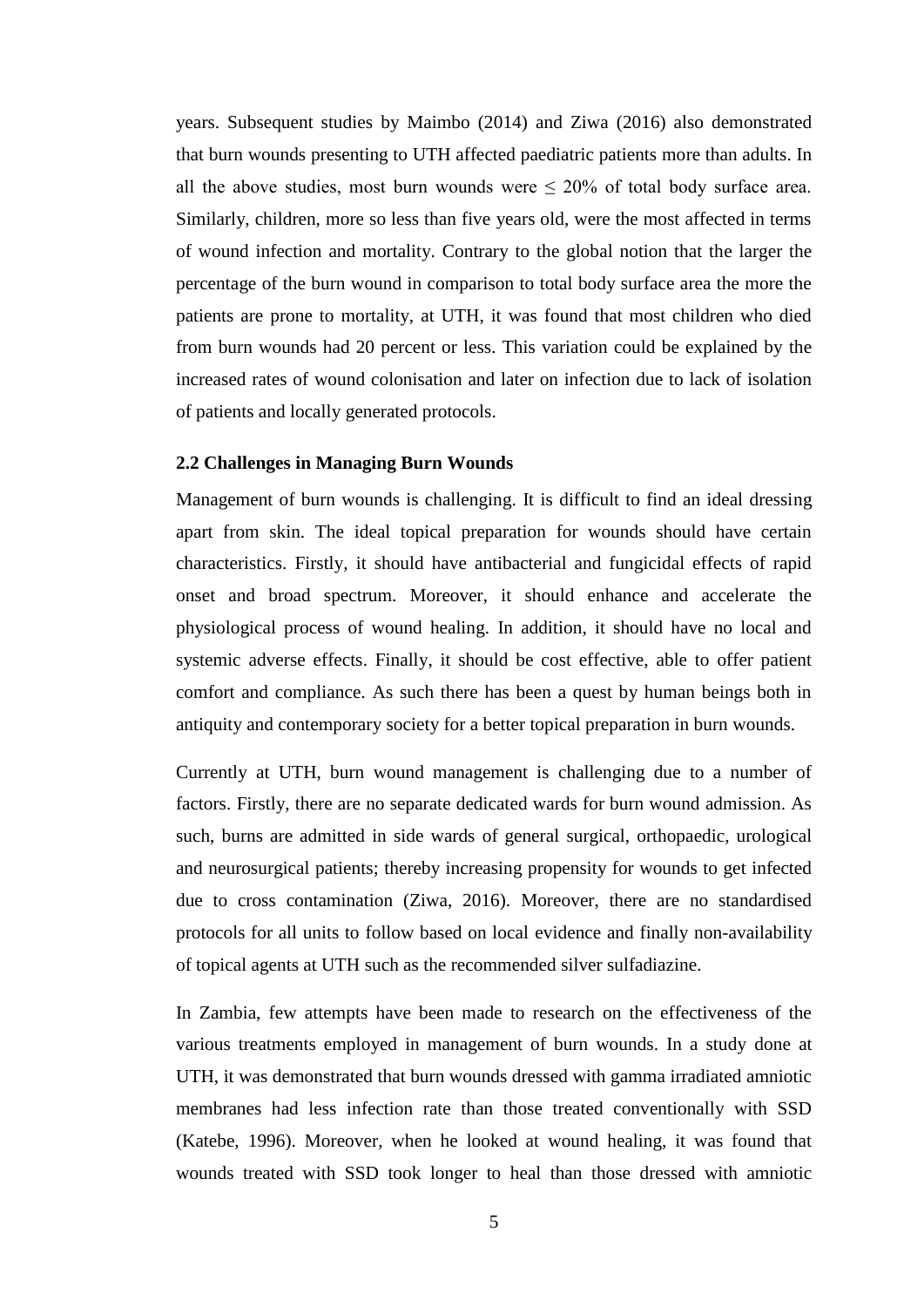membranes. However, there was no mention on mortality levels prospectively. Concerns included acceptability of patients and their guardians hence proving difficult for utilisation.

#### **2.3 Pros and Cons of Use of Silver Sulfadiazine**

In current literature, despite the pervasive use of SSD on burn wounds, there seem to be a body of knowledge for and against use of SSD.

The popularity of SSD is due to its antimicrobial effects against both gram positive and negative organisms (Rashaan *et al.,* 2016). Antimicrobial properties of SSD are described four fold. Firstly, silver ions have been postulated to interfere with microbial respiration as it inhibits electron transport. Moreover, it has been shown that silver ions interact with microbial cell wall and membrane leading to rupture of bacteria. In addition, silver ions bind to microbial DNA thereby preventing replication. Finally, sulfadiazine inhibits addition of para-aminobenzoic acid into folic acid thereby preventing DNA formation.

Whereas results from a single research showed excellent result with SSD against all pathogens isolated, a Cochrane review demonstrated a statistically increase in burn wound infection with SSD use (Gunjan *et al.,* 2012; Lóper-Alcade *et al.,* 2013). This contradiction could have been due to different study designs. In the earlier study it was SSD versus isolated organisms and in later review, human studies were analysed. In most of the individual studies, sample size was hardly calculated. In another study it was found that wounds got more infected in the SSD group than the honey group (Malik *et al.,* 2010).

It has been shown that no dressing was able to show superiority and benefit over SSD regarding infection control (Heynmane, 2016). Earlier preclinical evaluation of SSD and honey demonstrated reduced bacterial counts with SSD use than honey (Guthrie, 2014). Moreover, it was concluded that SSD prevented biofilm formation in burn wounds better than honey (Halstead, 2015). In this research what seemed obvious was that SSD did well in vitro studies but worse in vivo studies. In another Cochrane review of 26 RCT found insufficiency evidence whether SSD was better than non-silver containing topical agents. Moreover even in the silver containing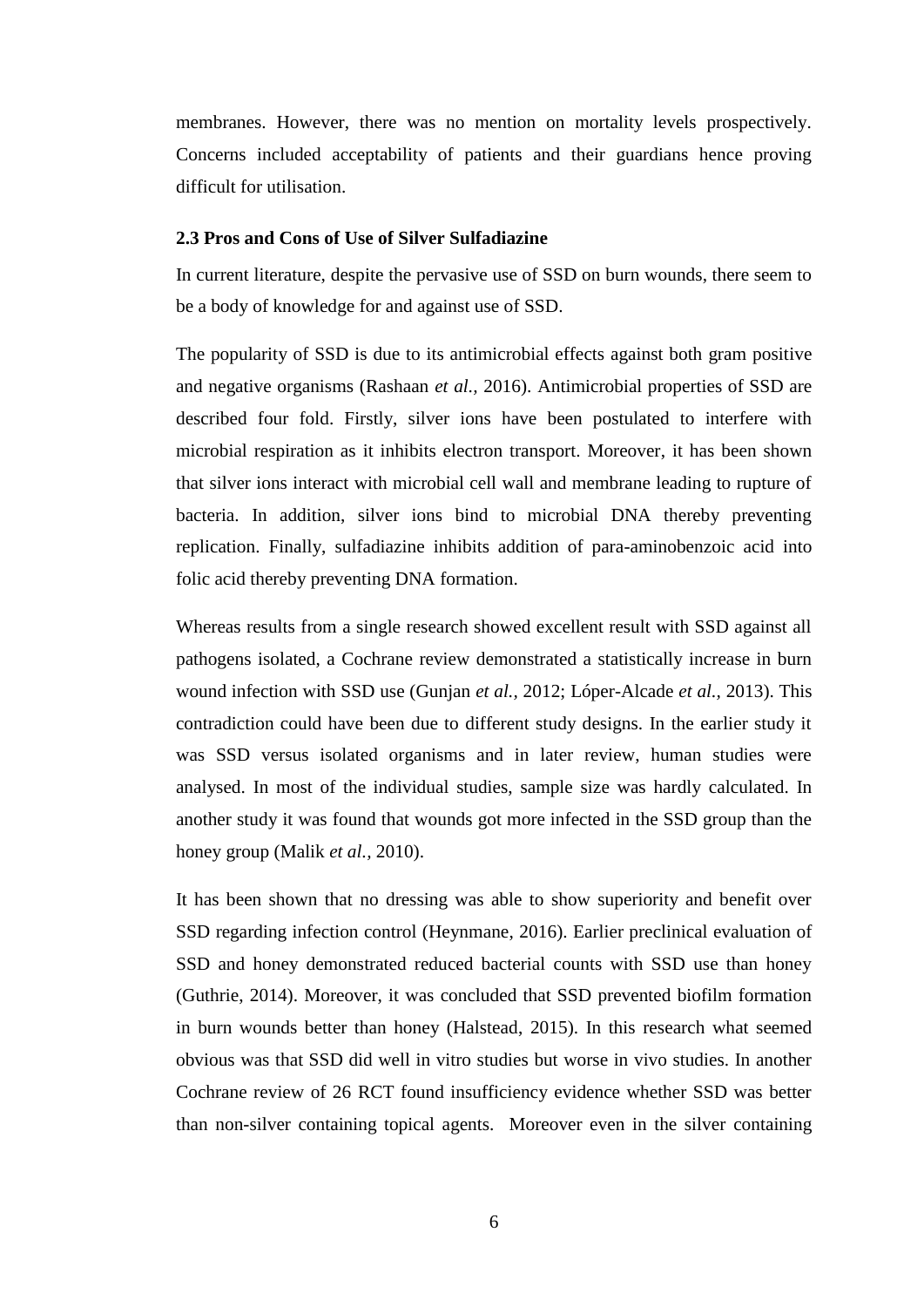topical agents, meta- analysis showed that nano-crystalline silver reduced wound infection and hospital stay more than SSD (Nherera, 2017).

The debate of SSD promoting wound healing is even more versatile. It is agreed that SSD has no significant effect on wound healing (Storm *et al.,* 2010; Aziz *et al.,* 2012). Moreover, negative effects of SSD on wound healing have been demonstrated (Magsoudi, 2013). What seems to be uniform is that SSD is cytotoxic to keratinocytes. Moreover, it up-regulates pro-inflammatory cytokines that delay wound healing. However, some studies disagreed and noted positive effects of SSD on wound healing. SSD was found not to be toxic to both fibroblasts and keratinocytes and promoted wound healing (Olson, 2000; Landsdown 2010). However, these were animal studies.

In terms of cost effectiveness and resistance, it is agreed that as a rule of thumb it takes 10 grams of SSD per percent of burns per 24 hours and has multi-resistance to *Pseudomonas aureginosa* and *Enterobacter ssp* (Mason, 1986; Ita *et al.,* 2002) This could be costly especially if the burnt area is large and SSD needs to be applied more frequently for effectiveness. However, some researchers have demonstrated positive effect against Methicilin Resistant *Staphylococcus aureus* (MRSA) and *Enterobacter ssp* (Bowler, 2004; Ip 2006)

In the quest for alternatives to SSD, researches emanating from New Zealand, India, USA and Europe looked at honey as an alternative. Honey use on wounds is ancient as Hippocrates himself used it.

#### **2.4 Properties and Antimicrobial Effect of Honey**

Honey is a highly saturated viscous which contains carbohydrates, amino acids, vitamins enzymes and water. It has proline as the most abundant amino acid. Honey has a pH of 3.2 and water activity of 0.5-0.62(Vandamme, 2015). It has enzymes like glucose oxidase that lead to release of hydrogen peroxide at 1% which stimulates fibroblasts growth. It also helps in killing bacteria as it stimulates neutrophils to release Tumour Necrosis alpha (TNFα), Interleukin 1 and 6. Moreover bacteria cannot proliferate in the presence of honey, as it needs a pH of 7.2-7.3, which is higher than that of honey. Moreover at water activity of 0.5-0.62, bacteria cannot grow, as it requires higher water activity of 0.94-0.99 for colonisation. Microscopic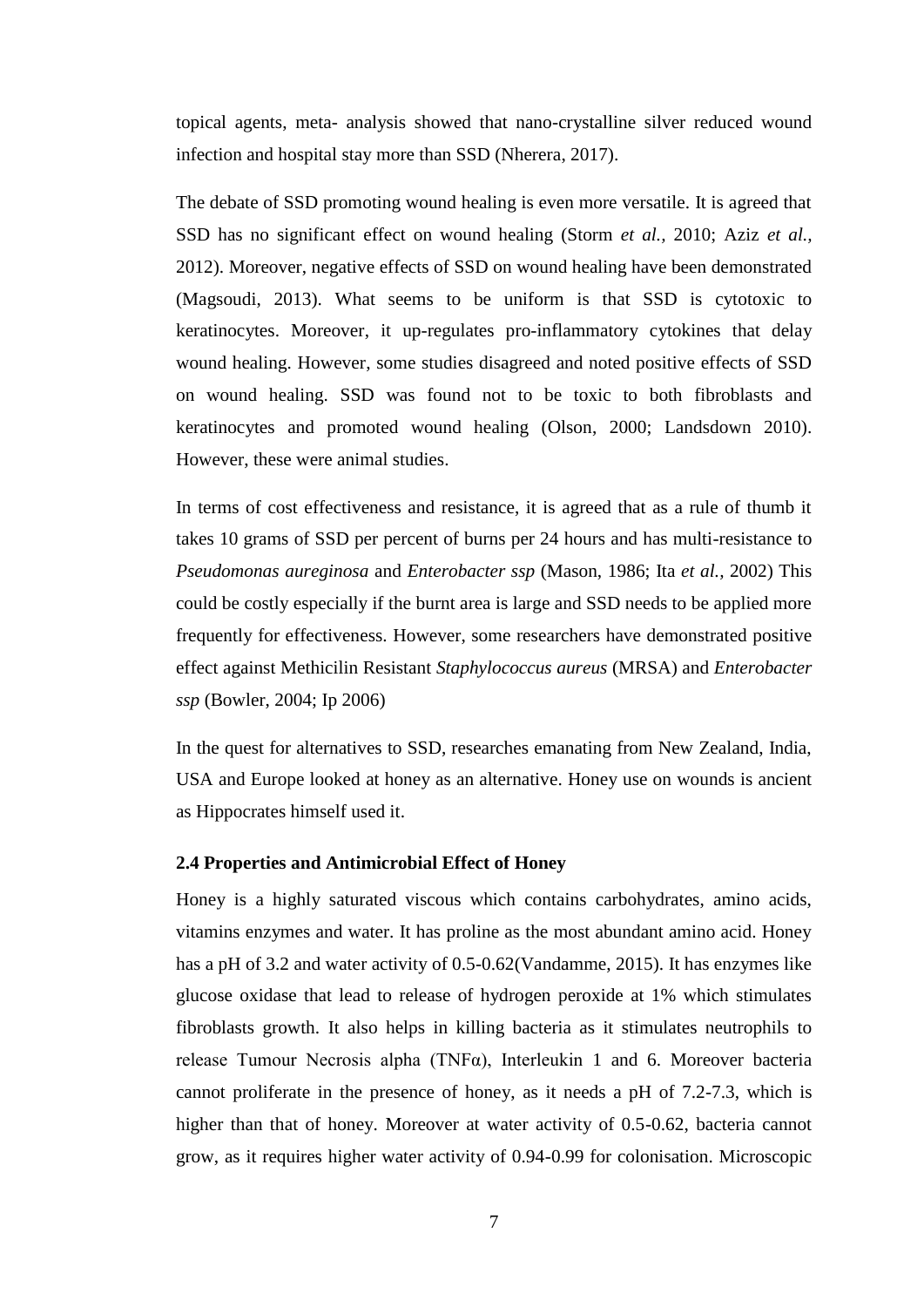analysis showed that honey treated *Staphylococcus aureus* arrested at cell division level (Henrique *et al.,* 2005)

Manuka honey from New Zealand has been well studied and is considered as an appropriate therapeutic standard in treatment of burns. The USA-FDA, Australian Therapeutic Group Administration and the NHS in UK have approved use of honey. Honey is described as the nectar of life and is recommended for use on burn wounds in India (Nagane, 2004)

#### **2.5 Pros and Cons of Honey Use on Burn Wounds**

Whereas there is some evidence of low infection rates with use of honey on burn wounds compared to SSD, others disagreed in that honey was unable to prevent biofilm formation compared to SSD (Malik, 2010; Halstead 2015). It could be that the later study did not use honey concentrated enough to cause mitotic inhibition. In fact 1% honey was used. In contrast to the latter study, it was shown that honey was effective in aggregated bacterial biofilms where SSD proved ineffective (Hill *et al.,* 2010).

In a Cochrane review, it was stated that honey might be superior to some conventional dressing, but there was uncertainty about reproducibility of the evidence (Jull *et al.,* 2008). Systemic review showed moderate quality of nine randomised controlled trials in which honey rendered bacteria colonised burn wounds sterile in less days than SSD (Aziz, 2016). However quality of individual studies was questionable and most of studies emanated from similar regions in Asia and Europe. Moreover, Studies showed that honey dressing maintains wound sterility and if applied on infected wounds, sterility is achieved at a faster rate compared to conventional dressings (Habibullah *et al.,* 2013; Wijesinghe *et al.,* 2009). Furthermore, when used as a graft fixator, significant reduction in infection rate was noted by day five (Maghsoudi and Moradi, 2015). Resistance to honey has not been documented and no cytotoxicity to either fibroblasts or keratinocytes has been recorded (Cooper, 2014)

In terms of wound healing, it has been demonstrated than honey facilitated wound healing in about 15-18 days as compared to SSD which achieved healing between 18 and 32 days (Bhagel, 2009; Hill, 2010). This could be due to honey's ability to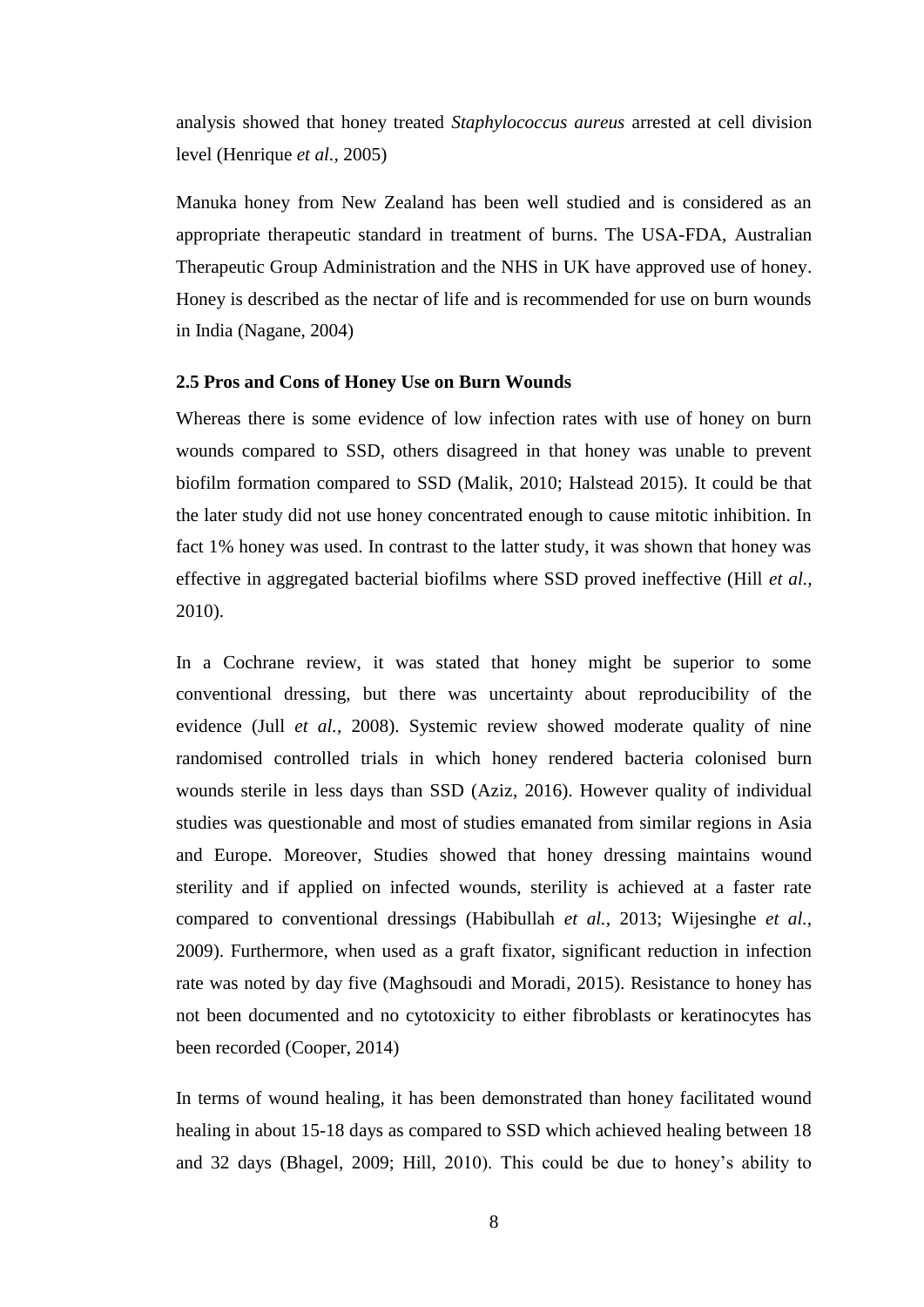improve phases of healing especially inflammation, proliferation and remodelling. It is further agreed that honey reduces the activities of cyclo-oxygenase 1 and 2 thereby reducing excessive production of inflammatory markers such as prostaglandins (Raynaud *et al.,* 2013; Vallianou *et al.,* 2014). Honey also acts as an oxidant. In burn wound there is excessive activity of free radicals. Hydroxyl radicals and hypochlorite anions impair wound healing (Fahmida *et al.,* 2014). Honey treatment, through ascorbic acid, phenolics and catalases excite a positive effect on the oxidative stressful state in burn trauma by effectively mopping up free radicals. This ultimately improves wound healing (Subramanyam *et al.,* 2003).

Honey has been noted to be safe despite a hypothetical fear of contamination especially if it's not medical honey. Although use of gamma irradiated medical honey is recommended, it is argued that real risk of bacterial contamination on wounds due to dressing with non medical grade honey is not significant (Al Waili *et al* 2015).

Honey is safe, could be cost effective as it can be applied once daily and beneficial for wound management (Oryan *et al.,* 2016). It has been found that allergy to honey has rarely been observed in studies (Molan, 1998).

From literature, it is not clear on effectiveness of SSD and honey on bacterial wound colonisation and wound healing. Therefore, this study might help to add to the body of knowledge. Moreover, there are very few studies emanating from Africa as most of them are from Asia, Europe, USA, New Zealand and Australia. As such, it would be important to find out how results obtained elsewhere will compare with this study done in an African population.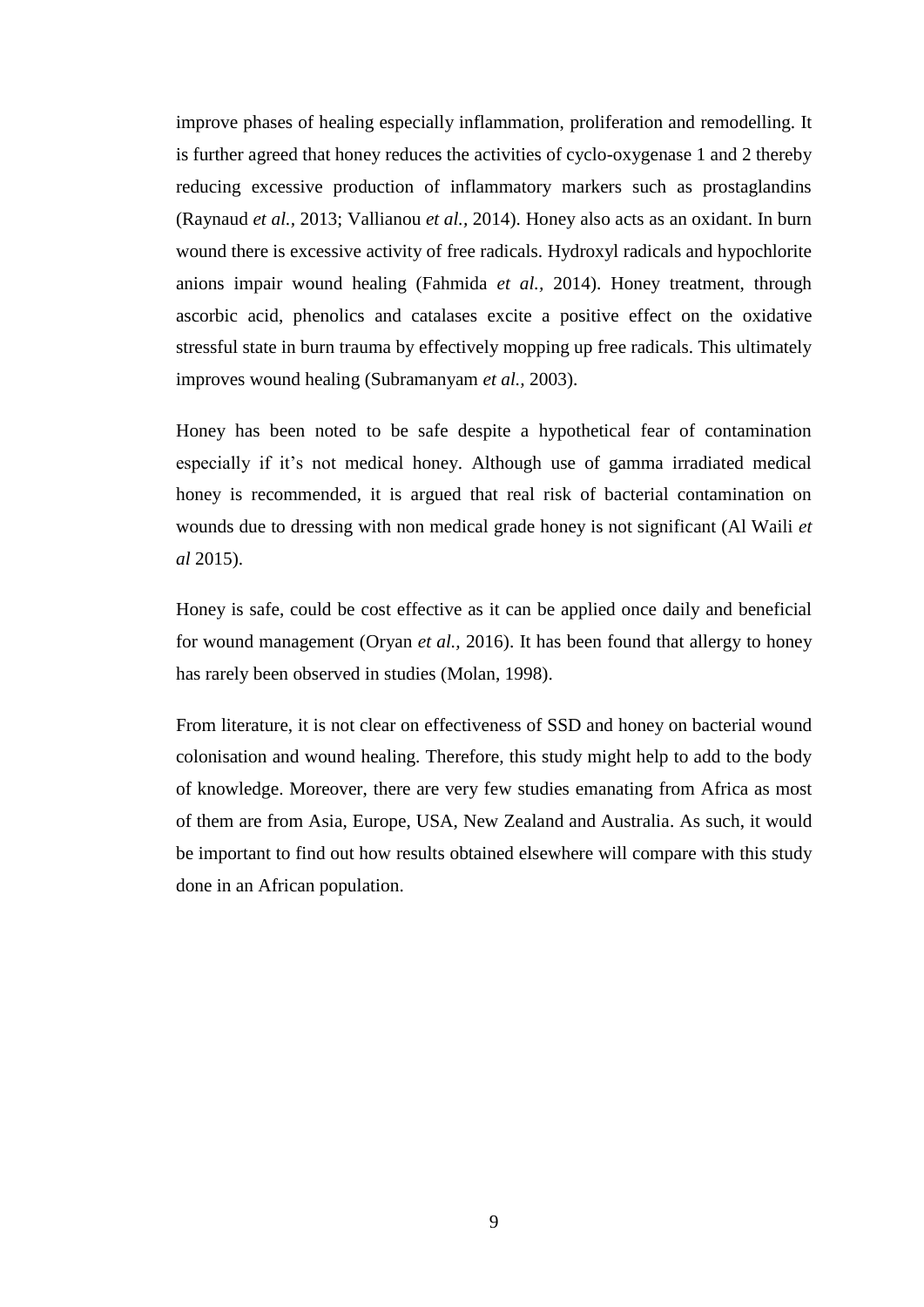#### **CHAPTER THREE: RESEARCH METHODOLOGY**

#### **3.1 Research Methods**

In this part of the dissertation detailed descriptions of methods used in the study are presented. Cardinal aspects include data collection techniques, study type, sampling methods and procedures, data collection and analysis, ethical considerations.

#### **3.1.1 Study Design**

The study was a two-arm open label randomised trial

#### **3.1.2 Study Site**

The study was conducted in the Department of Surgery at the University Teaching Hospital. Patients were recruited from the surgical admission ward (G01) upon presentation. Follow up was done in subsequent surgical wards (G02 and G12). Upon discharge guardians were reminded for reviews in Clinic 4 at UTH and patients were reviewed on a particular day in clinic 4.

#### **3.1.3 Target population**

Children with burn wounds

#### **3.1.4 Study population**

Burn wound patients satisfying the inclusion criteria.

#### **3.2 Inclusion Criteria**

- Children under 12 years ( common age seen with burn wounds at UTH)
- Burns less than 24hrs, admitted to UTH (more than 24hrs burn wounds tend to be more colonised)
- Burns of 20% or less body surface area (common burn wound size presenting to UTH)
- Partial superficial thickness burns (common burn wounds seen at UTH)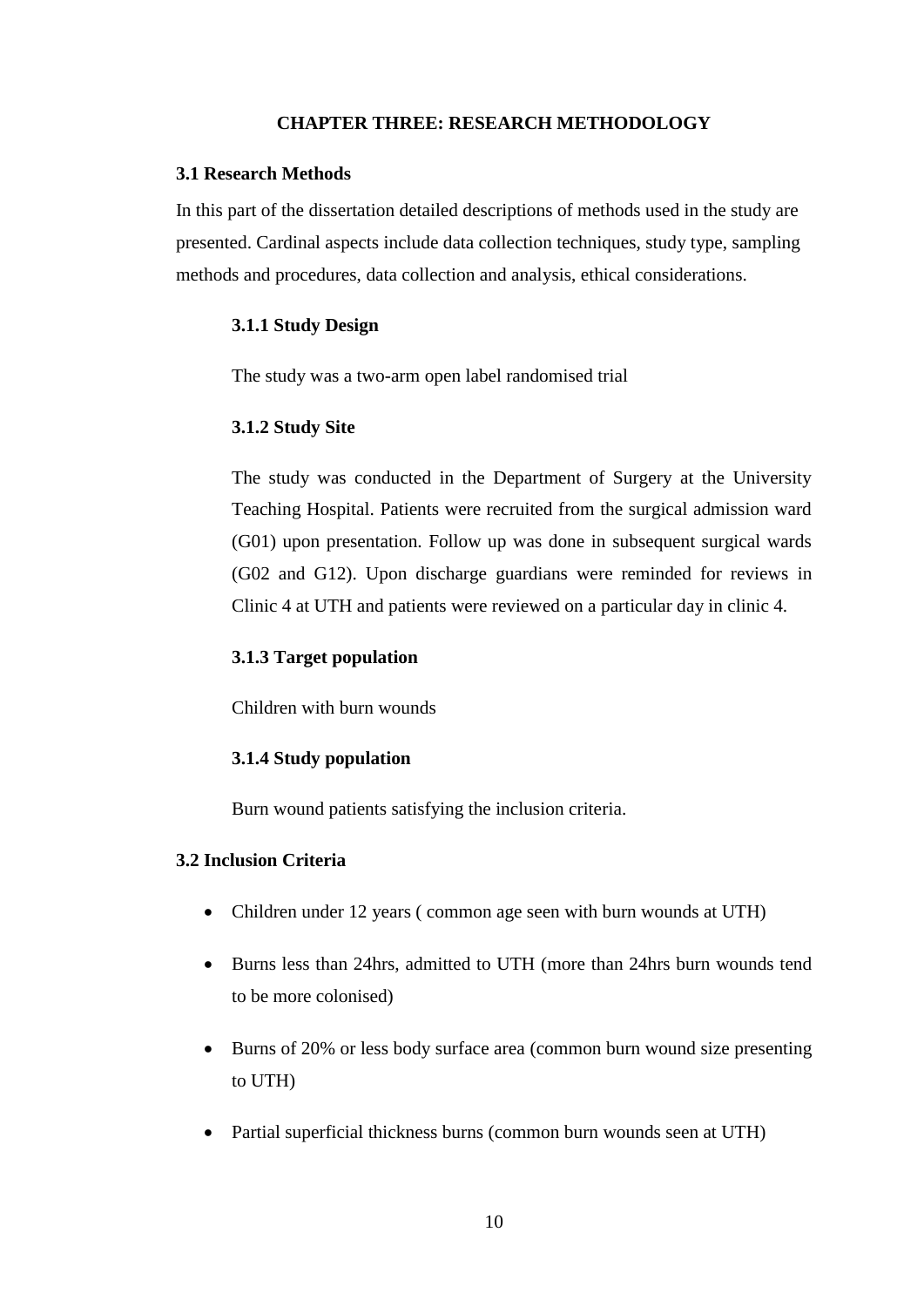#### **3.3 Exclusion criteria**

- Co-morbidities like Diabetes and HIV (wound healing is poorer in diabetics and compromised immunity like HIV)
- Clinically infected burn wounds (would be difficult to compare clinically infected wounds with those presumed to be clean)
- Known malnourished children (malnutrition has negative effect on wound healing)

It should be noted that both inclusion and exclusion criteria put forward is in order to exclude confounding factors in data analysis and is representative of the population as most wounds seen at UTH are in children under 12 years with partial superficial burn wounds of ≤ 20% TBSA and without obvious co-morbidities.

#### **3.4 Sample size**

Previous data, in paediatric burns patients; demonstrated re-epithelialisation within 15 days (Sd= 4) and minimally clinically important difference (d) is 3 days (Miller *et al.,* 2011). The power of the study was at 80%( which is globally acceptable statistically), with type 1 error at 0.05, 95% significance and 0.20 type two error.

The formula used to calculate the number of patients is  $f(\alpha, \beta)x \frac{2xsd^2}{(d)^2}$ 

Where  $f(\alpha, \beta)$  at 80% = 7.85

Thus number of patients in each group = 7.85 x  $\frac{2x4^2}{3^2}$ 

This gives 28 patients in each group and a total of 56 patients.

Using the other outcome, which is infection, previous data noted 40% infection with SSD and 10% with honey and using formula

$$
n = \frac{(Z \alpha / 2 + Z \beta)^2 \times (P1(I - PI) + P2(I - P2))}{(P2 - PI)^2}
$$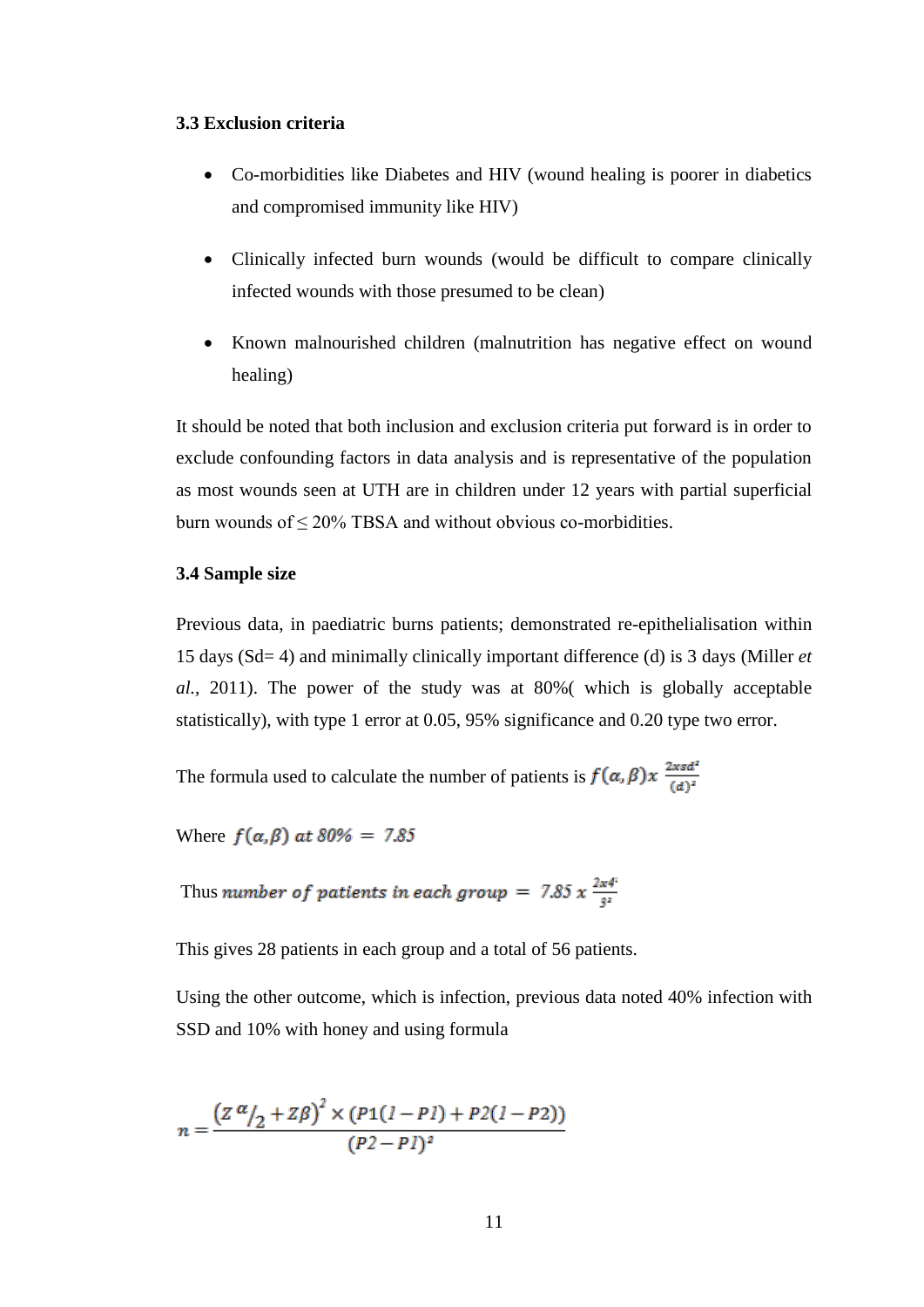Where

$$
Z\frac{\alpha}{2}
$$
 at 0.05 = 1.96, Z\beta at 80% power = 0.84, P1 = 0.40 and P2 = 0.10

Substituting in the equation we get  $n = 29$  in each group. And total sample size =58. Literature has found 10% loss to follow up and adjusting for the loss, sample size of **64** was adequate for both outcomes.

#### **3.5 Sampling strategy**

Simple randomised sampling of the patients meeting the inclusion criteria was used to allocate patients to honey or SSD groups. Even numbers translated to honey group and odd number translated into SSD group.

#### **3.6 Procedure**

Patients that presented with burns were recruited and subjected to thorough history taking and examination for determination of percentage and location of the burns. Enrolment was done using the inclusion and exclusion criteria and data was collected using data collection sheets

After detailed patients' guardian counselling, all enrolled patients' guardians were required to sign a written informed consent. Then they were required to pick a number from one to hundred and the intervention was assigned to them based on whether they had picked an even or odd number. Swabbing of the wound was done on day 0 before any intervention, day 3, day 7 and day 10. Wounds were thoroughly washed with carbolic soap and tap water once a day and either honey or SSD was applied, then wounds were dressed. The size of the wound was assessed on day 0, day 7, day 14 and day 21.Treatment failure was defined as deepening wound, presence of slough and consistent positive bacterial colonisation beyond day 10. If treatment failure occurred, patients would be crossed over to conventional dressing (SSD). Patients upon being discharged were reminded by phone to come for reviews. If patients in either group got wound infection, they would get systemic antibiotic treatment as guided by sensitivity results. If partial superficial thickness deepened whilst on treatment, wounds would be grafted with skin. Treatment failure was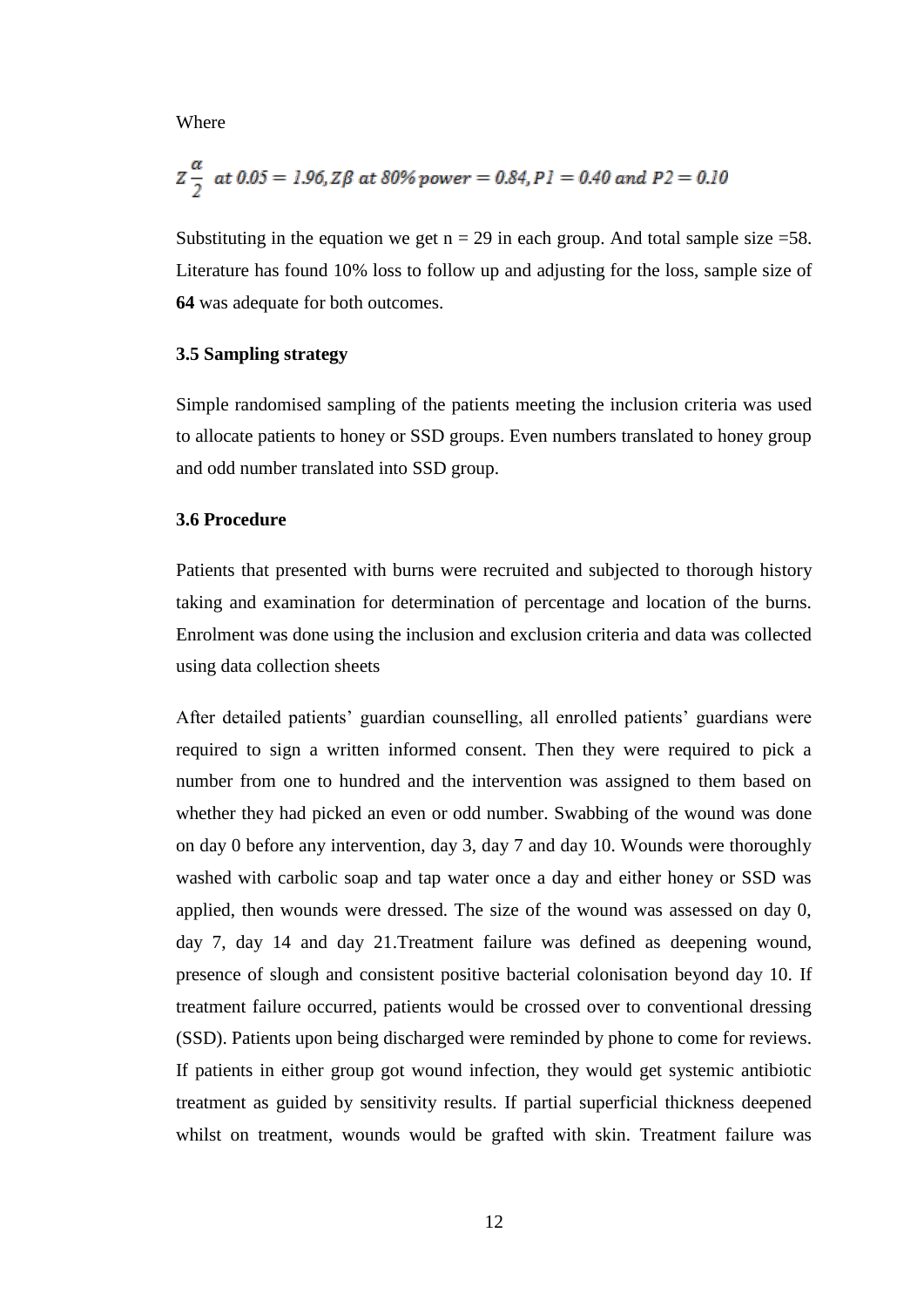defined as persistent fever associated with dirty wounds despite use of honey and by day 10 cross over to SSD was done.

#### **3.7 Variables**

**Outcomes** 

- Number of days taken for a wound to fully re-epithelise (i.e. 95% reepithelialisation)
- $\bullet$  Bacterial wound colonisation on day 0, 3, 7 and 10

**Dependent (outcome) variable**: microbiological culture result and size of the wound at particular day of assessment.

**Independent variables**: sex/age of patient

**Categorical variable**: sex (Male/Female), treatment outcomes (discharged, mortality), wound colonised or not, burn wounds healed or not

**Continuous variable**: age, percentage of TBSA, percentage of wound re-epithelised

Potential confounders: admission of patients to general wounds wound affect wound colonisation and patients were being cared for by unit doctors (UTH has five firms)

#### **3.8: Data Management**

#### **3.8.1 Data Collection**

The burn percent was estimated with the aid of Lund and Broader chart and rest of data was collected using the attached data collection sheet. Estimation of burnt surface area was done using a  $1 \text{cm}^2$  chart.

#### **3.8.2 Data entry**

Data collected was entered into Excel spreadsheet for analysis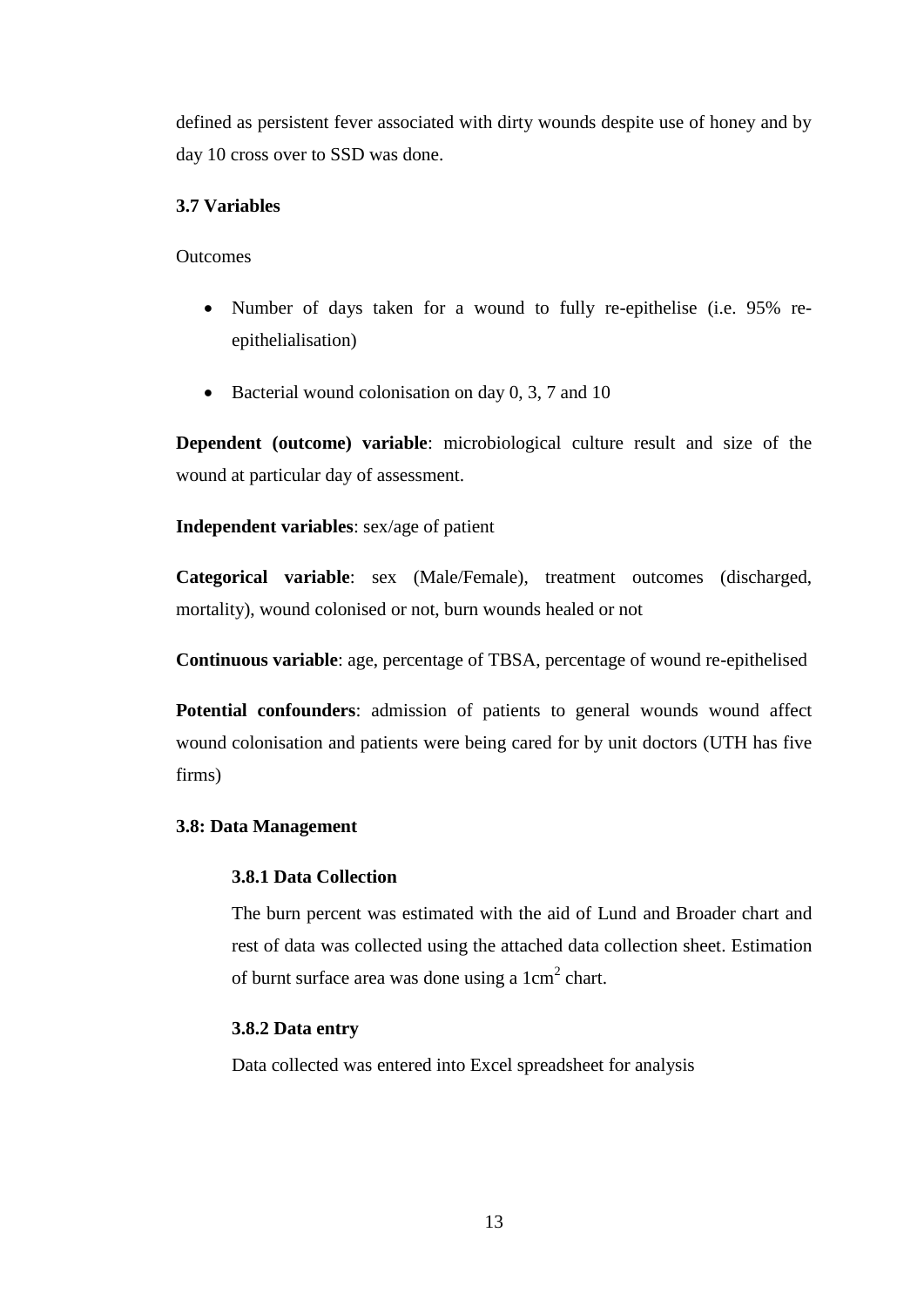#### **3.8.3 Data analysis**

The characteristics of patients enrolled in the study were summarized using tables and charts. The clinical outcomes at specific moments were compared using t-test for continuous variable with normal distribution. For categorical variables, association was detected using chi-squared test.

#### **3.9 Ethical Considerations**

- This was a comparative effectiveness research (CER) as the two topical drugs used were already approved and established methods in management of partial superficial burn wounds in children
- Permission was obtained from University Teaching Hospital Management and Department of Surgery. Ethical approval was obtained from the University of Zambia Biomedical Research Ethics Committee (UNZABREC).
- Participation in this study was voluntary. Refusal to participate in this study didn't affect the patient's management at UTH. Guardians who consented for their children to participate in the study were at liberty to have their children withdrawn without demand for reasons. Patients were not remunerated. All information obtained was kept confidential. However the findings of the research would be shared with the public through journal publication.
- All the investigations done were by qualified personnel. Pus swab was a noninvasive procedure. The only anticipated risk to the patient was minimal discomfort. No reaction was documented towards honey being used in this research. A written consent was obtained from every guardian.
- There was no risk or discomfort for the patients in this study compared to daily practice. Since most of the measurements used in the study were also implemented in daily care of burn patients at UTH, participation did not involve any burden for patients
- Septic patients whilst on these treatment modalities benefited from antibiotics as guided by sensitivity reports. If wounds deepened, treatment with split thickness skin graft was done.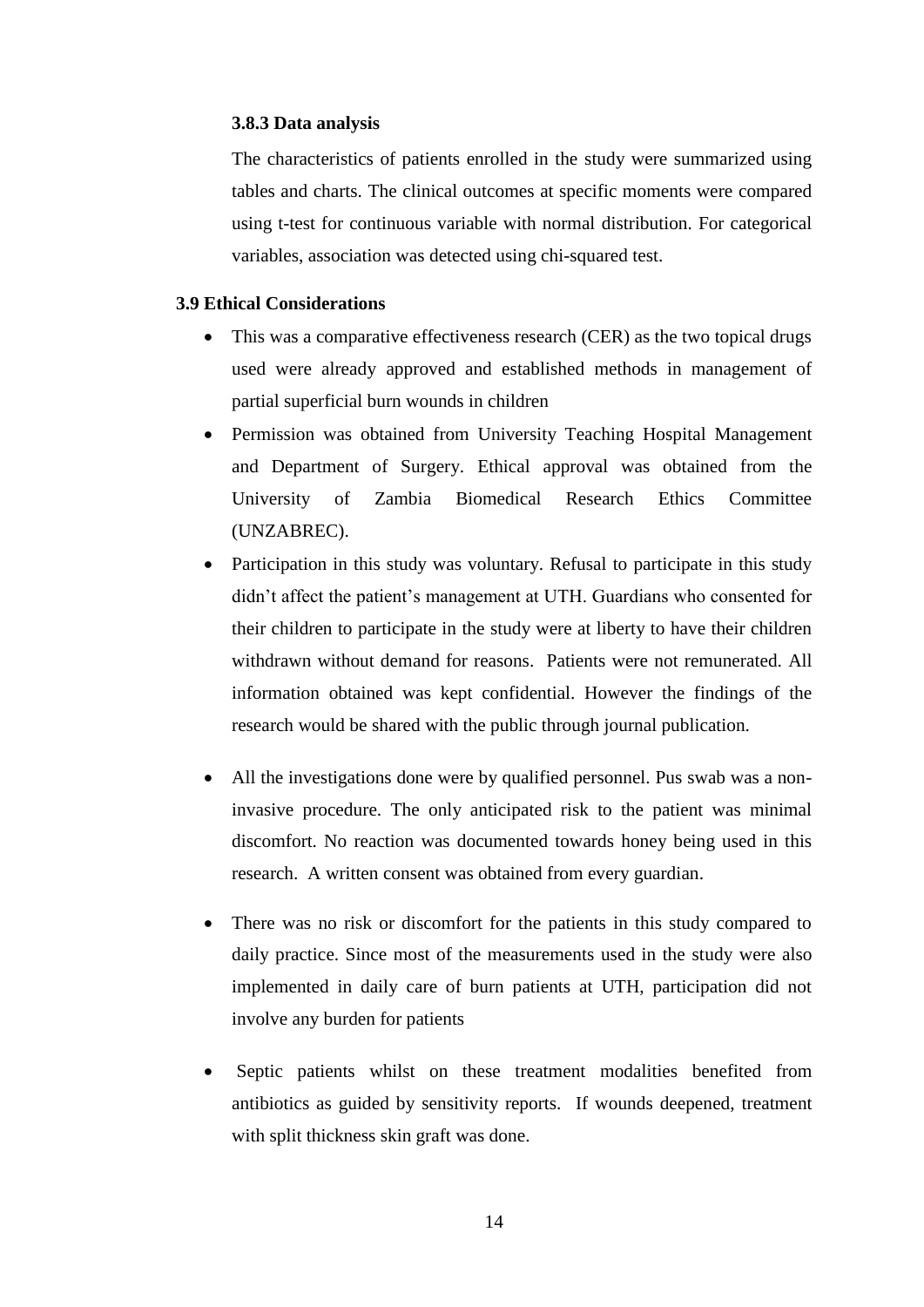- No adverse reactions were reported according to the pharmaceutical pharmaco-vigilance unit protocol and UNZABREC would be notified.
- Permission to import Actilite**®** honey was sought from Zambia Medicines Regulatory Agency (ZAMRA). Moses Sinkala award of \$2000 was received for research.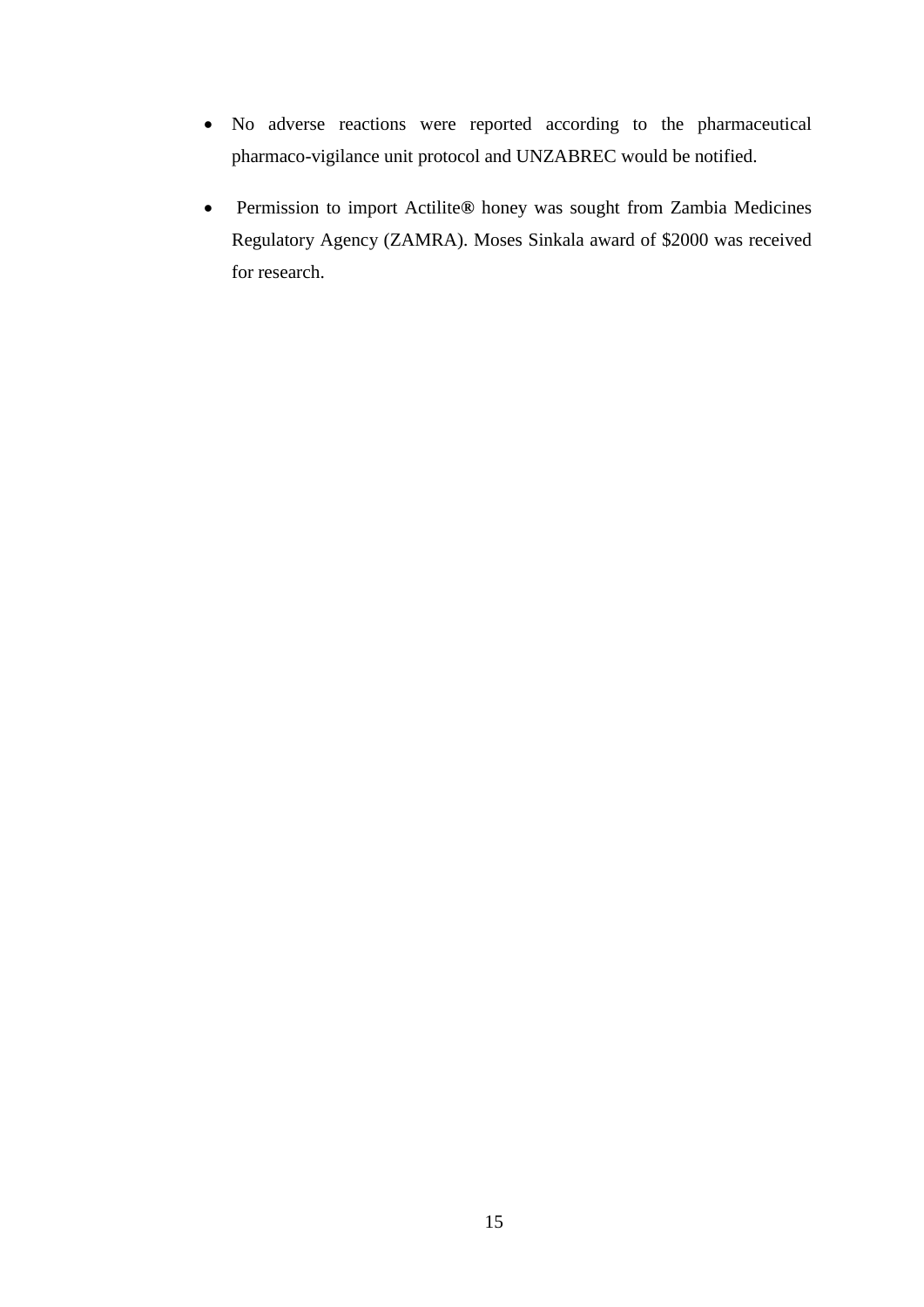#### **CHAPTER FOUR: RESULTS**

#### **4.1 Enrolment**

In this study, 70 patients were assessed and only 66 met the inclusion criteria. Four patients could not meet the inclusion criteria. The reasons included known positive HIV status, inhalation burns and obvious malnutrition. Details are as shown in Figure 1. Of those who met the inclusion criteria, two fell out as their parents/guardians declined consent.

64 patients were enrolled in the study. Randomisation was done to allocate 32 participants to either honey dressing or silver sulfadiazine groups. Participants whose guardians picked even numbers were allocated to honey dressing group and odd numbers to silver sulfadiazine group. Patients were then followed up to the endpoint of the study, which was full re-epithelialisation of the wound.



Figure 1: Flow diagram of study participants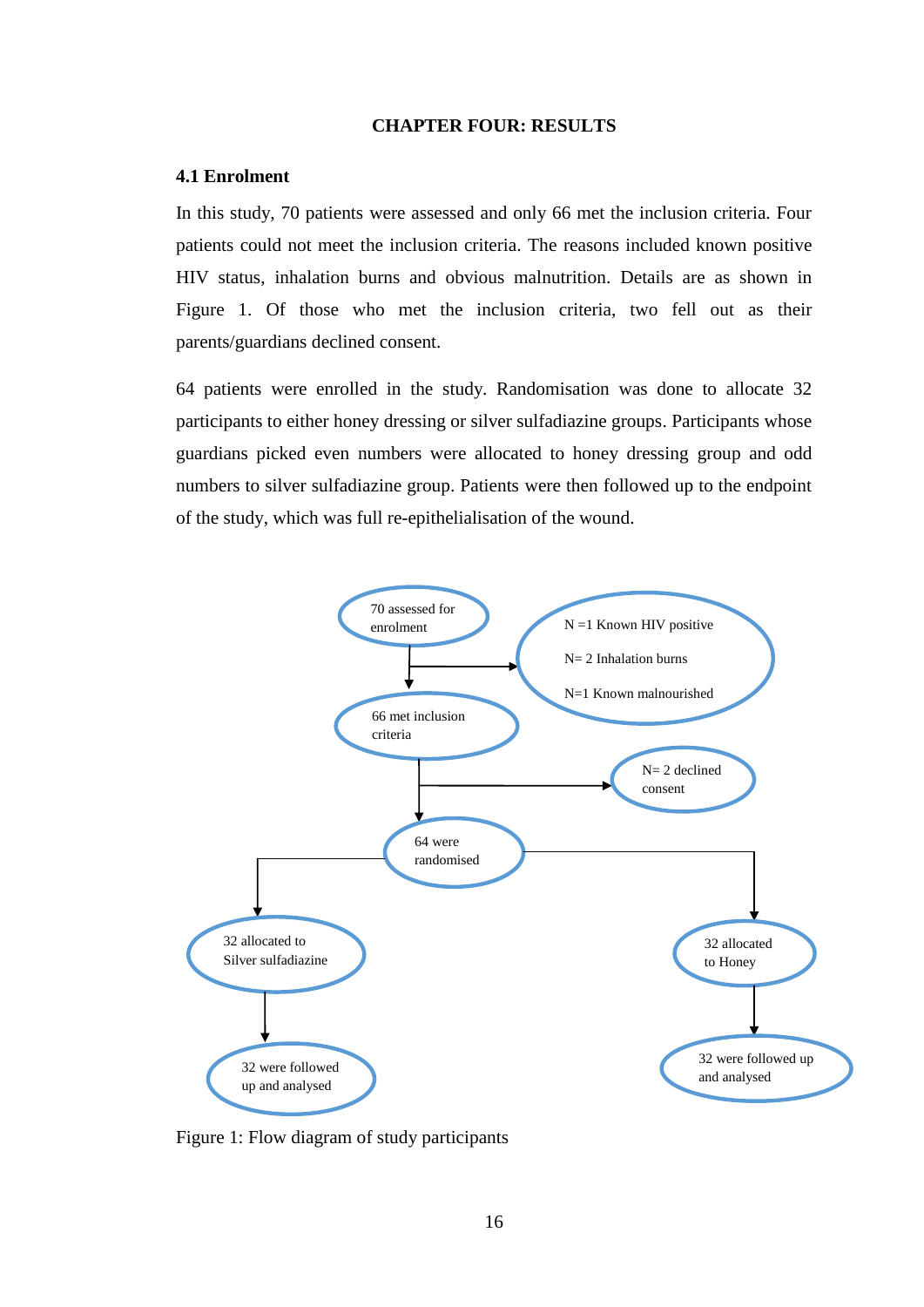#### **4.2: Characterisation of patients in the study**

Patients enrolled in the study were characterised based on sex, age, firms, burn percentage of total body surface area, mechanism of burns and time taken to reach the hospital.

#### **4.2.1: Sex distribution of the patients enrolled in the study**

In both groups the ratio of male to female was almost 1:1. In the honey group 54 %(  $n = 18$ ) were males and 46 %( $n = 14$ ) were females. In the Silver sulfadiazine group 50 %( n =16) was for either male or female. There was no significant difference in sex between the two groups as shown below in Table 1.

| Table 1: Sex distribution of patients enrolled in the study |  |  |  |  |  |
|-------------------------------------------------------------|--|--|--|--|--|
|-------------------------------------------------------------|--|--|--|--|--|

|                     | Male                 | Female     | P-value |
|---------------------|----------------------|------------|---------|
|                     |                      |            |         |
| Silver sulfadiazine | $16(50\%)$   16(50%) |            |         |
| Honey               | $18(54\%)$           | $14(46\%)$ | 0.62    |
|                     |                      |            |         |

#### **4.2.2: Age distribution of the patients enrolled in the study**

The modal age distribution in both groups was 1-2 yrs. There were few patients aged less than a year. The least in both groups were seen in patients aged between 7-12 yrs as shown in Figure 2.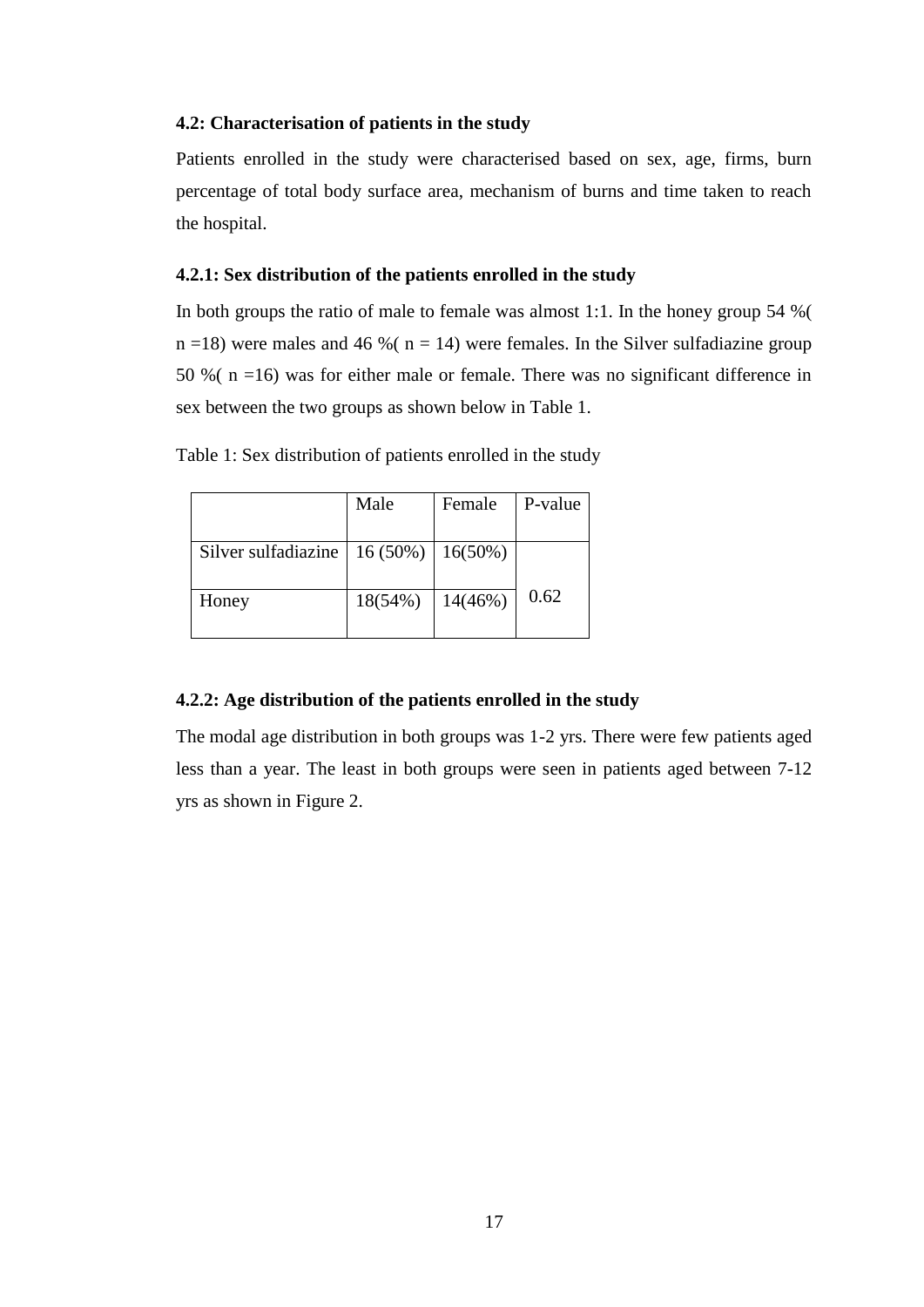

Figure 2: Age distribution of patients

## **4.2.4: Firm distribution of enrolled patients**

Patients were recruited from all the five General Surgical firms as shown in Figure 3. Most patients were recruited from Red and Green Firms. In the honey group no patient was recruited from Blue Firm.



Figure 3: Firm distribution of patients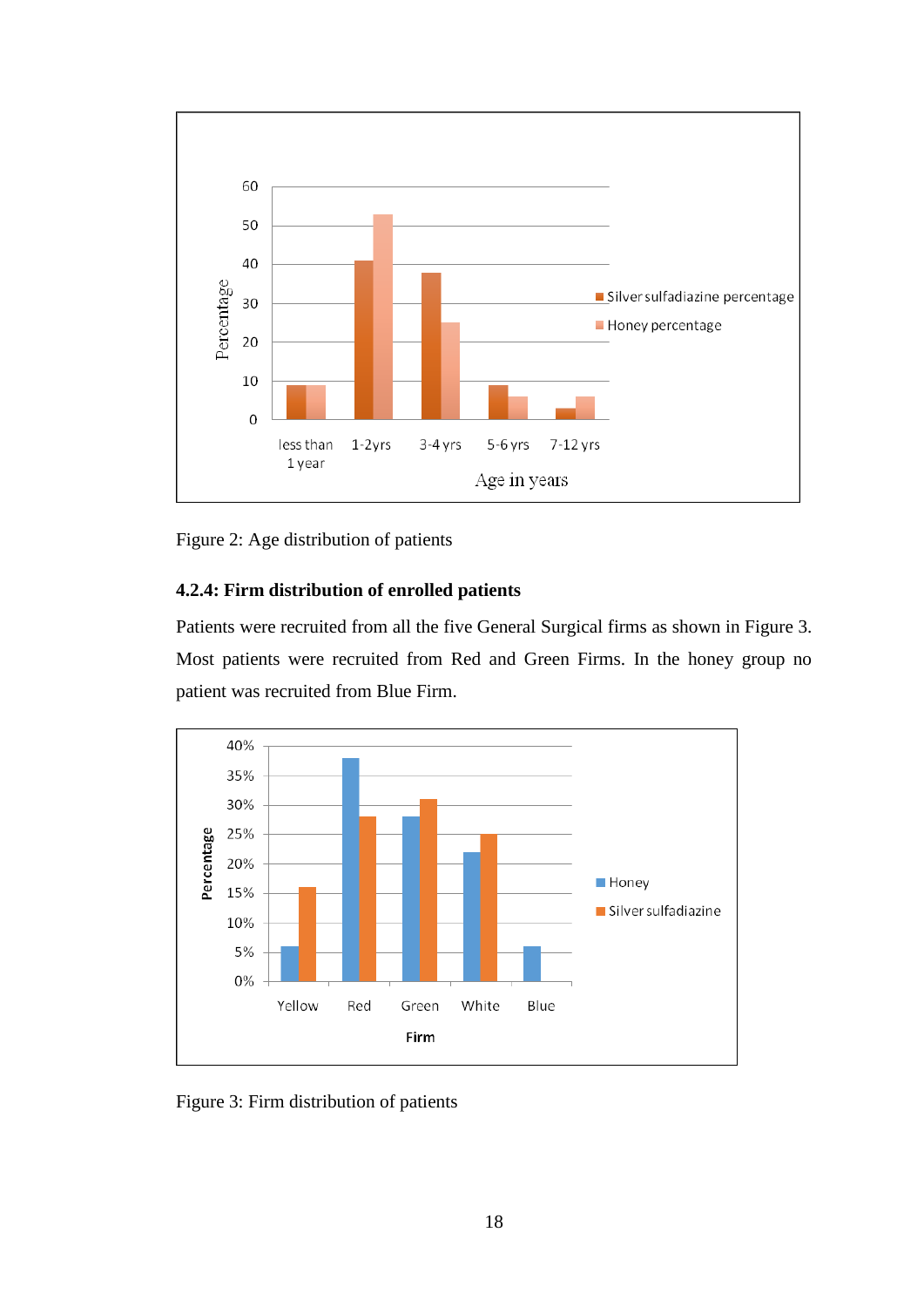#### **4.2.5: Burn Percentage of total body surface area**

The modal burn percentage in both groups was 6-10% (n =15; n = 11 respectively). There were few patients in both groups with burn percentage of 1-5% as shown in Figure 4.



Figure 4: Burnt percentage of total body surface area

#### **4.2.6: Common causes of burns in patients under study**

Most of the patients in both groups were burnt by hot water  $(n = 26, 80\%)$ . Other causes were as shown in figure 5. There were no patients in Silver sulfadiazine group burnt by cooking oil.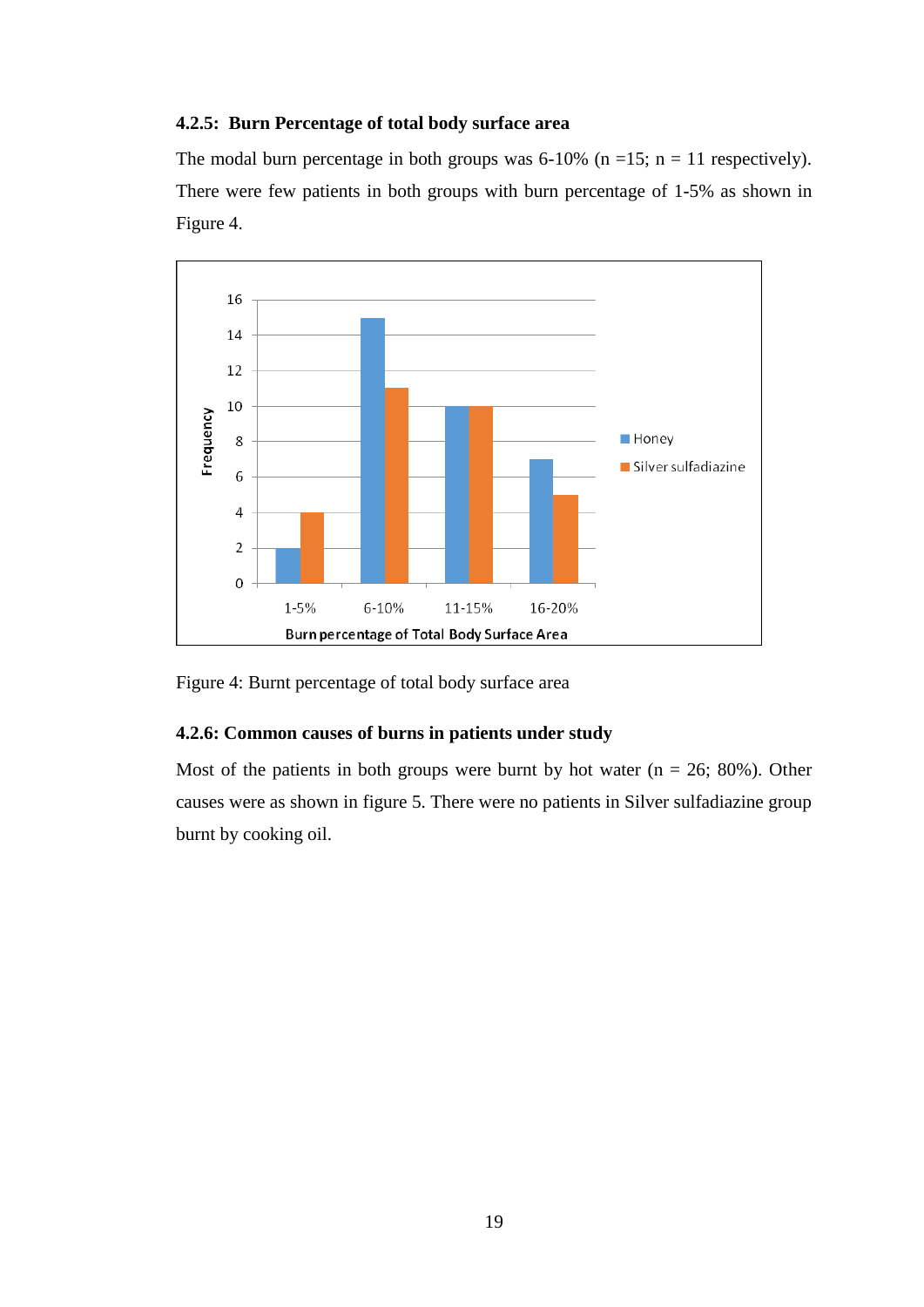

Figure 5: Causes of burns in patients under study

## **4.2.7: Time taken to reach hospital**

The modal time taken for patients to reach the hospital was 1-2hrs (53% and 50%) as shown in Figure 6. Only a few in the honey group reached the hospital in 30minutes.



Figure 6: Time taken to reach the hospital

#### **4.3: Outcomes**

The outcomes in this study included bacteria wound colonisation on day 0, 3, 7 and 10 and average duration for the wound to reach full re-epithelisation.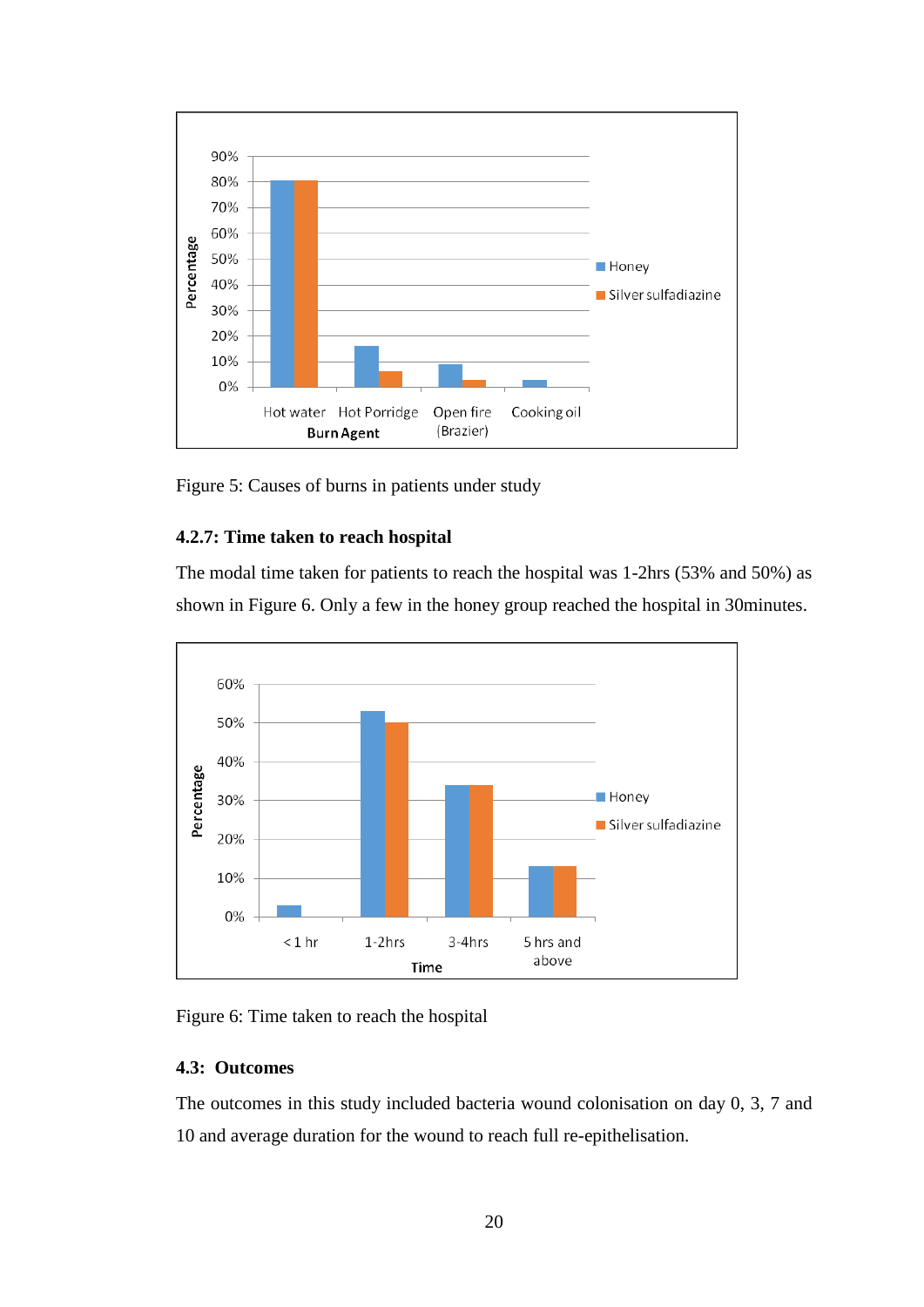#### **4.3.1: Bacteria Wound Colonisation in both treatment groups**

In both groups most of the wounds came in with bacterial colonisation (80% and 83%) as shown in Figure 7. On admission, there was no statistical difference in wound colonisation  $(p=0.74)$  as shown in Table 2. In the honey group the reduction in bacteria wound colonisation was more than in the Silver sulphadiazine group at day 10(16% and 41%). When subjected to further statistical analysis for day 10, the p value was 0.026 as shown in table 3.



Figure 7: Bacteria wound colonisation in both treatment groups over 10 days

|  | Table 2: Statistical analysis of bacterial wound colonisation on admission |  |  |  |  |  |
|--|----------------------------------------------------------------------------|--|--|--|--|--|
|--|----------------------------------------------------------------------------|--|--|--|--|--|

| Group        | Positive | Negative | $X^2$ | P value |
|--------------|----------|----------|-------|---------|
| Silver       | 27       |          |       |         |
| sulfadiazine |          |          | 0.11  | $0.74*$ |
| Honey        | 26       | O        |       |         |

\*Chi-square test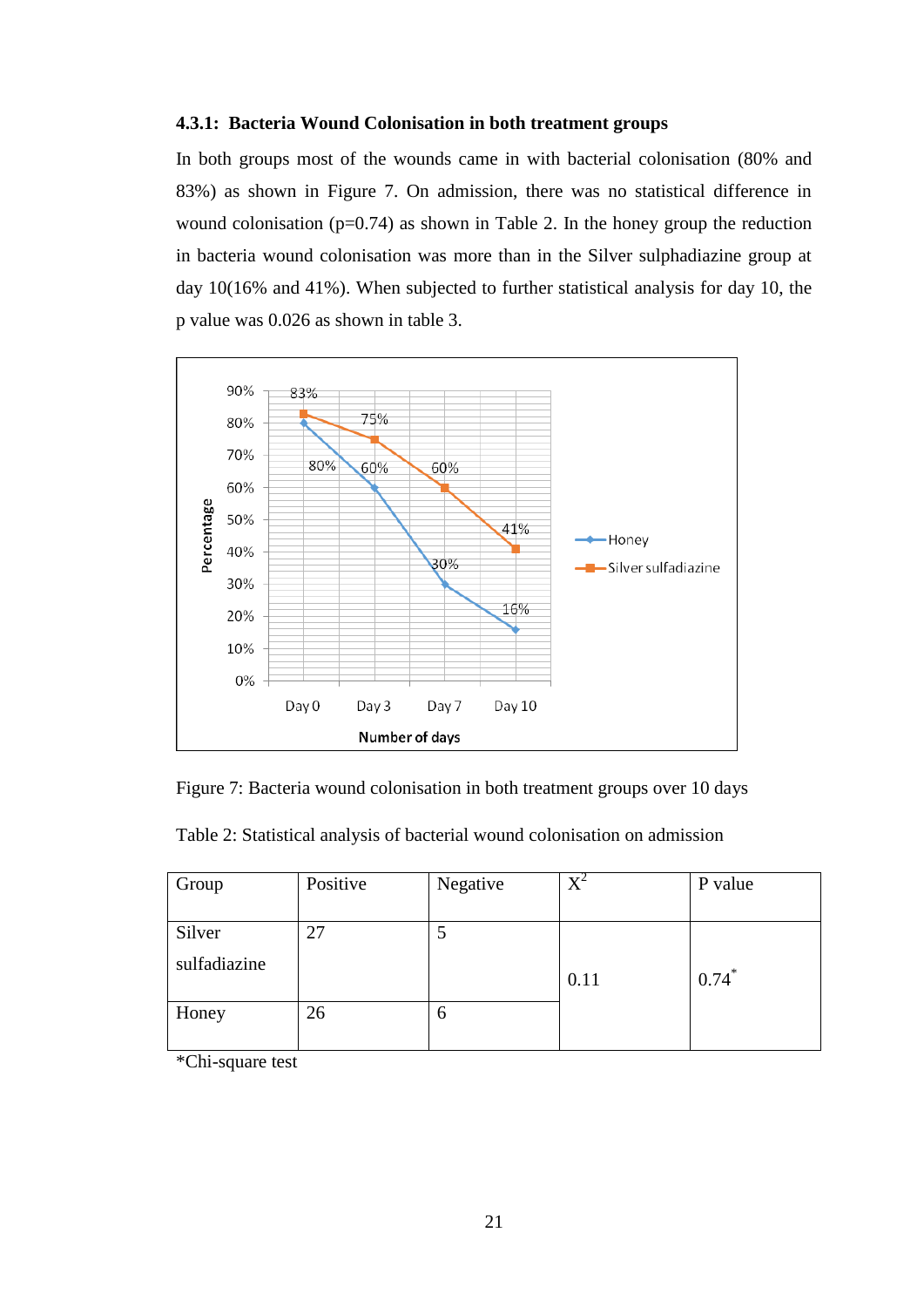| Group                | Positive | Negative |       |          |
|----------------------|----------|----------|-------|----------|
|                      |          |          | $X^2$ | P- value |
| Honey                |          | 27       |       |          |
| Silver sulphadiazine | 13       | 19       | 4.95  | $0.026*$ |

Table 3: Statistical analysis of bacterial colonisation on day 10

\*Chi-square test

## **4.3.2: Mean time taken for wounds to reach full re-epithelialisation**

The mean times taken for wounds to heal in honey and Silver sulfadiazine groups were 11(CI: 10-12 at 95% significance) and 15(CI: 13-17 at 95% significance) days respectively. The p value was 0.0049 as shown in Table 4.

Table 4: Statistical analysis of the average days for full re-epithelisation

| Group                  | <b>Number</b><br>of | <b>Mean</b> | <b>Standard</b>  |          | $P-$         |
|------------------------|---------------------|-------------|------------------|----------|--------------|
|                        | observations        | (days)      | <b>Deviation</b> | CI       | <b>Value</b> |
| Honey                  | 29                  | 11.41       | 3.95             | $11\pm1$ |              |
| Silver<br>sulfadiazine | 29                  | 15.24       | 5.92             | $15 + 2$ | $0.0049*$    |

\*Student t-test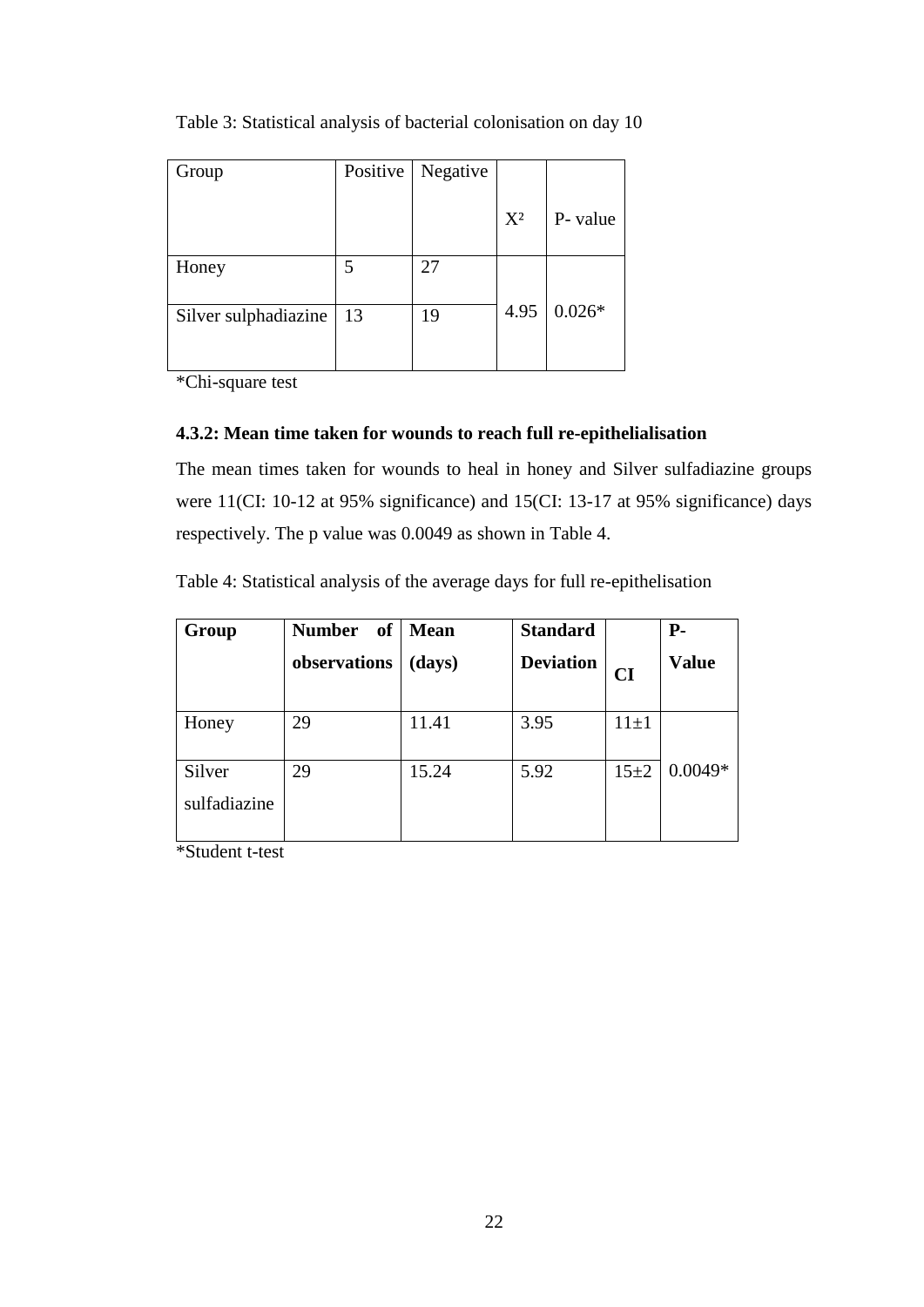#### **CHAPTER FIVE: DISCUSSION**

A total of 64 patients were recruited in this study and this figure was within the sample size calculated based on primary outcomes. There was homogeneity in the distribution of sex in both groups. The ratio of male: female in the silver sulfadiazine group was 1:1 and in the honey group was 1.3: 1. This was similar to sex distribution reported in previous studies done at UTH (Ziwa, 2016).

The modal age distribution in both groups was 1-2 years and there were fewer patients who were above 5 years of age. In a Tanzanian study similar epidemiological findings, that is burn wounds affected under fives more than any other childhood age group, were made (Ringo and Chilonga,2014). In this age group there is disproportionate maturation between motor and cognitive development. Therefore their zeal to play and experiment does not correspond with their perception of danger. In circumstances where the child is left unattended to, a catastrophe like being burnt might ensue. Mostly in low and middle-income countries like Zambia, such circumstances are rather common.

The commonest cause of burns in both age groups was hot water. Most of these burns occurred at home or by the neighbours once the child was not tended to. Previous research done at UTH showed similar distribution in terms of mechanism of burns (Maimbo *et al.,* 2014). In a study done in the rural part of Zambia in Katete, it was shown that open fire was the commonest cause of burn wounds (Edwards *et al*., 2011). This demonstrates that mechanism of burn wounds in children varies from one geo-location to another even within the same country.

In this study, most of the patients were brought to the hospital within 1-2hrs. In a study done in Malawi it was found that most patients presented to the hospital after 24hrs of burn injury (Tyson *et al*., 2013). This could be due to the fact that most patients in this study came from peri-urban areas and hospitals and clinics were within reach.

Despite presenting early to the hospital, it was surprising to note high percentages of bacterial wound colonisation. In the Honey group 80% of the patients had positive swabs and 83% in the SSD group had positive swabs. However, the difference was not statistically significant and as such did not influence the results henceforth after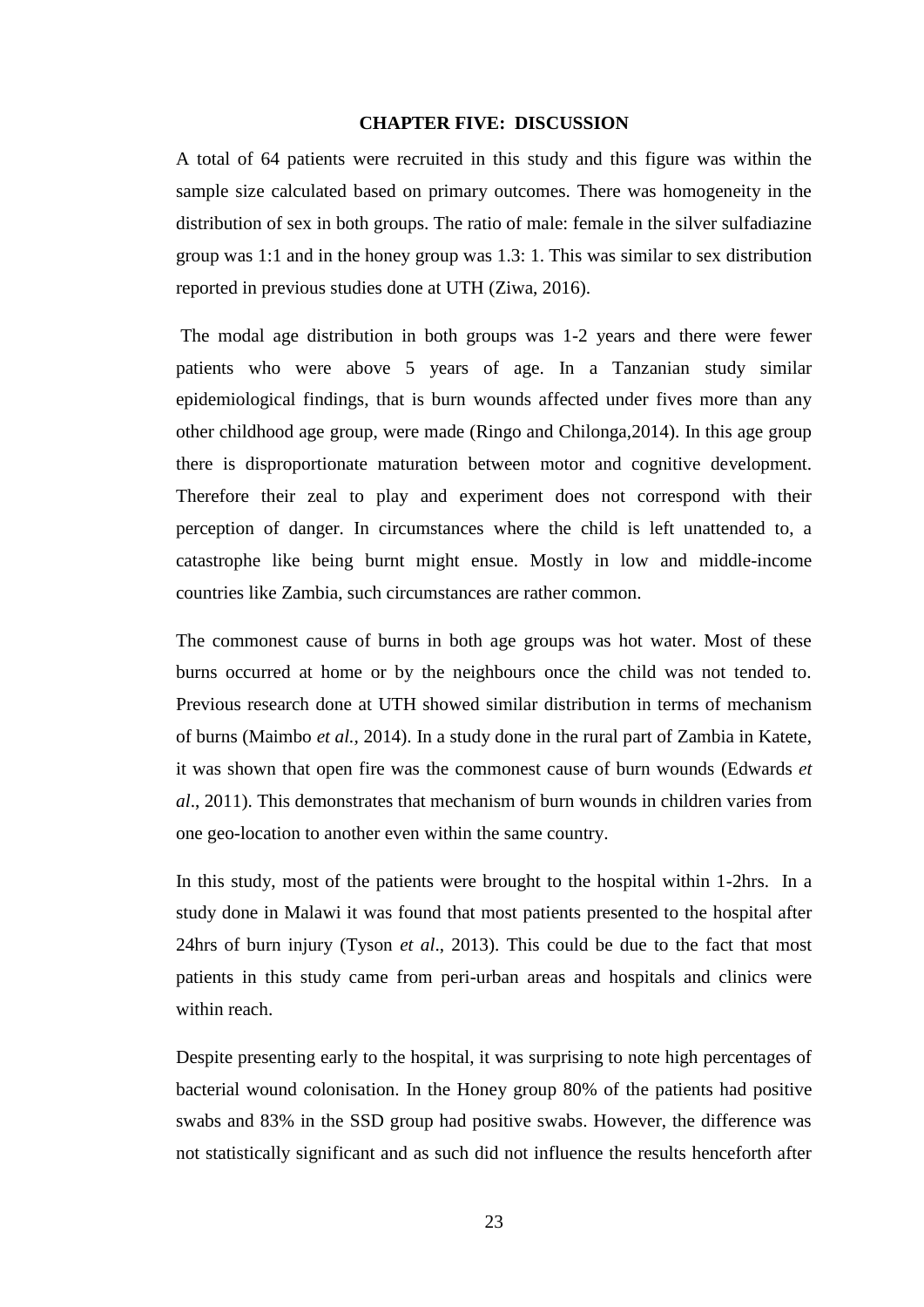commencement of treatment. Similar results of early bacterial colonisation were reported in a study done in Pakistan, that is 83% in Honey group and 75% in silver sulfadiazine group (Habibullah *et al*., 2013). Common isolation included grampositive bacteria with *Staphylococcus aureus* being the commonest in both groups in the first week. In subsequent weeks gram-negative bacteria became prominent like *Klebsiella pneumonia*, *Pseudomonas aureginosa* and *Enterobacter ssp*. These findings are similar to an earlier study done by Ziwa (2016) at UTH. Moreover, a study by Duin (2016) noted similar pattern of bacterial isolation in burn wounds.

There was significant reduction of wound colonisation in the honey group compared to SSD group by day 10. The P-value was 0.026 and OR of 4 demonstrates that the difference was not only statistically significant but also clinically significant. Studies by Habibullah et al (2013) and Subramanyam (1998) noted similar findings in that most partial superficial burn wounds in children treated by honey became sterile by day seven compared to those treated with Silver sulfadiazine. Generally, honey achieved wound sterility at a faster rate compared to conventional topical dressings, SSD inclusive (Wijesinghe *et al*., 2009).

Honey has a water activity that creates unfavourable environment for bacterial growth. Moreover, the low pH of honey impairs enzymatic function thereby inhibiting bacterial survival and proliferation. Glucose oxidase in the honey facilitates release of one percent hydrogen peroxide that is bactericidal. Moreover honey up regulates the activity of neutrophils through nuclear transcription factor. Unlike use of prophylactic antibiotics, which does not permeate bacterial biofilm, honey as a topical antibiotic prevents formation of biofilms. Evaluation of three trials in a systematic review showed no reduction in bacterial colonisation in burn wounds with prophylactic antibiotic use. Moreover, in 11 trials in the same systematic review reported rather an increase in wound infection in burn wounds treated with SSD(Lopez-Alcade *et al*., 2013)

In terms of wound healing, wounds dressed with honey re-epithelised at a faster rate than those treated with SSD. Wounds in the honey group re-epithelised in  $11\pm4$  days compared to 15±6 in the SSD. This difference when subjected to statistical analysis proved to be significant with a p value of 0.0049. The effective size (Cohen's  $d =$ 0.6) showed that the difference was observable clinically by the observer. Systematic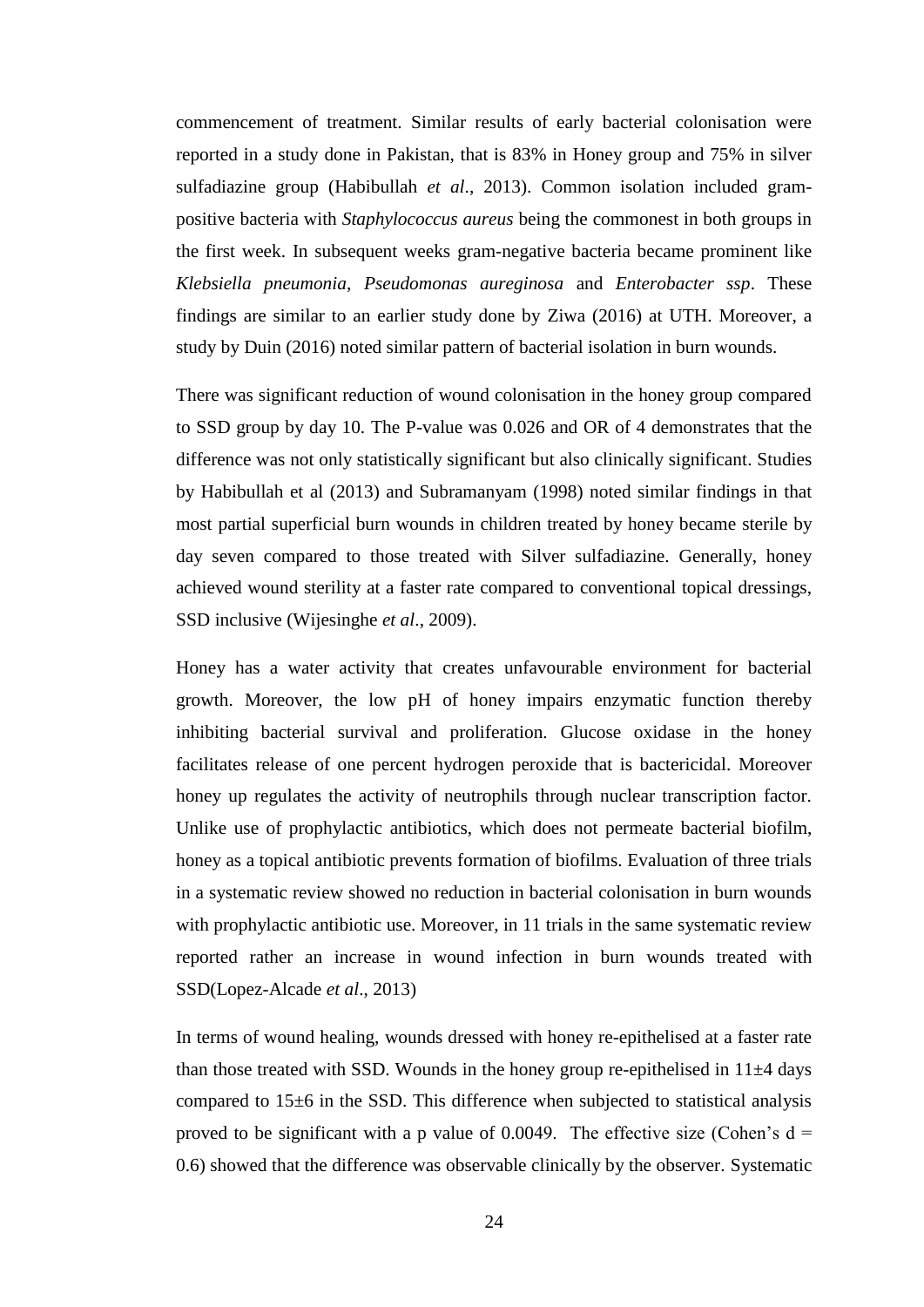review of six randomised controlled trials reported that honey was more effective in promoting wound healing on days 15 and 21 than its comparators (Wijesinghe *et al.,*  2009)

Wound healing is a complex cascade that is usually described under the following phases: inflammation, re-epithelialisation and remodelling (Goljan, 2014). Benefits of honey use are seen in all the phases of wound healing. Use of honey has been shown to reduce inflammation by inhibiting cyclo-oxygenase 1 and 2(Raynaud *et al*., 2013; Vallianou *et al*., 2014). As burn wounds generate free radicals which are cytotoxic, honey through its anti oxidant properties mops up the free radicals. Antioxidants found in honey include ascorbic acid and catalases(Subramanyam *et al., 2003)*.

One percent hydrogen peroxide is not only antimicrobial but also stimulates angiogenesis. As a result, re-epithelialisation is facilitated. The low PH in honey stimulates growth of fibroblasts and accelerates epithelial cell migration (Barui *et al*., 2013). Rushton (2007) demonstrated that acidification of wounds not only reduced bacterial colonisation but also accelerated wound healing.

One key factor that negatively affects wound healing is local infection. The presence of infection on the wound elongates the inflammatory phase of wound healing and has negative effects on the proliferative phase. As discussed above, honey treated wounds yielded fewer bacteria on day 10. Moreover, honey up regulates plasmin, which digests fibrin. Fibrin plays a cardinal role in attachment of slough to the wound surface(Molan, 1998). Hence honey has debridement properties on the wound. It should be emphasised however that honey is not toxic to newly formed collagen. Honey is rich in proline, an amino acid key in collagen synthesis.

The study had limitations in that patients were admitted in general wards and therefore cross contamination could attribute to bacterial wound colonisation. Moreover, SSD was in paste form and Actilite honey was in dressing form and this could influence both wound colonisation and wound healing as studies have shown better outcomes with silver based dressings like Merpilex Ag compared to SSD (GeeKee *et al*., 2015).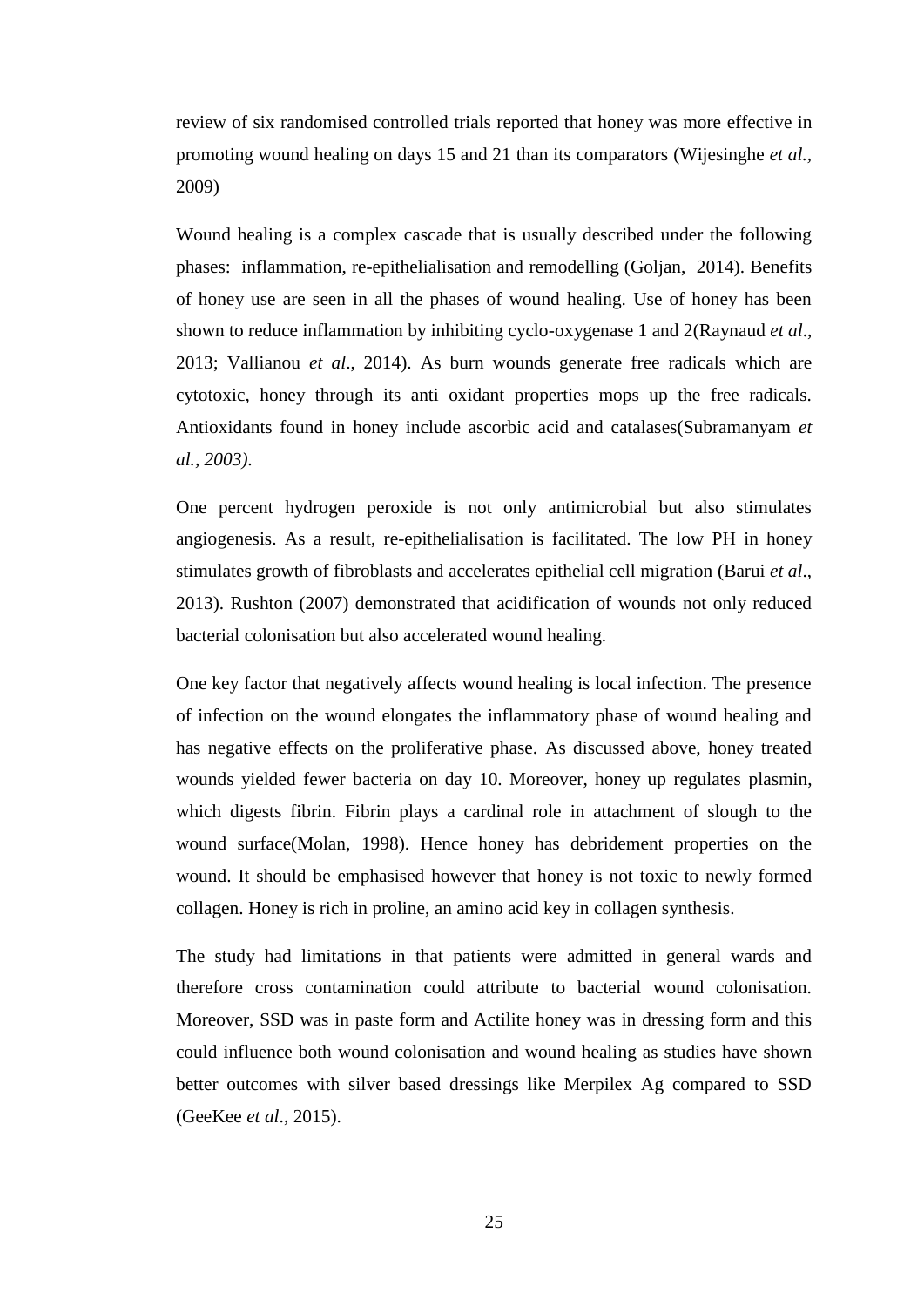#### **CHAPTER SIX: CONCLUSIONS AND RECOMMENDATIONS**

This study has elucidated that treatment of partial superficial burn wounds of  $\leq 20$ percent TBSA with honey significantly reduced the level of bacterial colonisation on burn wounds by day 10 in children under 12 years. The longer the patient was on treatment the less colonised their wounds were with bacteria. It was also clear that wounds treated with honey healed quicker than those treated with SSD. The demographic characteristics of the two groups were similar and allowed comparison to be made fairly. Therefore the findings of this research suggest better outcomes of partial superficial burn wounds of  $\leq$  20 percent TBSA in children at UTH with use of honey compared to silver sulfadiazine.

This study recommends the following

- 1. Use of Actilite® honey on partial superficial burn wounds of  $\leq 20$  percent TBSA in children under 12 years should be considered in hospital protocols just like silver sulfadiazine.
- 2. Routine swabs of wounds on day 0, 3, 7 and 10 should be done to monitor effect of topical dressings used in managing partial superficial burn wounds of ≤20 percent TBSA in children.

It will be good to do more studies to compare effects of Actilite® honey with local honey on partial superficial burn wounds of  $\leq 20$  percent in paediatric patients at UTH so that if results are comparable patients can easily acquire the honey. Moreover, the results from this study should not be generalised to all burn wounds. Further study with a bigger and more inclusive sample size should be done for generalised conclusions to be drawn.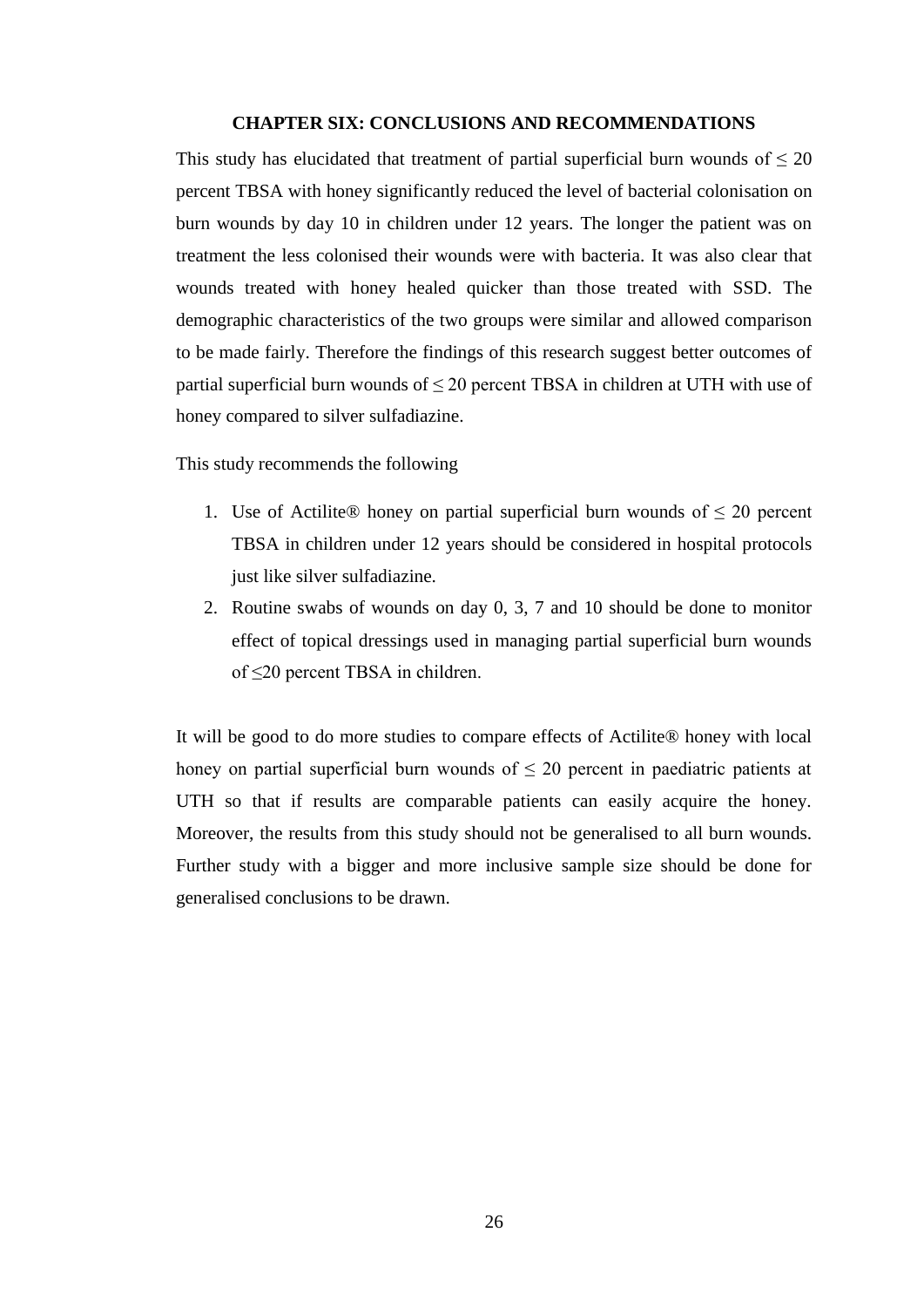#### **REFERENCES**

Allorto, N.L., Oosthuizen, G.V., Clarke, D.L., & Muckart, D.J (2009), 'The spectrum and outcome of burns at a regional hospital in South Africa', Burns, Vol. 35, pp.1004-1008

Al-Waili, N.S.,Salom,K.,Butler,G., & Al Ghamdi,A.A(2011), 'Honey and Microbial Infections: A Review Supporting the use of Honey for Microbial Control', Journal of Medicinal Food, Vol. 14, No.10, pp.1079-1096

Aziz, Z, Abu, S.F. & Chong, N.J (2011), 'A systematic review of silver-containing dressings and topical silver agents for burn wounds', Burns, Vol.38, No. 3: pp 307- 318

Barui,A., Mandal,N., Majumder,S., Das,R.K., Sengupta,S., Banerjee,P., Ray,A,K., RoyChaudhuri,C., Chatterjee,J(2013), 'Assessment of molecular events during in vitro re-epithelialization under honey-alginate matrix ambience', Materials science and engineering C, Vol.33, pp.3418-3425

Bhagel, P.S., Shinkla, S., Mathur, R. K., & Randa, R(2009), 'A comparative study to evaluate the effect of honey dressing and Silver Sulfadiazine on wound healing in burn patients', Indian Journal of Plastic Surgery, Vol.42, No. 2: pp.176-181

Bowler, P.G., Duerden, B.I., & Armstrong, D.G (2001), 'Wound microbiology and associated approaches to wound management', Clinical Microbiology Reviews, Vol. 14: pp. 244-269.

Edwards, D., Heard, J., Latenser, B.A., Quin, K.Y & Jovic, G (2011), 'Burn Injuries in Eastern Zambia: Impact of multidisciplinary teaching teams', Journal of Burn Care and Research, Vol.32, No.1: 31-38.

GeeKee,E.L.,Kimble,R.M.,Cuttle,L.,Khan,A. & Stocktorn, K.A(2015), 'Randomised controlled trial of three dressings for partial thickness burns in children', Burns 41:946-955.

Golian, F.E (2014) Rapid Review Pathology,  $4<sup>th</sup>$  Edition, Elsevier saunders, Philadelphia, USA.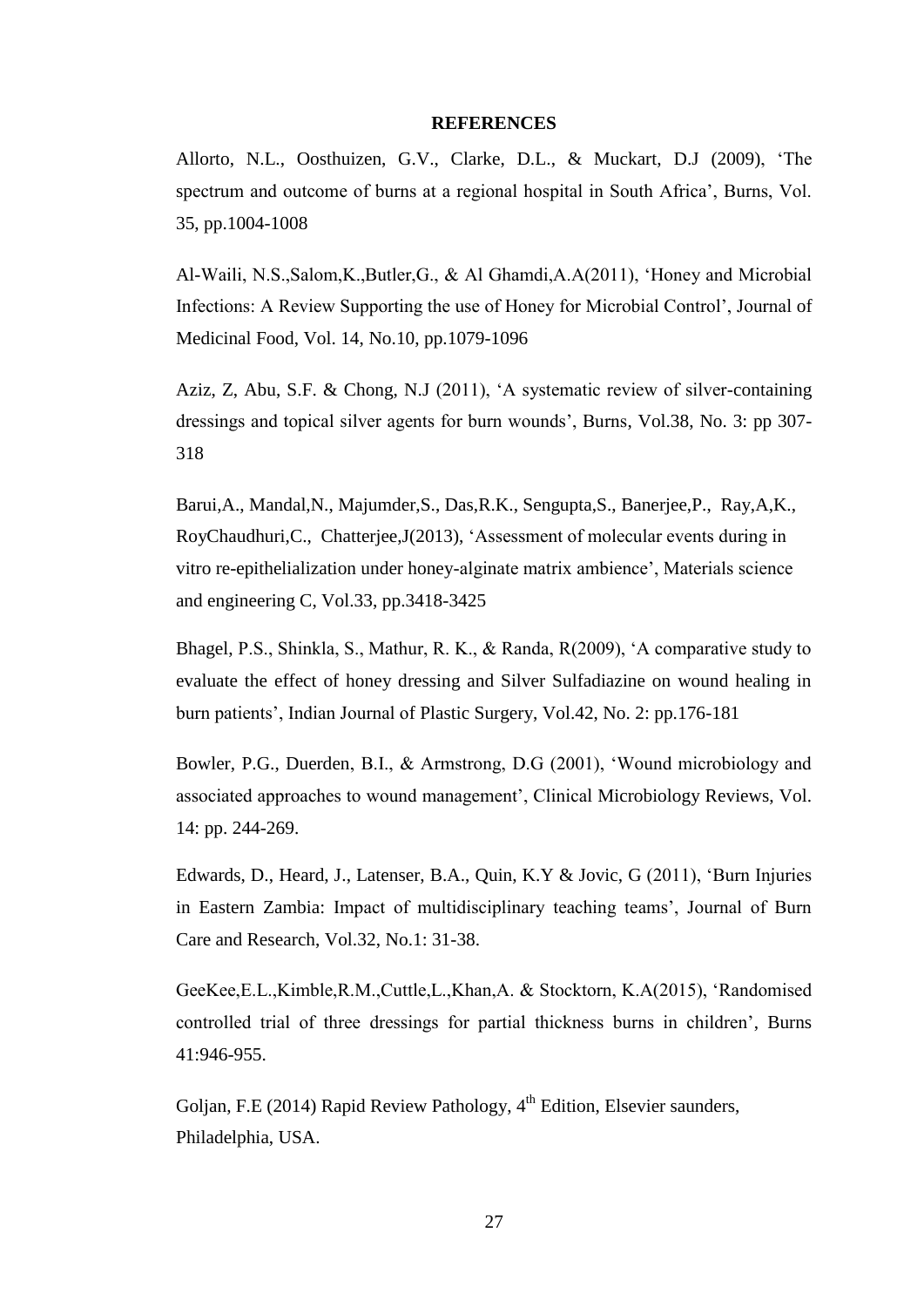Gunjan, K., Chamania, S., Sheetal, C.,Nanda, H., Chitnis, U.& Chitnis, D.S(2012), 'A comparative study of the effects of different topical agents on burn wound infections', Indian Journal of Plastic Surgery, Vol.45, number 2: pp.374-378.

Guthrie, H.C., Martin, K.R., Taylor, C., Spear, A.M., Whiting, R., Malcidowie,S., Clasper, J.C & Watts, S.A(2014), ' A pre-clinical evaluation of silver, iodine and Manuka honey based dressings in a model of traumatic extremity wounds contaminated with Staphylococcus aureus, Injury, Int.J. Care Injured, Vol.45: pp.1171-1178.

Habibullah, S., Neemullah,D., & Mansour,K(2013), 'Effectiveness of honey dressing and silver sulfadizine dressing on wound healing in Burns Patients', The journal of Bioscience and Medicine(JBM), Vol.3, No.1: pp 23-28.

Halstead, F. D, Rauf, M.,Bamford, M., Wearn, C.M., Bishop, J.R.B, Burt R., Fraise, A.P.,Moiemen,N.S., & Oppenheim, B.A, & Webber, M,A(2015), 'Antimicrobial dressings: Comparison of the ability of a panel of dressings to prevent biofilm formation by key burn wound pathogens', Burns, Vol.41, pp. 1683-1694.

Heyneman, A., Hoeksema, H., Vanderkerckhove, D.,Pirayesh,A & Monstrey, S (2016), 'The role of silver sulfadiazine in the conservation treatment of partial thickness burn wounds: A systemic review, Burns, Vol.42, No.7:pp.1377-1386.

Hill, K.E., Malic, S. & McKee, R(2010), 'An in vitro model of chronic wound biofilms to test wound biofilms to test wound dressing and assess antimicrobial susceptibilities, Journal of Antimicrobial Chemotherapy, Vol.65, No. 6: pp. 1195- 1206.

Ip M, Lui SL, Poon VK, Lung I, & Burd, A (2006), 'Antimicrobial activities of silver dressings: an in vitro comparison', J Med Microbiol., Vol.55, No.1: pp.59-63.

Jull, A.B., Rodgers,A.& Walker,N(2008), 'Honey is a topical treatment for wounds', Cochrane Database Systemic Review, Vol.4(October,8):CD005083.

Katebe, K. R.C (1996), 'The use of amniotic membrane in the treatment of burns in children: A clinical trial at the University Teaching Hospital', MMed (Gen.Surgery) dissertation submitted to the University of Zambia.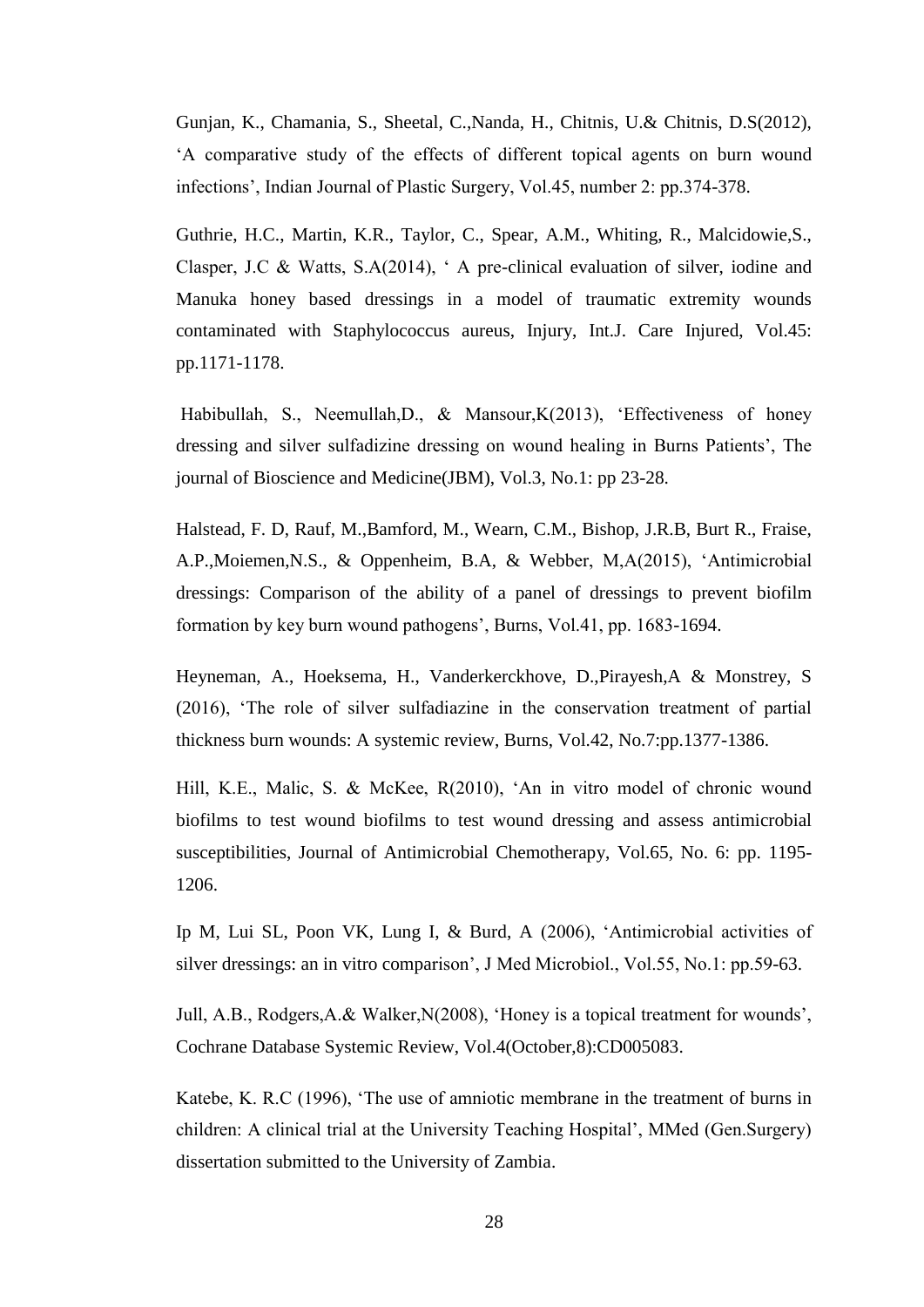Lansdown, A.B., (2010), 'A pharmacological and toxicological profile of silver as an Antimicrobial agent in medical devices', Advanced Pharmacological Sciences, Vol.2010: pp. 1-16.

Lopez-Alcade,J., Roquei, F.M., Sola,I & Bonfill, L.X(2013), 'Antibiotic prophylaxis for prevention of burn wound infection', Cochrane database systemic review, Vol. 6(June 6): CD008738.

Magsoudi, M., Nezami, N & Mirzajanzadeh, M (2013), 'Enhancement of burn wounds healing by platelet dressing', International Journal of Burns and Trauma, Vol.3,pp. 96-101.

Maimbo, M., Jovic, G. & Odimba, B.F.K(2014), 'A comparative study of earlydelayed skin grafting and late or non-grafting of deep partial thickness burns at the University Teaching Hospital', Medical Journal of Zambia, Vol. 41, No.1, pp.32-36.

Malik, K.L., Malik, M.A & Aslam, A (2010), 'Honey compared silver sulfadiazine in the treatment of superficial partial thickness burns, International Wound Journal, Vol. 7 No. 2: pp. 413-417.

Mason, A.D, McManus, A.T, Pruitt, B.A (1986), 'Association of burn mortality and bacteraemia: a 25 year review', Archives of Surgery*,* Vol*.* 121**:** pp**.** 1027-1031. Miller K, Rodger S, Kipping B, & Kimble RM (2011), 'A novel technology approach to pain management in children with burns: a prospective randomized controlled trial', Burns, Vol.37, pp.395–405.

Molan, P.C(1998), 'A brief review of the use of honey as a clinical dressing', The Australian Journal of Wound Management, Vol.6, No.4, pp. 148-158.

Mzezewa S, Jonsson K, Aberg M & Salemark L(1999), 'A prospective study on the epidemiology of burns in patients admitted to the Harare burn units', Burns, Vol. 25(September (6)), pp. 499–504.

Nagane, N.S., Ganu, J.V.,Bhagwat, V.R & Subramanyam, M (2004), 'Efficacy of topical honey therapy against silver sulfadiazine treatment in burns: A biochemical study, Journal of clinical Biochemistry, Vol.19, No. 2:pp.173-176.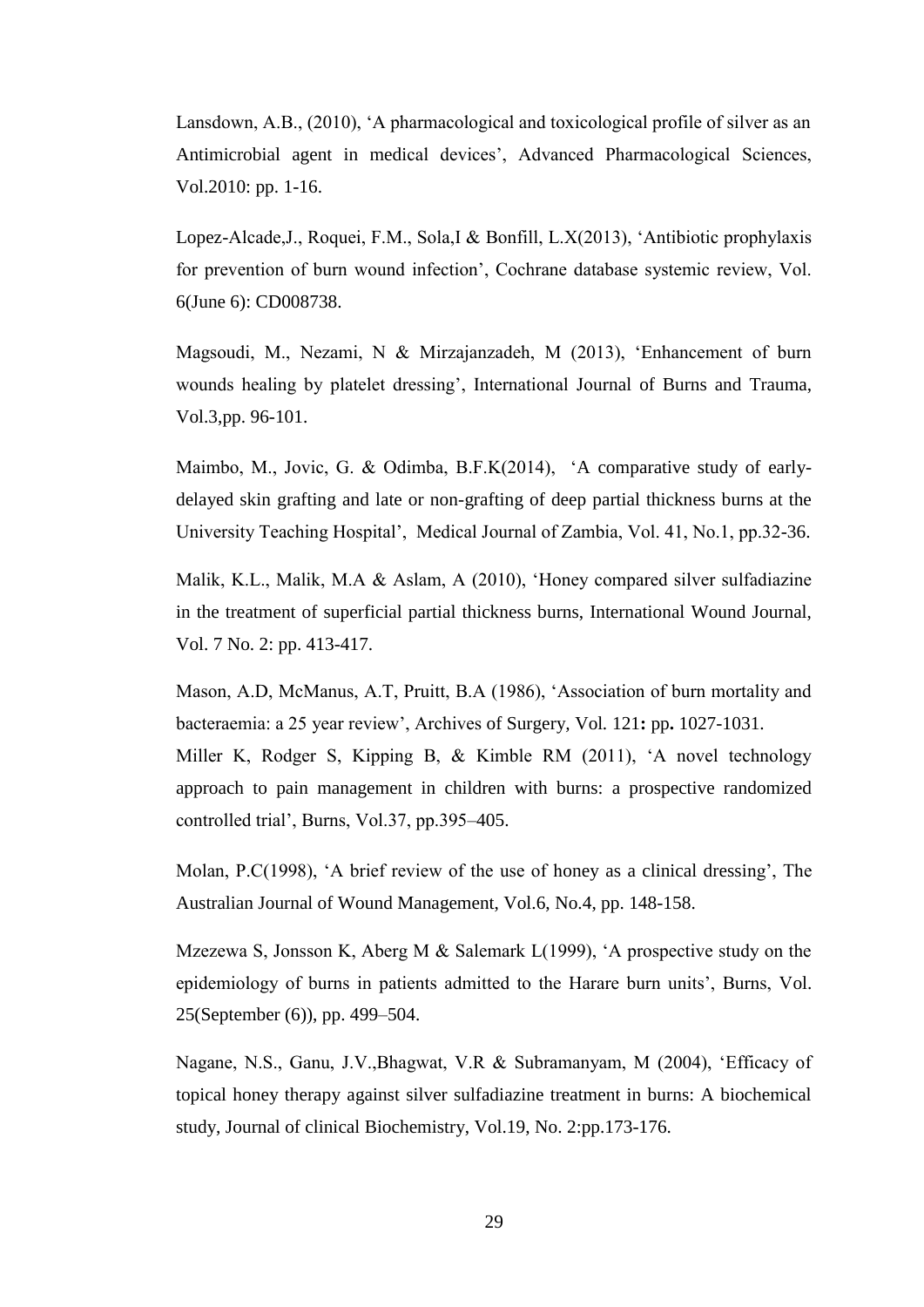Nherera,L.M., Trueman, P.,Roberts, C.D.& Berg, L(2017), 'A systematic and metaanalysis of clinical outcomes associated with nanocrystalline silver use compared to alternative silver delivery systems in management of superficial and deep thickness burns', Burns, Vol.43, No.5: pp 935-948.

Olaitan, P.B & Jiburum B.C(2006), 'Analysis of burn mortality in a burns centre,' Annals of Burns and Fire Disasters, Vol.19, No. 2: pp 59- 62.

Oryan, A, Alemzadeh, E & Moshiri, A (2016), 'Biological properties and therapeutic activities of honey in wound healing: A narrative review and meta-analysis', Journal of tissue Viability, Vol.25, No. 2: pp 98-118.

Peck, M., Kardos, P., Farrar, N., Grissom, K., Peck, J (2010), 'Consultative Report from American Burn Association: International Outreach Committee and the Children's Burns Foundation', unpublished data.

[Rashaan,](https://www.ncbi.nlm.nih.gov/pubmed/?term=Rashaan%20ZM%5BAuthor%5D&cauthor=true&cauthor_uid=26945575) Z.M., [Krijnen, P,](https://www.ncbi.nlm.nih.gov/pubmed/?term=Krijnen%20P%5BAuthor%5D&cauthor=true&cauthor_uid=26945575) [van den Akker-van Marle, M.E.](https://www.ncbi.nlm.nih.gov/pubmed/?term=van%20den%20Akker-van%20Marle%20ME%5BAuthor%5D&cauthor=true&cauthor_uid=26945575), [van Baar, M.E.](https://www.ncbi.nlm.nih.gov/pubmed/?term=van%20Baar%20ME%5BAuthor%5D&cauthor=true&cauthor_uid=26945575), [Vloemans, A.F.](https://www.ncbi.nlm.nih.gov/pubmed/?term=Vloemans%20AF%5BAuthor%5D&cauthor=true&cauthor_uid=26945575), Dokter ,J., [Tempelman, F.R.](https://www.ncbi.nlm.nih.gov/pubmed/?term=Tempelman%20FR%5BAuthor%5D&cauthor=true&cauthor_uid=26945575), [van der Vlies, C.H.](https://www.ncbi.nlm.nih.gov/pubmed/?term=van%20der%20Vlies%20CH%5BAuthor%5D&cauthor=true&cauthor_uid=26945575), [Breederveld,](https://www.ncbi.nlm.nih.gov/pubmed/?term=Breederveld%20RS%5BAuthor%5D&cauthor=true&cauthor_uid=26945575)  [R.S\(](https://www.ncbi.nlm.nih.gov/pubmed/?term=Breederveld%20RS%5BAuthor%5D&cauthor=true&cauthor_uid=26945575)2016), 'Clinical effectiveness, quality of life and cost-effectiveness of Flaminal® versus Flamazine® in the treatment of partial thickness burns: study protocol for a randomized controlled trial', Trials, Vol.17, No.122:pp 1-9.

Raynauld, A., Ghezali, L., Gloaguen,V., Liagre ,B., Quero, F. & Petit, J.M(2013), ' Honey-induced macrophage stimulation: AP-1 and NF-κB activation and cytokine production are unrelated to LPS content of honey, International Immunopharmacology, Vol. 17: pp. 874–879.

Ringo, Y & Chilonga, K (2014), 'Burns at KCMC: Epidemiology, presentation, management and treatment outcome', Burns, Vol.40, pp.1024-1029.

Rushton, I (2007), 'Understanding the role of proteases and PH in wound healing', Nurs. Stand, Vol.21, No.32, pp.68-70.

Samuel,C, Campbell ,L.P, Mjuweni, S., Muyco, A.P, Bruce, C. & Antony, C (2011). Epidermiology, Management,outcomes and areas of improvement of burn care in central Malawi: An observational study. The Journal of International Research, Vol.39: pp 873-879.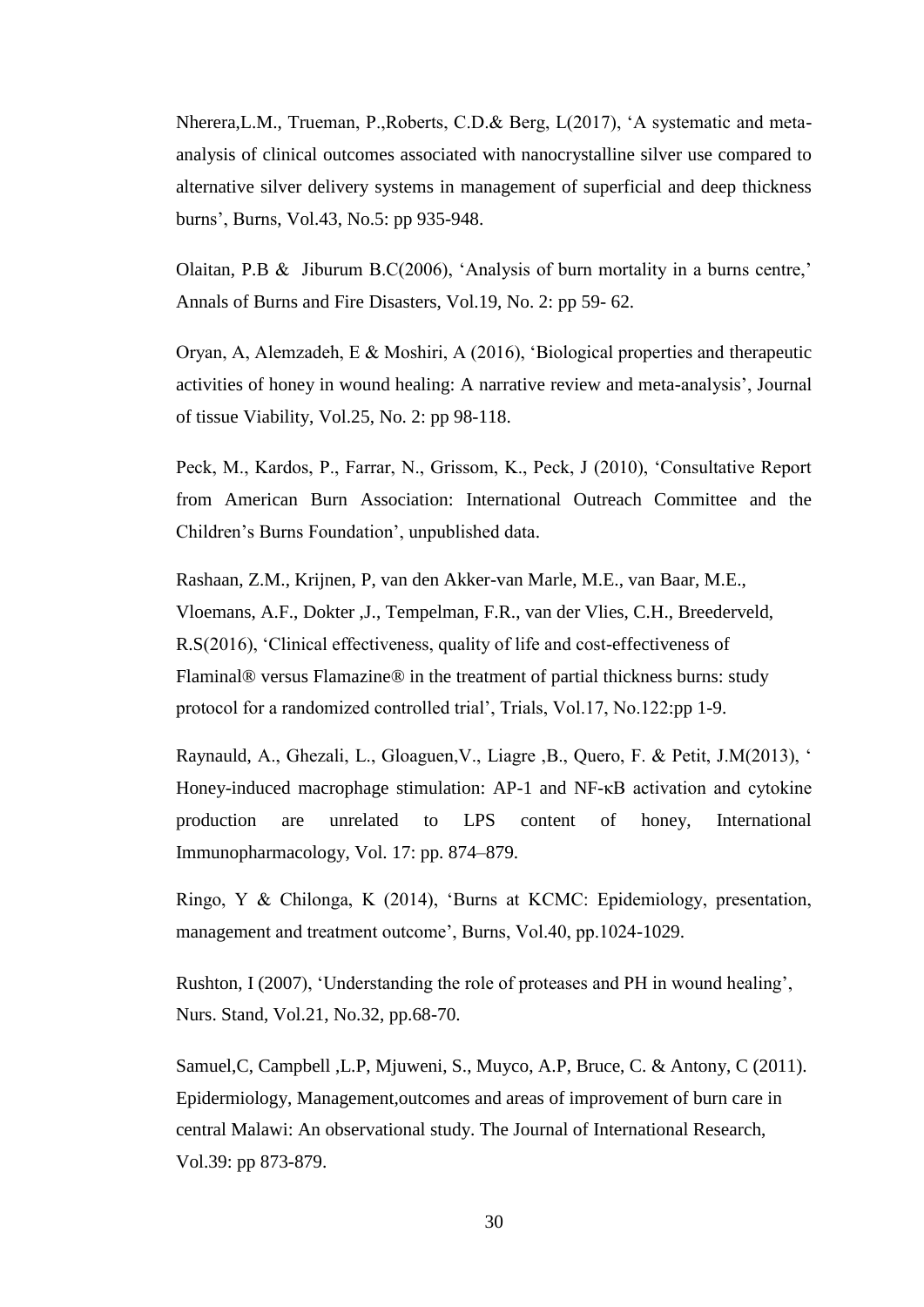Sheyo, M (2010), 'Clinical outcomes of burns in HIV positive patients in Lusaka, Zambia', Medical Journal of Zambia, Vol.39, No.4: pp. 1-6.

Storm-Vesloot, M.N.,Vos, C.G., Ubbinki,D.T. & Vermeulen, H(2010), 'Topical Silver for Preventing Wound infection', Cochrane Database Systematic review, Vol.17, No.3:CD006478

Subramanyam,M.,Shahapure,A.G.,Nagane, N.S.,Bhagwat,V.R. & Ganu,J.V(2003), 'Free radical Control- The main mechanism of action of honey in burns', Annals of Burns and Disasters, Vol.16, No.3, pp.135-138.

Tyson,A.F., Boschini,L.P., Kiser,M.M., Samuel,J.C., Mjuweni ,S.N., Cairns,B.A. & Charles, A.G(2013), 'Survival after burn in a sub-Saharan burn unit: Challenges and opportunities', Burns, Vol. 39: pp.1619-1625.

Vallianou,N.G., Gounar,P., Skourtis,A., Panagos, J.& Kazazis, C(2014), 'Honey and its Anti-Inflammatory, Anti-Bacterial and Anti-Oxidant Properties', Gen Med(Los Angel), Vol.2, No.2, pp. 1-5.

Vandamme, L., Heyneman, A., Hoeksema, H.,Verbelen, J & Monstrey,S(2013), 'Honey in Modern Wound Care: A Systemic Review', Journal of Burns, Vol.6, No.14, pp.1-13.

Wijesinghe, M., Weatherall, M.,Perrin, K. & Beasley, R(2009), 'Honey in the treatment of burns: A systematic review and metanalysis of its efficacy', New Zealand Medical Journal, Vol.122, No.1295, pp. 47-60.

Williams, F.N., [Herndon, D.N.](https://www.ncbi.nlm.nih.gov/pubmed/?term=Herndon%20DN%5BAuthor%5D&cauthor=true&cauthor_uid=19919684), [Hawkins, H.K.](https://www.ncbi.nlm.nih.gov/pubmed/?term=Hawkins%20HK%5BAuthor%5D&cauthor=true&cauthor_uid=19919684), [Lee, J.O.](https://www.ncbi.nlm.nih.gov/pubmed/?term=Lee%20JO%5BAuthor%5D&cauthor=true&cauthor_uid=19919684), [Cox, R.A.](https://www.ncbi.nlm.nih.gov/pubmed/?term=Cox%20RA%5BAuthor%5D&cauthor=true&cauthor_uid=19919684), [Kulp, G.A.](https://www.ncbi.nlm.nih.gov/pubmed/?term=Kulp%20GA%5BAuthor%5D&cauthor=true&cauthor_uid=19919684), [Finnerty, C.C.](https://www.ncbi.nlm.nih.gov/pubmed/?term=Finnerty%20CC%5BAuthor%5D&cauthor=true&cauthor_uid=19919684), [Chinkes, D.L.](https://www.ncbi.nlm.nih.gov/pubmed/?term=Chinkes%20DL%5BAuthor%5D&cauthor=true&cauthor_uid=19919684), [Jeschke, M.G](https://www.ncbi.nlm.nih.gov/pubmed/?term=Jeschke%20MG%5BAuthor%5D&cauthor=true&cauthor_uid=19919684) (2009), 'The leading causes of death after burn injury in a single pediatric burn center', Critical Care Vol.13, No.6: pp. 1- 7.

Ziwa, M., (2016), 'Common Hydrotherapy Practices and Prevalence of Burn Wound Bacterial Colonisation at the University Teaching Hospital in Lusaka, Zambia', Master of Medicine Dissertation Submitted to UNZA, Unpublished data.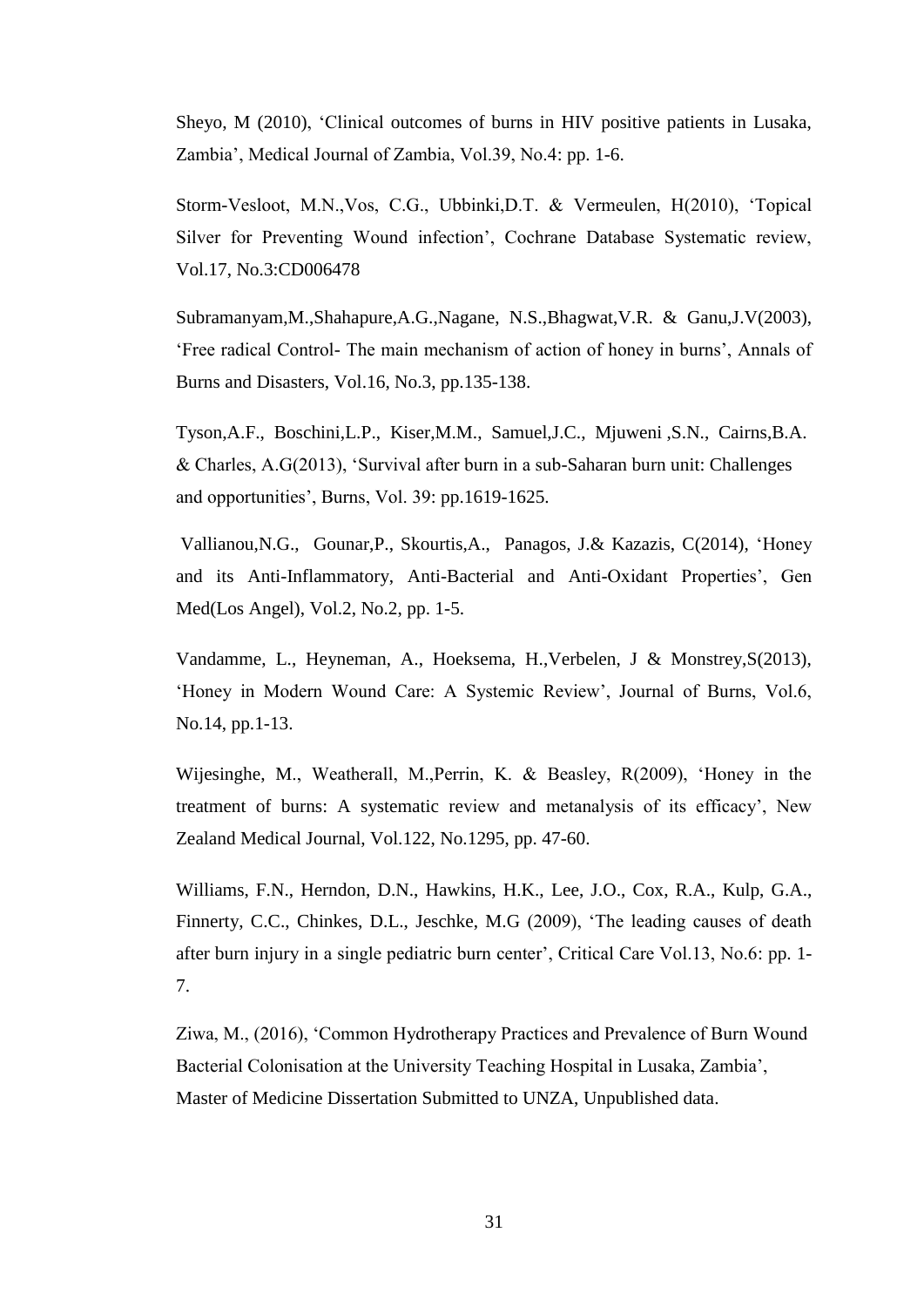#### **APPENDICES**

#### APPENDIX 1: ASSENT FORM

## ASSENT TO PARTICIPATE IN A RESEARCH STUDY FOR CHILDREN AGED 7 YEARS AND ABOVE

A COMPARATIVE STUDY ON EFFECTS OF HONEY AND SILVER SULFADIAZINE ON BURN WOUND OUTCOMES IN PEDIATRIC PATIENTS AT UNIVERSITY TEACHING HOSPITAL, ZAMBIA

My name is Emmanuel Liche and I am a Master of Medicine student in the Department of Surgery at the University of Zambia. I am doing a research study as part fulfilment of my degree and I am working with my teachers, Dr. Robert Zulu and Dr. Zachariah Kasongo. I'd like to tell you about this study and ask if you will take part in it.

#### **What is a research study?**

A research study is when people like me collect a lot of information about a certain thing to find out more about it. Before you decide if you want to be in this study, it's important for you to understand why we're doing the research and what's involved.

Please read this form carefully. You can discuss it with your parents or anyone else. If you have questions about this research, just ask me.

#### **Why are we doing this study?**

We are doing this study to find out how use of honey in treatment of burns in children compares with the traditional silver sulfadiazine.

#### **Why are we talking to you about this study?**

 We're inviting you to take part because our research involves pediatric burns in the age group of 12years and below as they are the most affected.

#### **What will happen if you are in this study?**

If you agree to be in the study and your parents give permission, we will do the following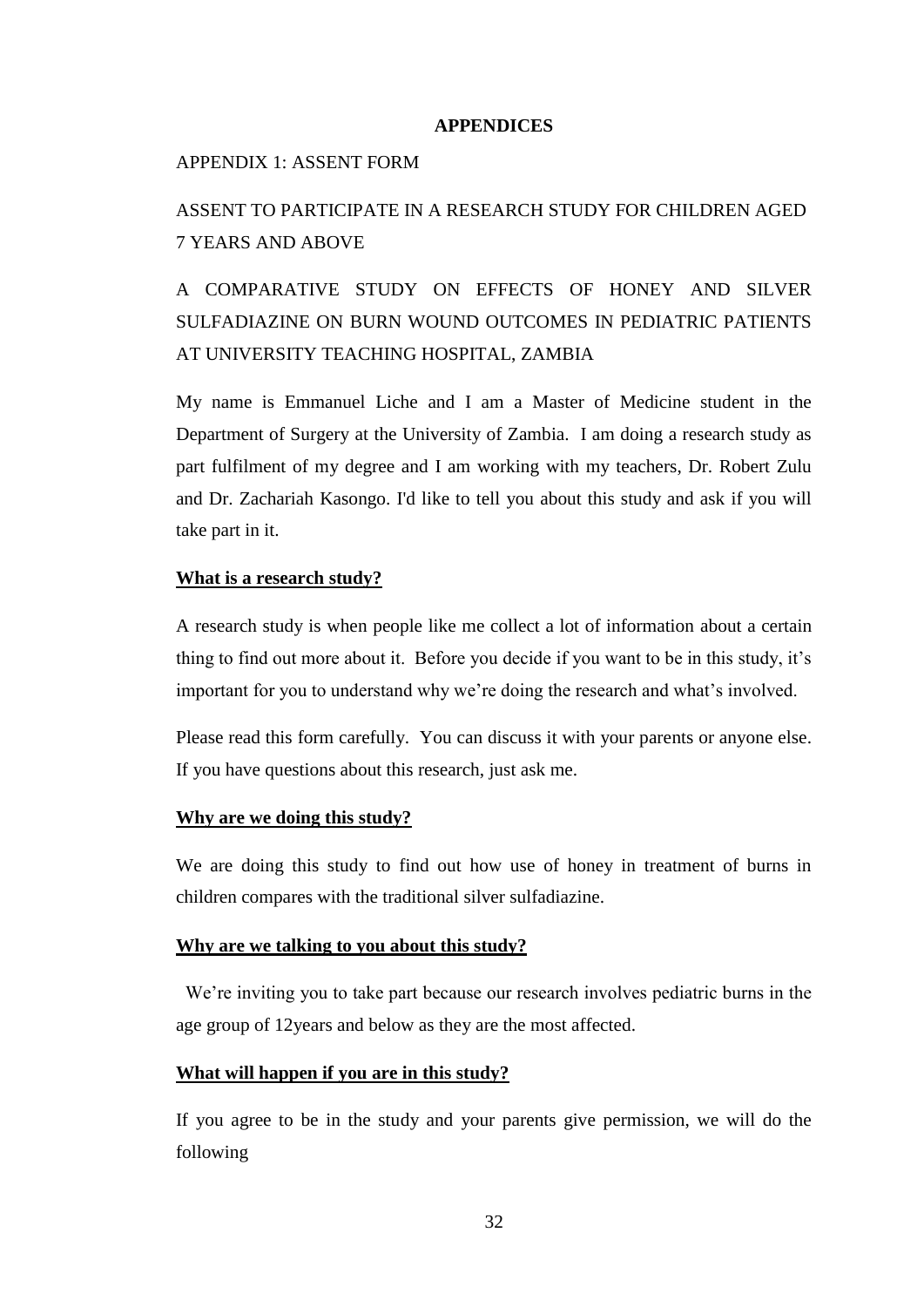Measure the size of your wound and collect swabs to check if there are bugs on the wound on admission day, days 3, 7.10,14 and 21 from first contact.

Depending with the group allocated, your wounds will be treated with either silver sulfadiazine or honey and both are known treatment methods which are safe.

#### **If you don't want to be in the study, what can you do instead?**

You have the right to refuse participation and you will still be treated like any other patient who comes with burns at the University Teaching Hospital.

### **Are there any benefits to being in the study?**

There are personal benefits as your wounds will be taken care of and you and your parents will not be asked to buy silver sulfadiazine or honey as might be the case in routine care. Moreover, we hope that the results of this research will improve the management of paediatric burns at UTH

### **Are there any risks or discomforts to being in the study?**

There are very minimal risks of reacting to the topical agents; both SSD and honey. **Who will know about your study participation?**

Apart from yourself, your parents and researcher, no one will know about your participation and results as the information will be kept confidential. Group results however will be communicated to you and will get published in journals

## **Will you get paid for being in the study?**

You will not get paid for participating in this study

#### **Do you have to be in the study?**

No, you don't. Research is something you do only if you want to. No one will be annoyed with you if you don't want to be in the study. And whether you decide to participate or not, either way will have no effect on the routine treatment you get at UTH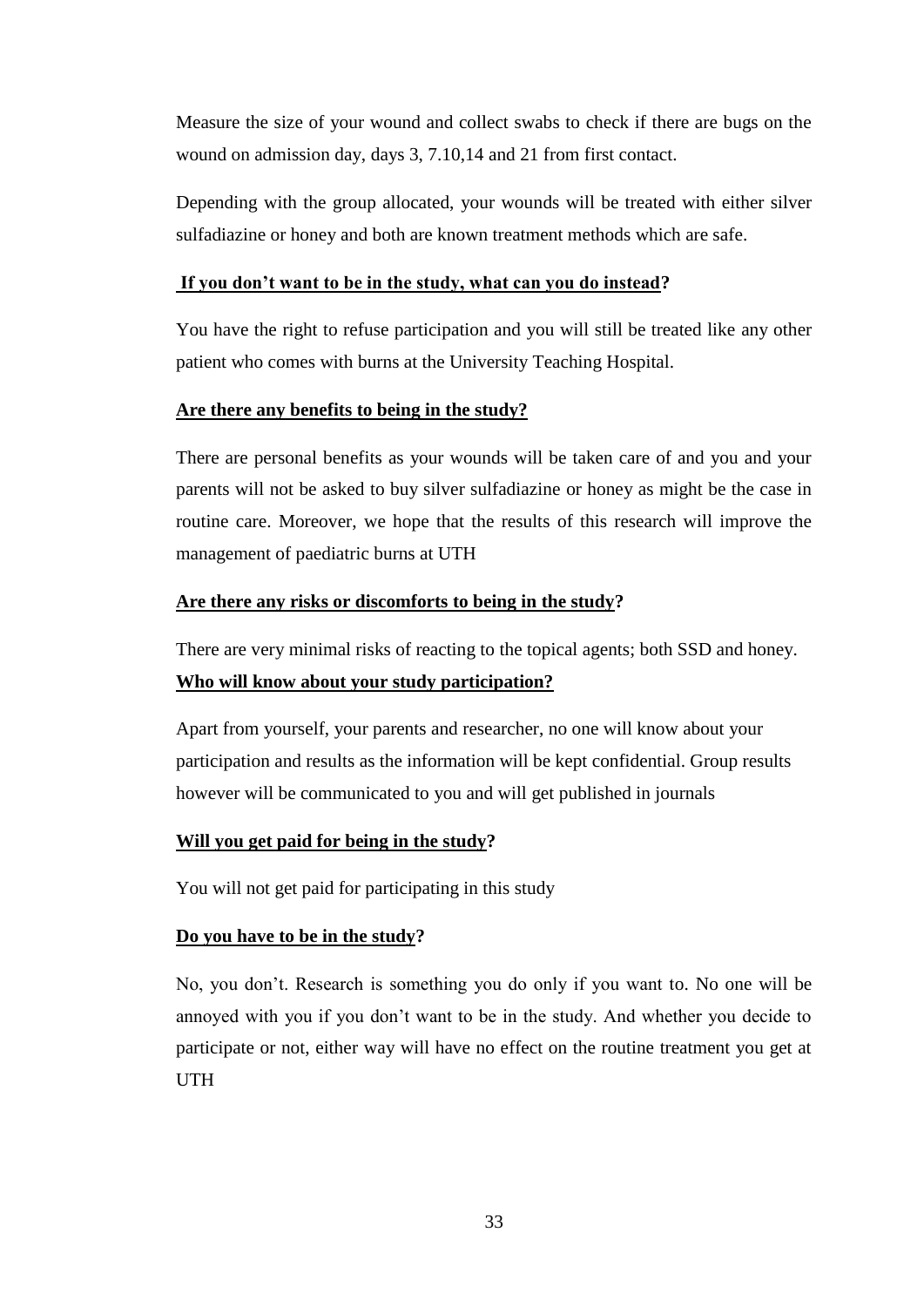#### **Do you have any questions?**

You can contact us if you have questions about the study, or if you decide you don't want to be in the study any more. You can talk to me, or your parents, or someone else at any time during the study.

> Dr. Liche Emmanuel University Teaching Hospital, Private Bag 1X RW, Lusaka. Phone +260977531328 Email: emmanuelliche@gmail.com OR The University of Zambia Biomedical Research Ethics Committee (UNZABREC), School of Medicine, Ridgeway Campus, Nationalist Road, Lusaka

If you decide to participate, and your parents agree, we'll give you a copy of this form to keep for future reference.

If you would like to be in this research study, please sign your name on the line below.

| Child's Name/Signature ( <i>printed or written by child</i> ) | Date |
|---------------------------------------------------------------|------|
| Signature of Investigator/Person Obtaining Assent             | Date |
|                                                               |      |
| Witness                                                       | Date |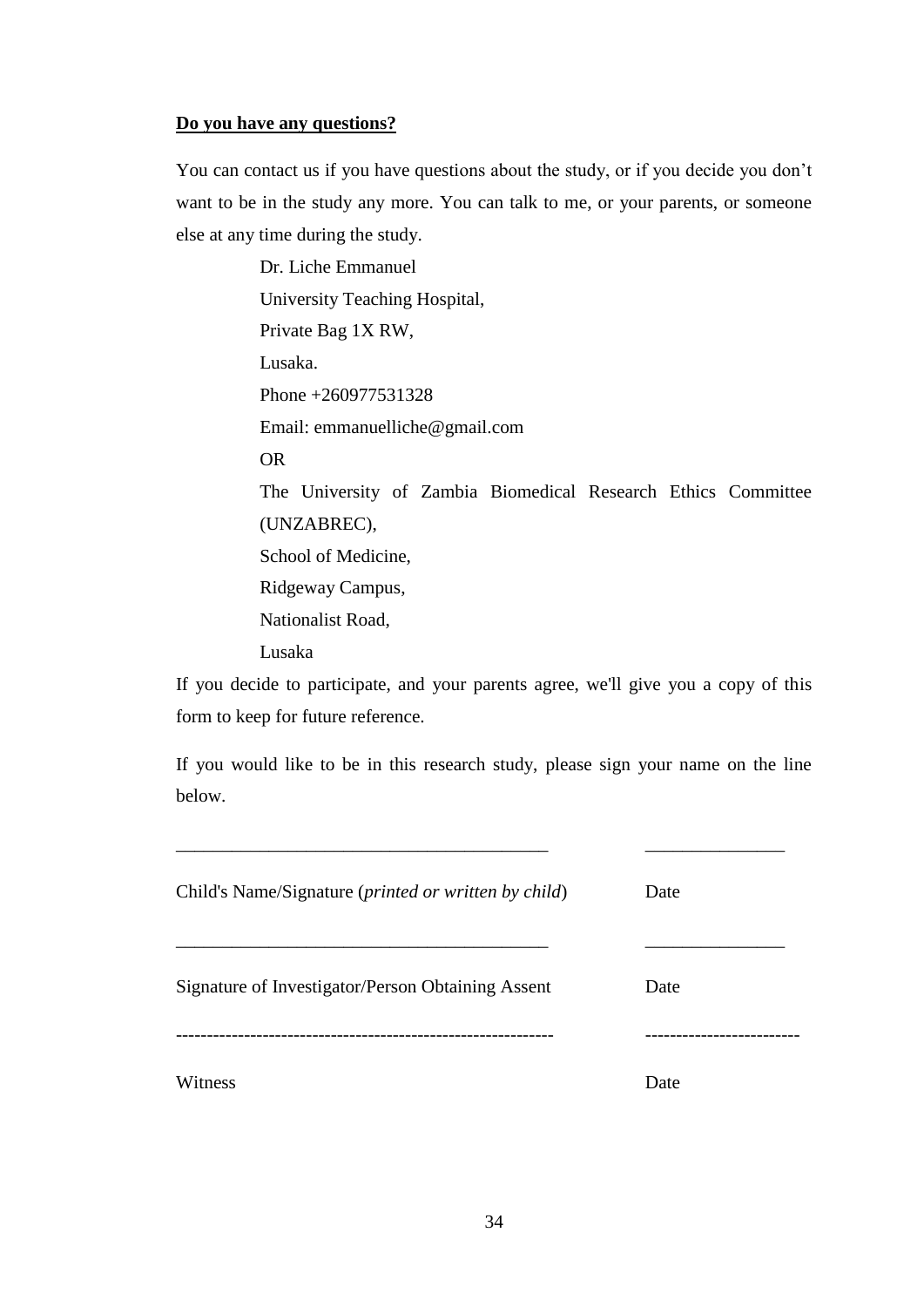## KUBVOMEREZANA KUTENGAKO MBALI KU PHUNZIRO KWA ANA ADZAKA CHISANU NDI CHIWIRI KUPITA PATSOGOLO

# PHUNZIRO LOYANGANA PAKASEBENZEDWE KA MANKHWALA A UCHI NDI *SILVER SULFADIAZINE* PA ZILONDA ZAKUPSA NDI MOTO PAKATI PA ANA PA CHIPATALA CHOPHUNZITSILA ZAUMOYO MUMUZINDA WA LUSAKA MUZIKO LA ZAMBIA

Ine dzina langa ndine Emmanuel Liche, mwana wasukulu wophunzira za ukaswiri ochita maopaleshoni pasukulu la UNZA. Ndikuchita Phunziro londithandiza kufika kumapeto a maphunziro anga. Muphunziroli ndili in aziphunzitsi awiri, a dotolo a Robert Zulu ndi a dotolo Zachariah Kasongo amene ndi aphungu onithandiza kuti zonse ziyende bwino. Ndifuna ndikuunikileni paphunziro limeneli ndipo ngati simunamvetsese osachedwa kundifunsa.

### **Kodi Phunziro ndi Ciani?**

Phunziro ndipamene anthu monga ine tikufufuza zinthu kwa anthu zamene zingatithandize kupeza zimene tifuna. Mukalibe kubvomela kutengako mbali, ndikwabwino kumvetsesa cholinga chaphunziro. Welengani bwino bwino ndipo mungafunse makolo anu kapena ali yense ndipo osachita mantha kufunsa mafunso.

#### **Cifukwa Ciani Tikuchita Phunziroli?**

Tikufuna kuona kapena uchi uchilitsa bwino zilonda zamoto kopambana mankhwala ochedwa *Silver sulfadiazine*.

## **Cifukwa Ciani Tikulankhula ndi Inu?**

Tikulankhula ndi inu popeza phunziro lathu likhuza ana ofika dzaka khumi limodzi chichiwiri amene ali ndi zilonda zamoto monga inuyo.

#### **Ndiciani chizachitika Mukabvomeleza Kutengako Mbali?**

Ngati mwabvomeleza kutengako mbali, tizapima ukulu wazilonda zanu ndipo zilonda zisatsukidwa ndi manzi ndi sopo. Tizaika mankhwala a uchi kapena Silver sulfadiazine kulingana ndi gulu limene muzapatsidwa. Tizapititsa katonje pazilonda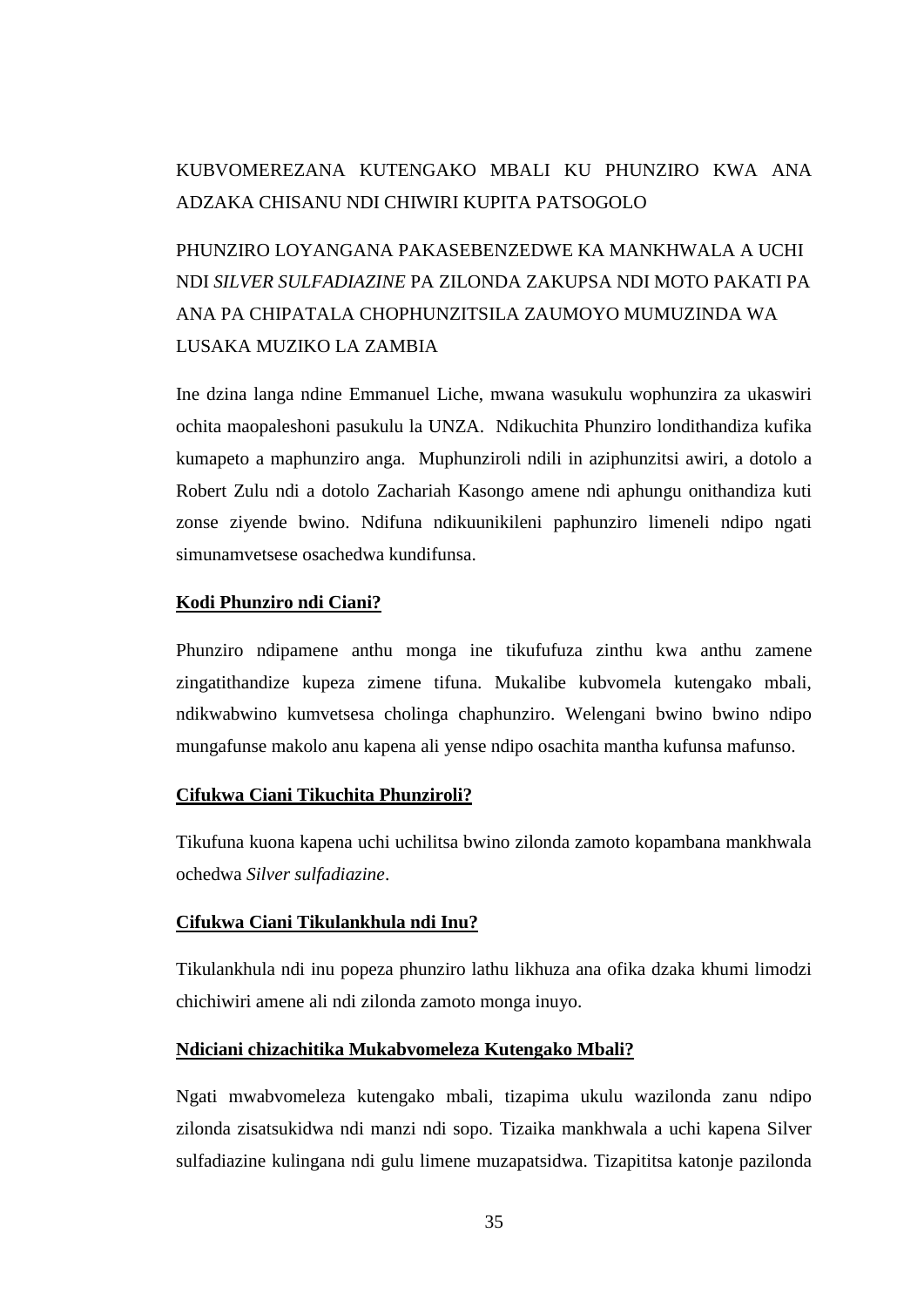zanu ndi kupeleka kwa anzathu a zasainsi kuti apime ngati pali tulombo. Zimenezi zizachitika patsiku loyamba, lachitatu, lachisanu ndi chiwiri ndiponso lachikhumi.

## **Ngati Simubvomeleza Kutengako Mbali ndi Ciani Cizachitika?**

Kutengako mbali kapena kukana ndi ufulu wanu. Osachita mantha kuti tizakuthamangitsani mukakana. Muzalandilabe thandizo bwino bwino monga odwala aliyense.

## **Kodi kuli Phindu Lanji Lotengako Mbali?**

Potengako mbali mutitandiza ife akafukufuku a zaumoyo kupeza njira yabwino yothandizira zilonda zamoto. Simuzapatsidwa malipilo akhobili koma mankhwala onse amene muzalandila ndi aulele.

## **Kodi kuli Chiopsezo Potengako Mbali?**

Mankhwala awiriwa ndiwophikidwa bwino kotero kuti alibe chiopsezo chilli chonse.

## **Ndani Azadziwa kuti Mwatengako Mbali?**

Ife akafukufuku, inuyo ndi makolo anu ndi amene azadziwa kuti mwatengako mbali. Padera pa awa chinsinsi chizasungidwa. Zotuluka muphunziroli zizalembeka mumabuku aakulu a sainsikugawana nzeru ndi anzathu koma maina anu sazachulidwa.

## **Kodi muli ndi Mafunso?**

Nthawi ili yonse muli ndi zakukhosi mungathe kufunsa ine kapena akulu a gulu loyangana kuti maphunziro achitika potsata malamulo. Mungathe kuwonana nafe kapena kuyimba lamya.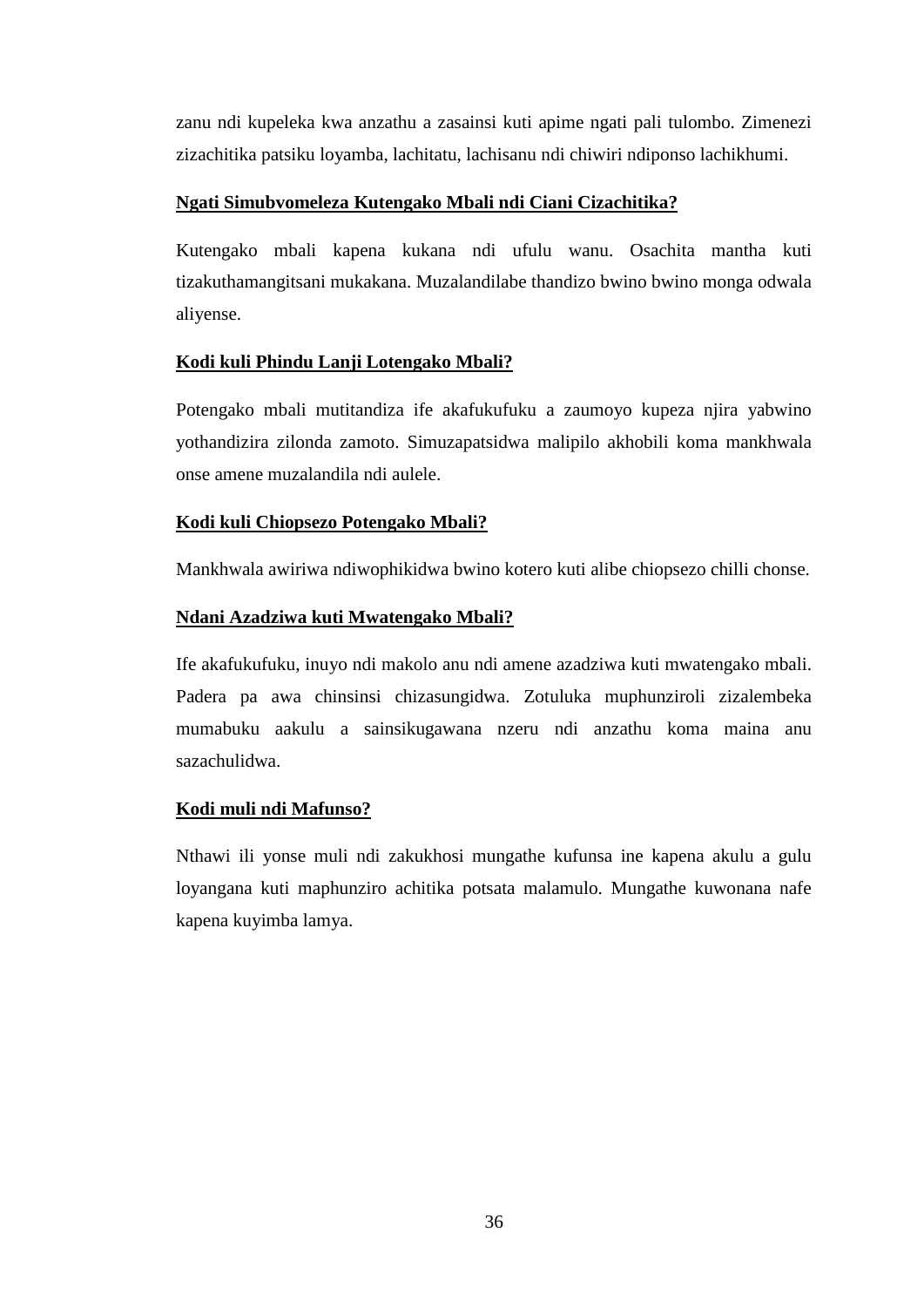| <b>Emmanuel Liche</b>                                               | <b>OR</b>    | University of Zambia    |     |        |
|---------------------------------------------------------------------|--------------|-------------------------|-----|--------|
| <b>Biomedical</b>                                                   |              |                         |     |        |
| Department of Surgery                                               |              | Research                | and | Ethics |
| Committee                                                           |              |                         |     |        |
| University Teaching Hospital                                        |              | <b>Nationalist Road</b> |     |        |
| P/B RW1X                                                            |              | School of Medicine      |     |        |
| Lusaka.                                                             |              | Ridgeway Campus         |     |        |
| Lamya: 0977531328                                                   |              | Lamya: 260-1-256067     |     |        |
| Email: emmanuelliche@gmail.com                                      |              | Email:                  |     |        |
| unzarec@zamtel.zm                                                   |              |                         |     |        |
| Ngati mwamvetsesa ndipo ndinu wokonzeka kutengako mbali sainani apa |              |                         |     |        |
|                                                                     |              |                         |     |        |
| Dzina                                                               | Chizindikiro |                         |     | Tsiku  |
| Dzina la opeleka umboni                                             | Chizindikiro |                         |     | Tsiku  |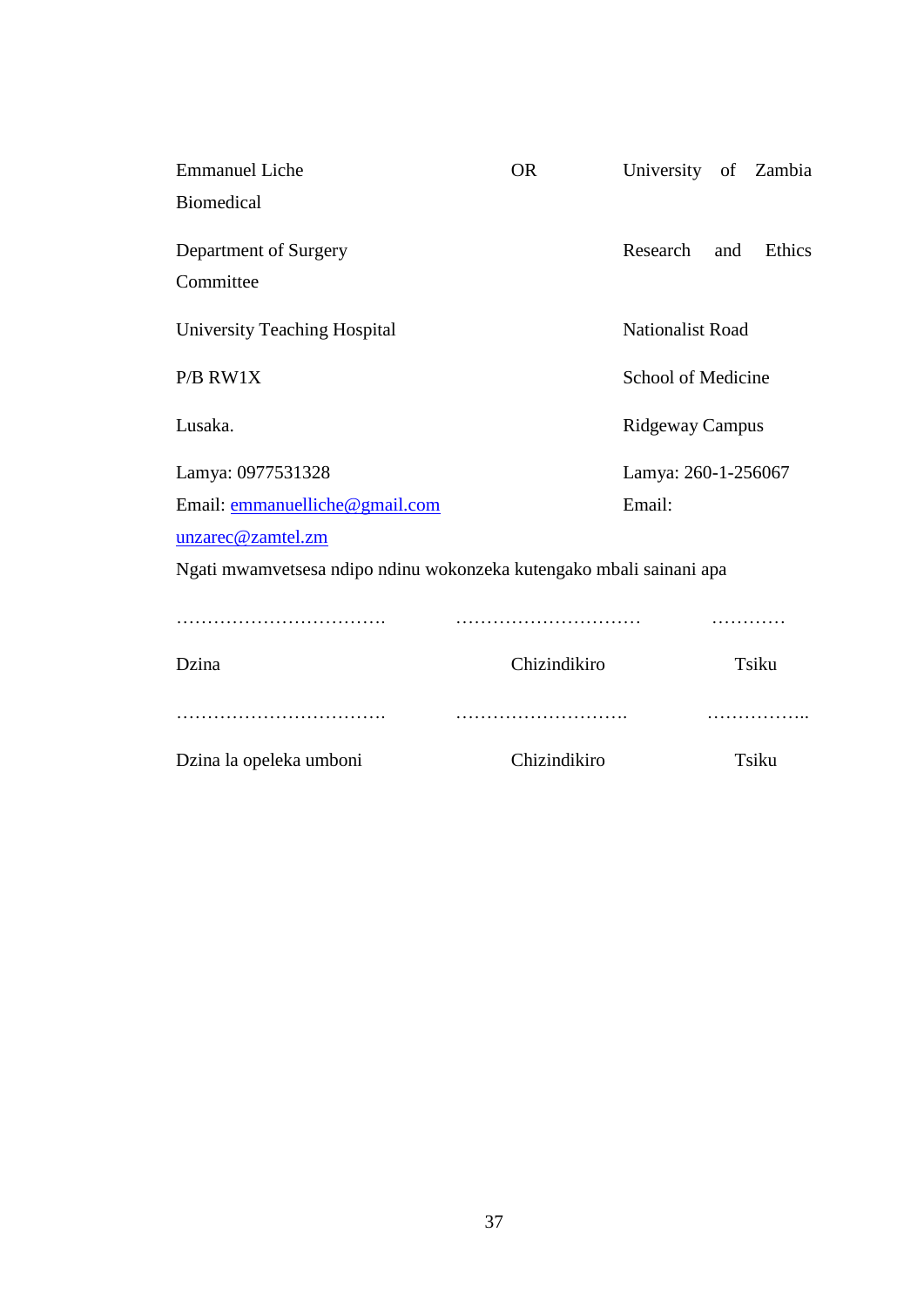#### APPENDIX 2: CONSENT FORM

# A COMPARATIVE STUDY ON EFFECTS OF HONEY AND SILVER SULFADIAZINE ON BURN WOUND OUTCOMES IN PEDIATRIC PATIENTS AT UNIVERSITY TEACHING HOSPITAL, ZAMBIA

I, …………………………………………………., do hereby confirm that the nature of this clinical study has been sufficiently explained to me. I am aware that my child's personal details will be kept confidential and I understand that I may voluntarily, at any point, withdraw my child's participation without suffering any consequences. I have been given sufficient time to ask questions and seek clarifications, and of my own free will declare my child's participation in this research. I have also received a signed copy of this agreement.

| Name of Participant (Print) | Signature/Thumb print | Date |
|-----------------------------|-----------------------|------|
| Witness (Print name)        | Signature/Thumb print | Date |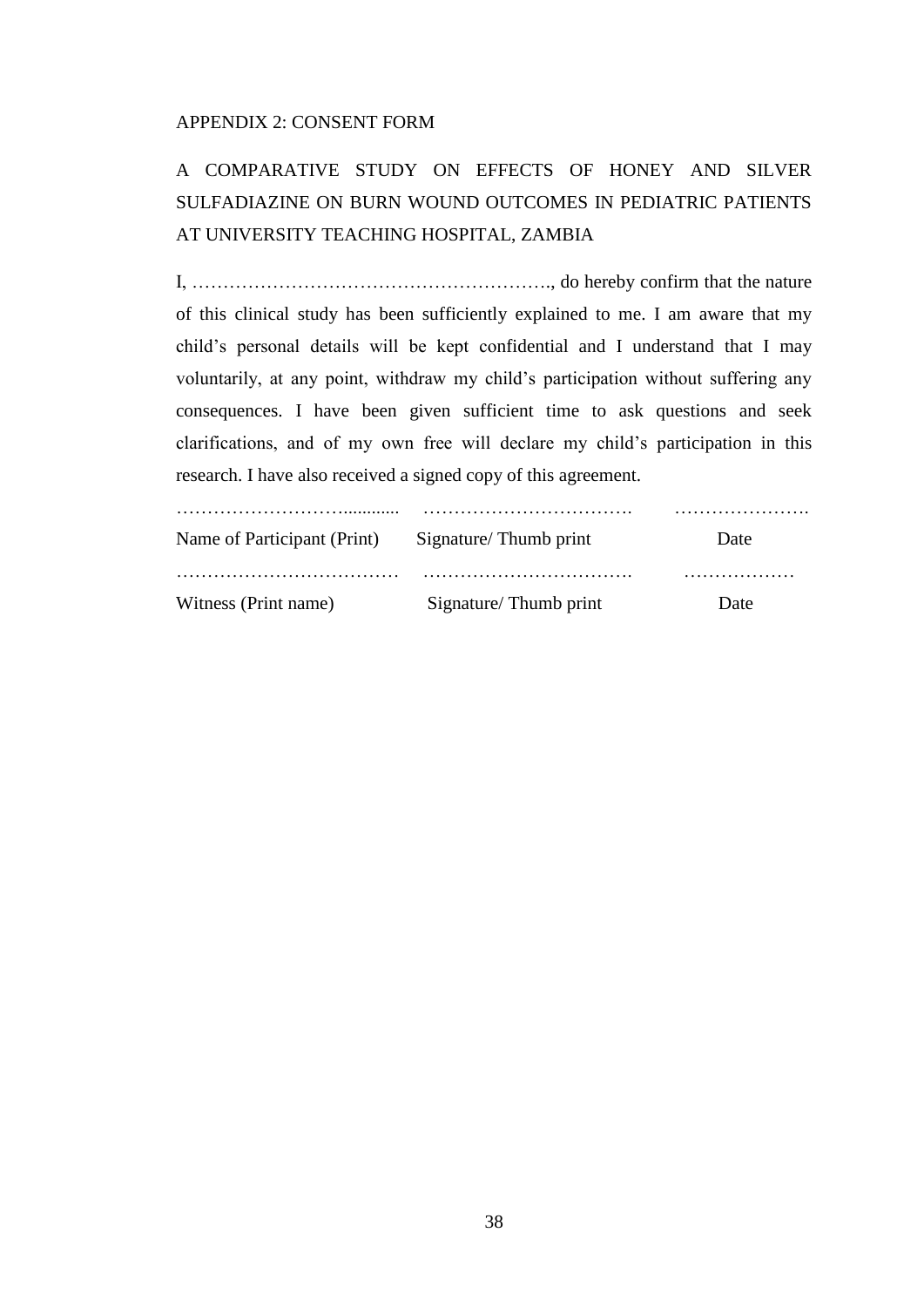## PEPALA LACHIVOMELEZO

PHUNZIRO LOYANGANA PAKASEBENZEDWE KA MANKHWALA A UCHI NDI *SILVER SULFADIAZINE* PA ZILONDA ZAKUPSA NDI MOTO PAKATI PA ANA PA CHIPATALA CHOPHUNZITSILA ZAUMOYO MUMUZINDA WA LUSAKA MUZIKO LA ZAMBIA

Ine…………………………………………………….ndikusimikidza kuti zonse zokhudza kutengako mbali ku phunziroli andifotokozela bwino bwino. Ndikudziwa kuti zonse zomwe zingalenge mwana wanga kudziwika zizasungwida mwachinsinsi. Ndiponso ndikudziwa kuti ndabvomeleza kutengako mbali mosakakamizidwa ndipo ndili ndi ufulu wochokako ku phunziroli kopanda zifukwa. Ndapatsidwa nthawi yokwanila kuti ndifunse zonse zakukhosi ndipo mwaufulu ndikusimikidza kuti mwana wanga atengeko mbali kuphunziro.Ndisimikidzanso kuti andipatsa pepala lomasulira phunziroli.

| Dzina la obvomekedza    | Chidzindikiro | Tsiku |
|-------------------------|---------------|-------|
|                         |               |       |
| Dzina la opeleka umboni | Chidzindikiro | Tsiku |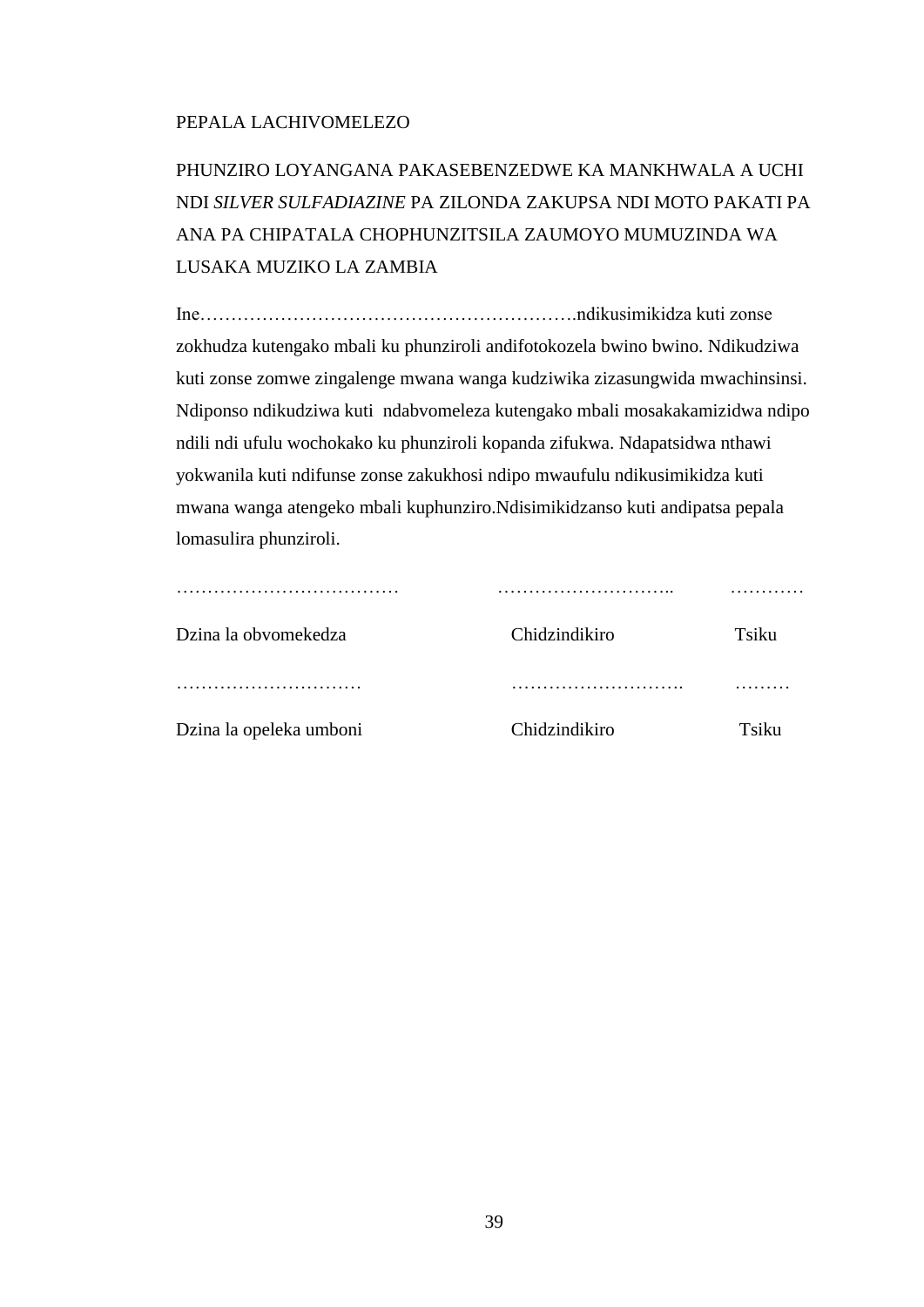## APPENDIX 3: DATA COLLECTION SHEET

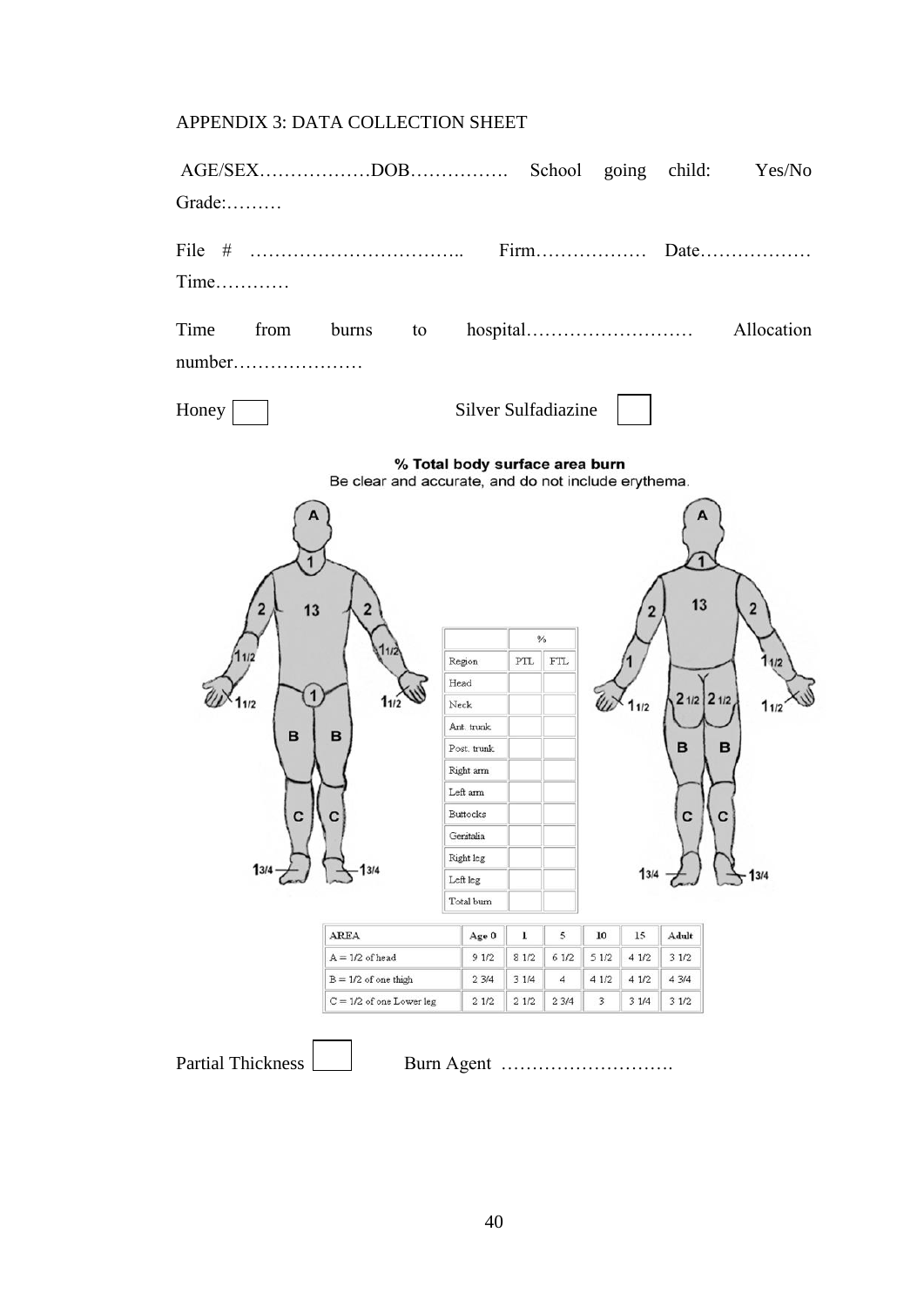| <b>Admission Day</b>                                                  |
|-----------------------------------------------------------------------|
|                                                                       |
| Microscopy result: Positive<br>$Negative$  <br>Culture<br>results     |
|                                                                       |
|                                                                       |
| Day 3 post Admission                                                  |
|                                                                       |
| Microscopy result: Positive     Negative     Culture                  |
| Sensitivity                                                           |
| Day 7 post admission                                                  |
| Status of patient: Admitted/Discharged                                |
|                                                                       |
|                                                                       |
| Microscopy result of swabs: Positive    <br>$Negative$    <br>Culture |
|                                                                       |
|                                                                       |
| Description of the wound: Healed  <br>Not Healed                      |
| Day 10 post Admission                                                 |
| Discharged<br>Status of patient: Admitted                             |
|                                                                       |
|                                                                       |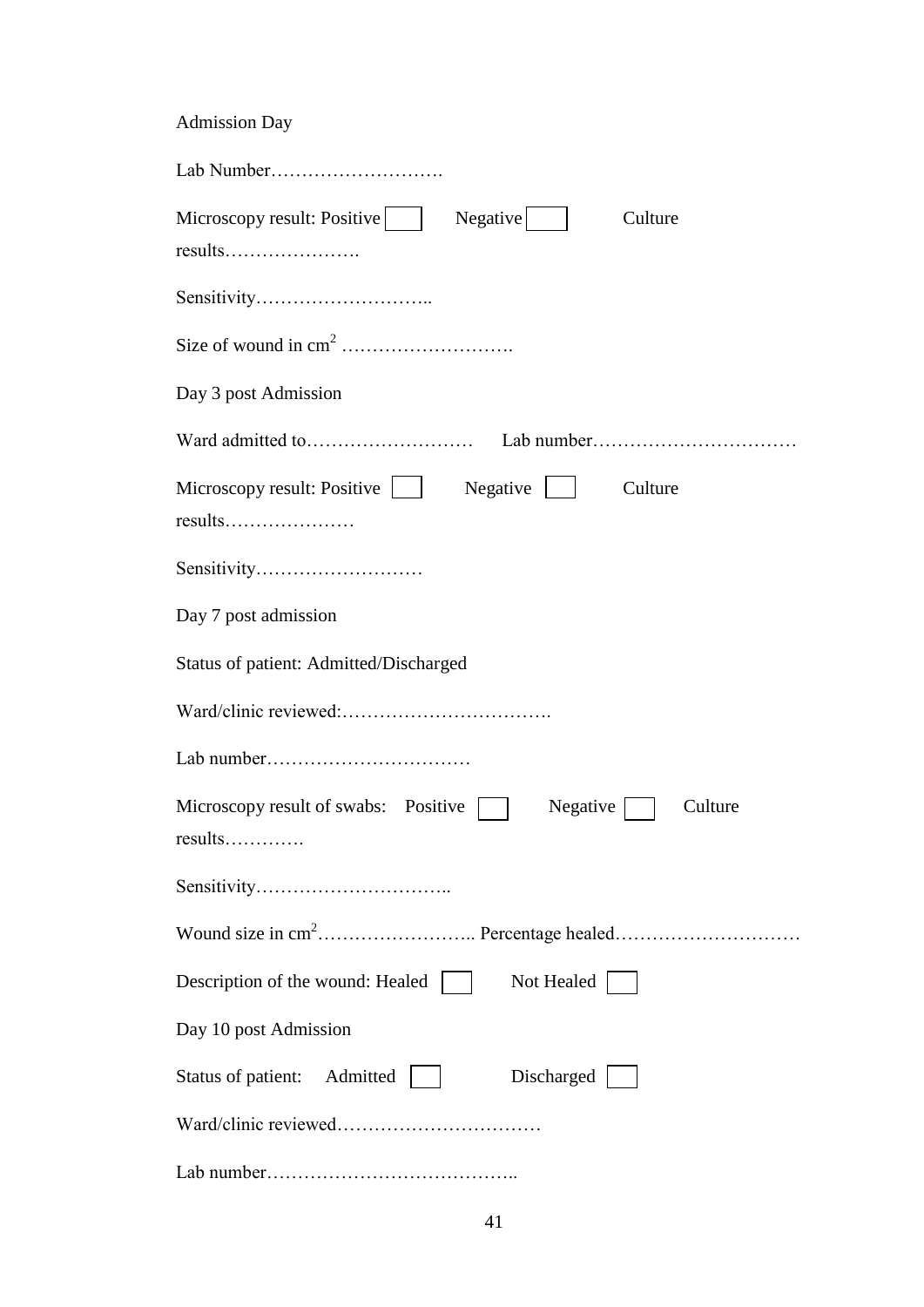| Microscopy results: Positive<br>Negative<br>Culture |
|-----------------------------------------------------|
|                                                     |
| Sensitivity                                         |
|                                                     |
| Not healed  <br>Description of wounds: Healed       |
| Day 14 post admission                               |
| Status of patient: Admitted     Discharged          |
|                                                     |
|                                                     |
| Description of wounds: Healed   Not Healed          |
| Day 21 post admission                               |
| Status of patient: Admitted     Discharged          |
|                                                     |
|                                                     |
| Description of wounds: Healed<br>Not Healed         |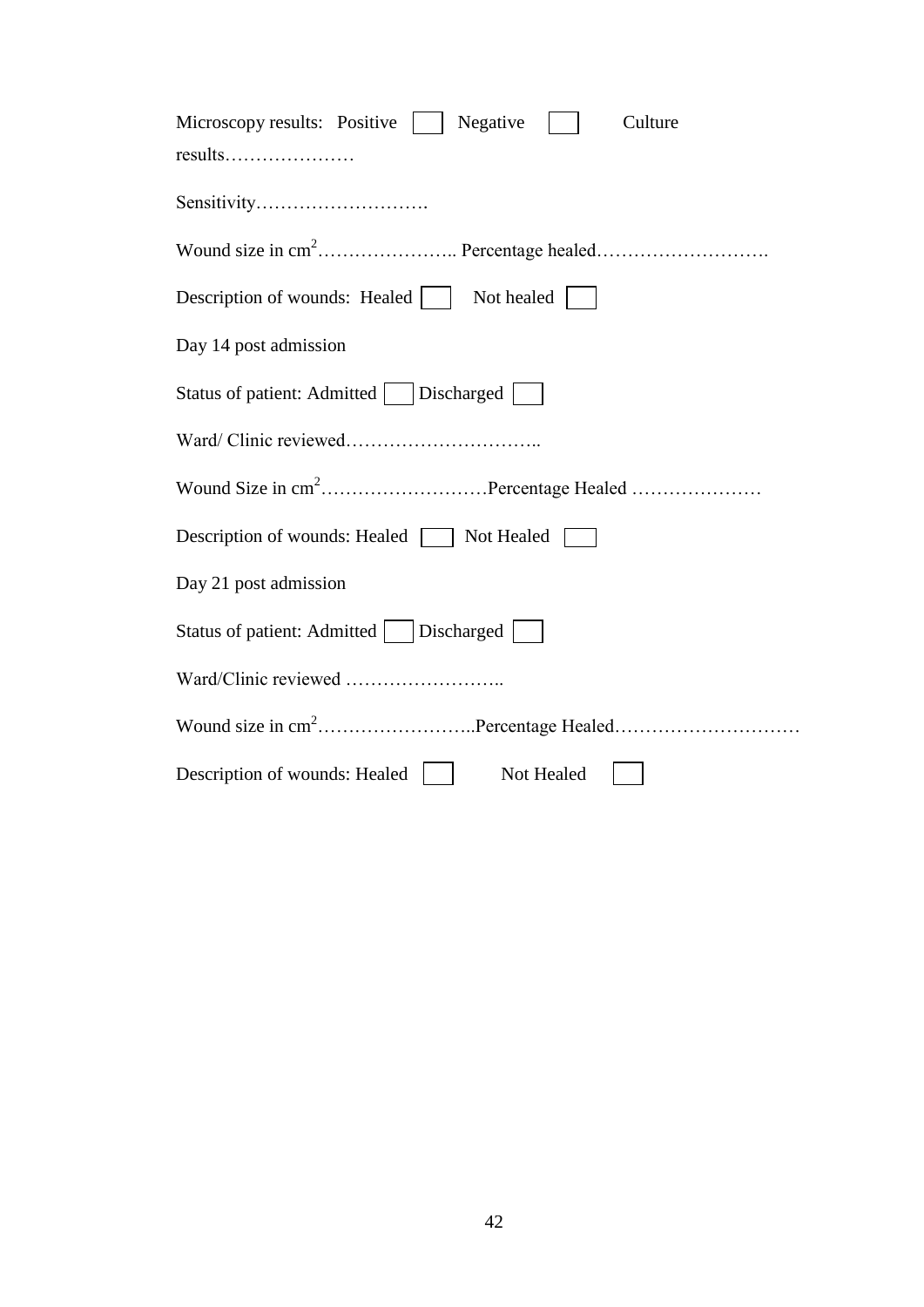#### APPENDIX 4: PATIENT INFORMATION SHEET

## A COMPARATIVE STUDY ON EFFECTS OF HONEY AND SILVER SULFADIAZINE ON BURN WOUND OUTCOMES IN PEDIATRIC PATIENTS AT UNIVERSITY TEACHING HOSPITAL, ZAMBIA

#### **Introduction**

I, Emmanuel Liche, Master of Medicine (M.Med) in General Surgery student in the School of Medicine at The University of Zambia, hereby request your child's participation in the above mentioned research study. This study is part of the requirement for me to become a doctor who does operations. I kindly request you to carefully read this document and ask me anything you do not understand. I would like you to understand the purpose of the study and what is expected of you. Kindly remember that participation in this study is absolutely voluntary. If you agree to take part in this study, you will be asked to sign consent form in the presence of a witness.

#### **Aim of the study**

The purpose of the study is to compare effects of honey and Silver Sulfadiazine on outcomes in burn wounds

#### **Procedure of the study**

If you agree to participate in this study, information will be obtained from you and entered into the burns chart. The patient (your child) will be examined to ascertain the site of the burns, depth and percentage of the burnt surface area. A swab (a cotton wool mounted on a stick for collecting specimens from wounds) specimen will be collected from the burns on your first presentation to hospital. A follow-up swab specimen will be collected again from the burns on day 3, 7 and 10 of your admission or clinic visit. Moreover, the size of the wound will initially be assessed and subsequent assessments will be done on day 7, 14 and 21 from the day of initial presentation to assess healing. There will be two research assistants who will be trained on collection of swabs and measurement of wound size using a graduated 1  $\text{cm}^2$  paper .Once admitted, the patient's guardian will pick a number corresponding to the type of intervention (honey Vs silver sulphadiazine) and dressings will be changed once a day. If infection sets in, both groups will benefit from systemic antibiotics.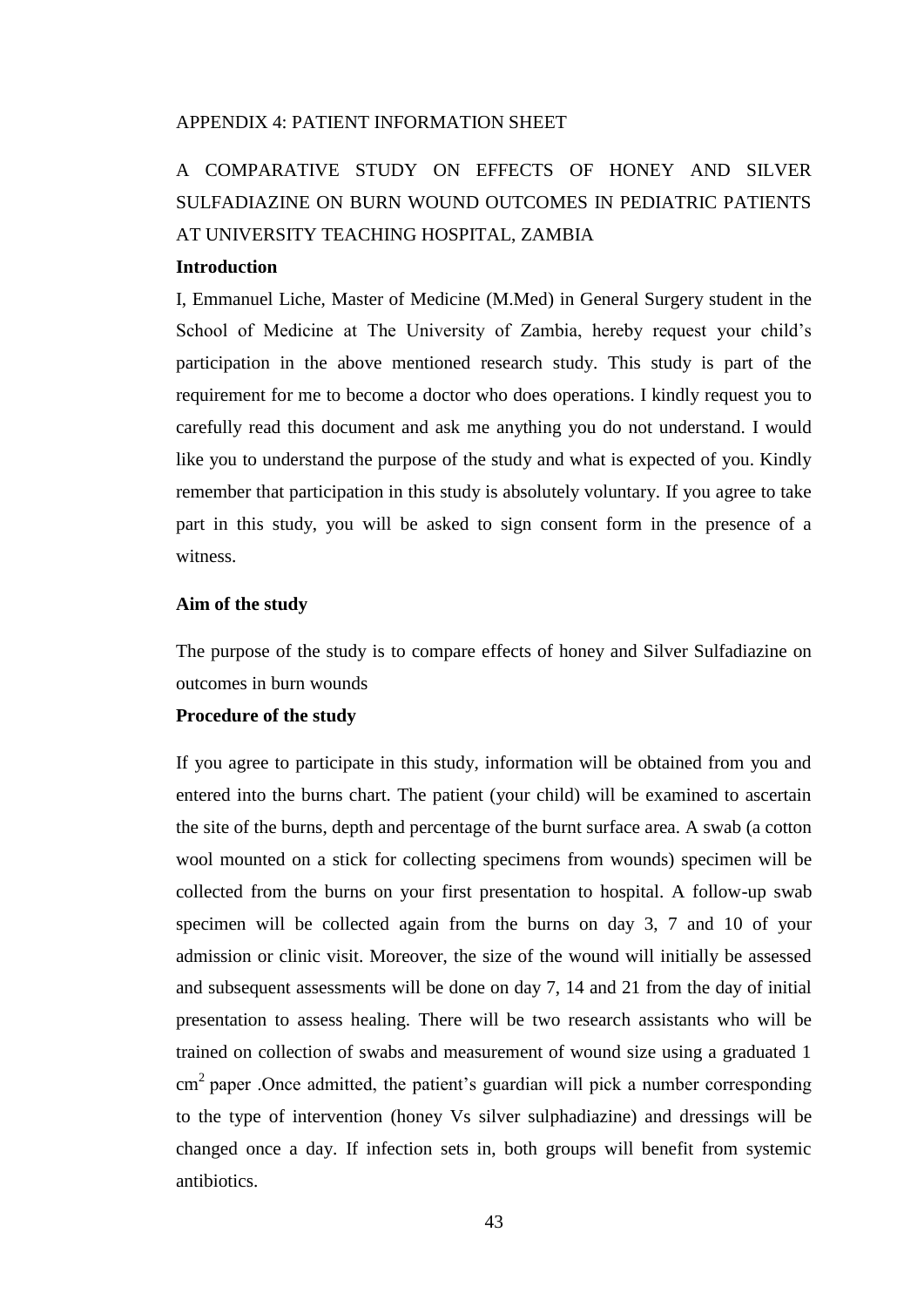#### **Possible risks and discomfort**

Participation in this study will not expose your child to any risk as the honey used is sterile. However minor reaction might be seen and further during collection of the swab, your child might experience slight pain as the swab is being taken from the burn wound itself. Kindly note that as routine management of all burns patients, adequate medication to relieve pain will be given to your child.

#### **Benefits**

There are no monetary benefits attached to your child's participation in this study. However your child will benefit from frequent reviews whilst in the hospital and you will be reminded for follow up reviews in the clinic. Moreover your participation will be of help to the institution to manage burn wounds better

#### **Confidentiality**

All the information collected is strictly confidential. Data that will be collected, analysed and reported on will not include your name and therefore cannot be traced to you and the data collected is strictly for the purposes of academia and clinical benefit

#### **Refusal and Withdrawal**

You are free to refuse participation in this study as it is your right and it has no negative impact on the quality of health care your child will receive. Even upon giving consent you are still at liberty to withdraw your child from the study.

#### **Consent**

Your Child's participation is absolutely voluntary. Thus you are free to withdraw the child from the study at any time for any reason without any consequence to your child. If you agree for your child to participate in the study, you will be required to sign a consent form in the presence of a witness. A copy of this information sheet will be given to you.

I am grateful to you for considering participation in this study. For any concerns and clarifications, please contact Dr. Liche Emmanuel or The University of Zambia Biomedical Research Ethics Committee on the following respective addresses: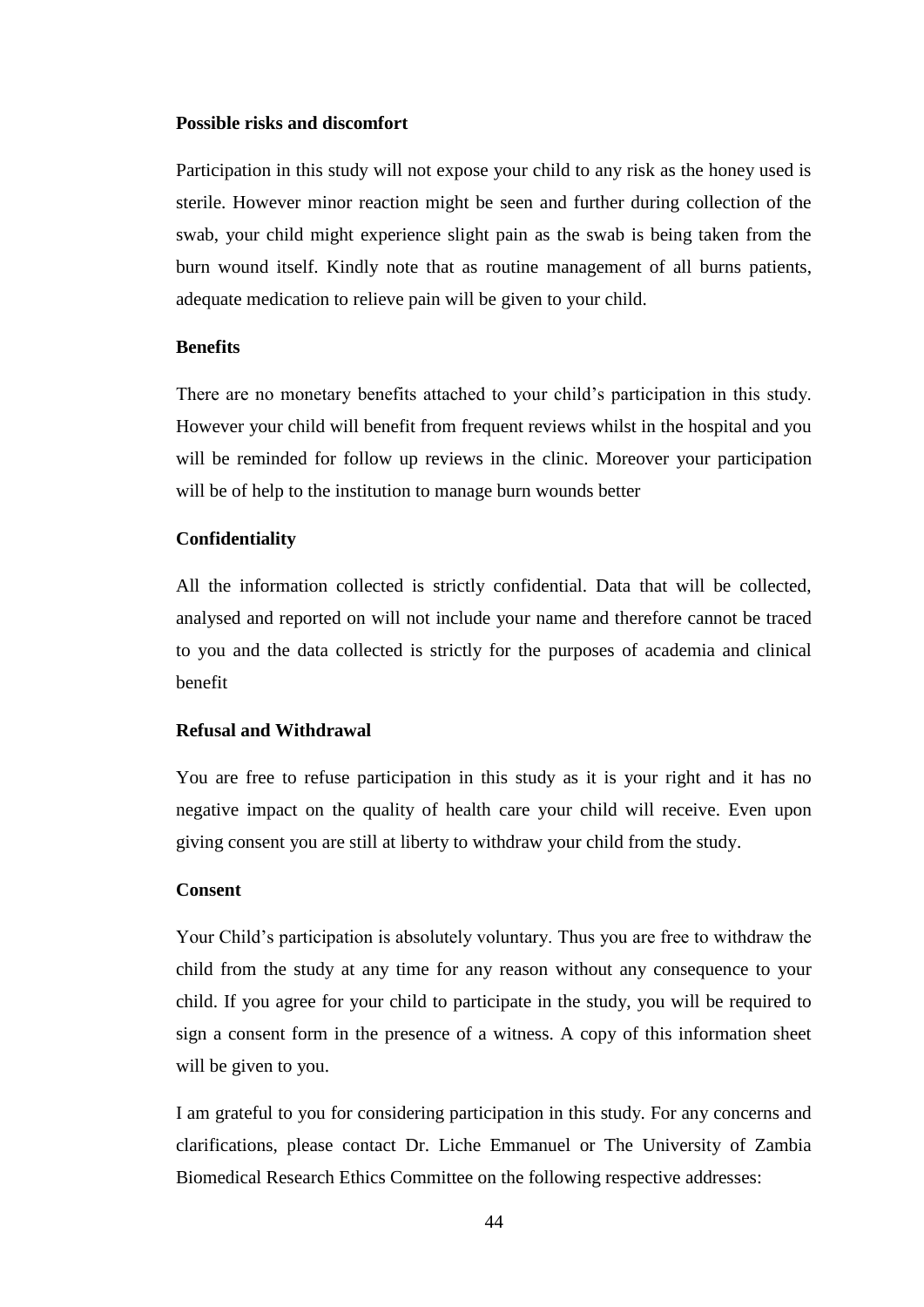Dr. Liche Emmanuel

University Teaching Hospital,

Private Bag 1X RW,

Lusaka.

Phone +260977531328, email: emmanuelliche@gmail.com

OR

The University of Zambia Biomedical Research Ethics Committee (UNZABREC),

School of Medicine,

Ridgeway Campus,

Nationalist Road,

Lusaka.

Phone: 260-1-256067, email: unzarec@zmtel.zm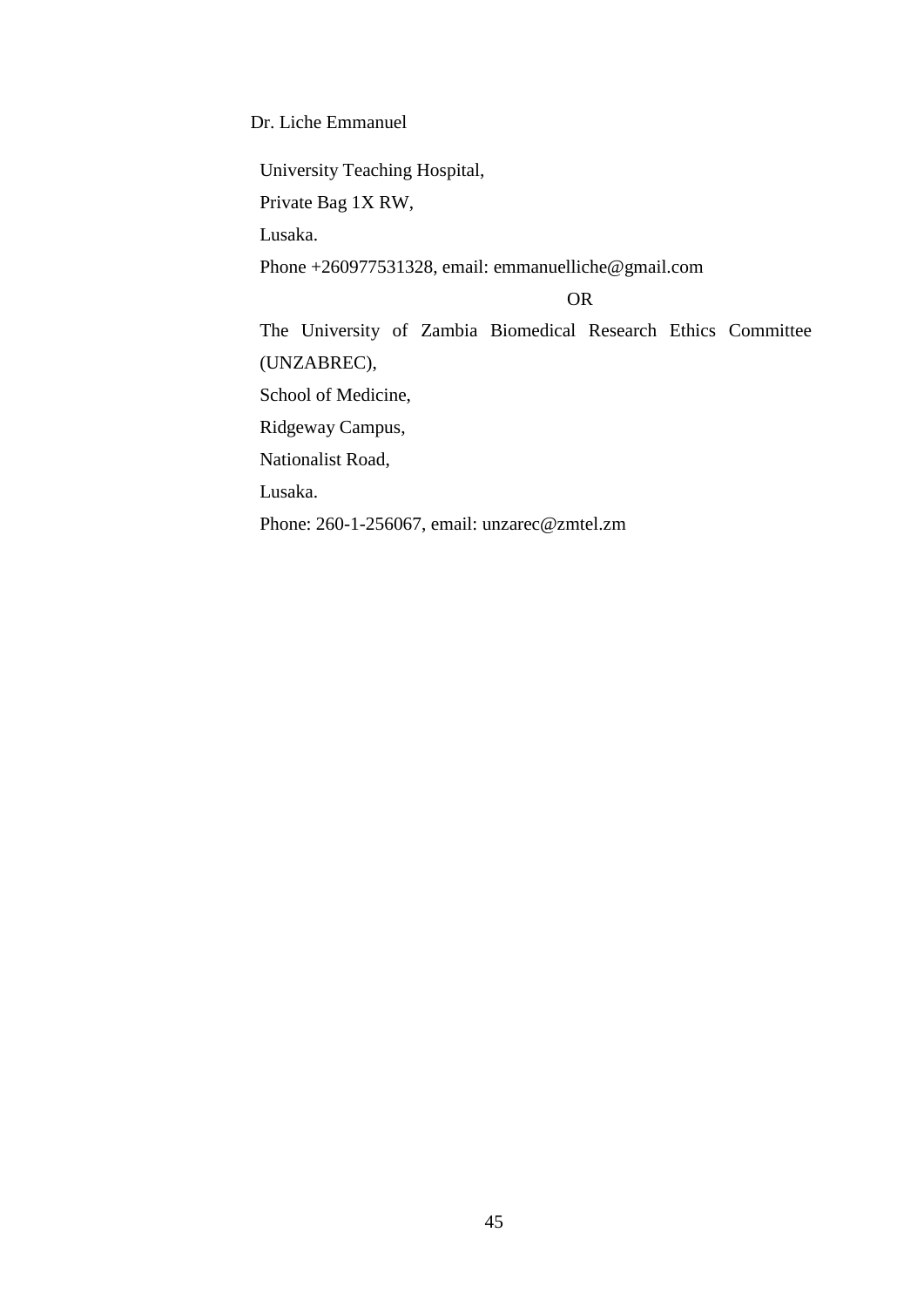## PEPALA LA CHIDZIWITSO KWA ODWALA OTENGAKO MBALI **KUPHUNZIRO**

PHUNZIRO LOYANGANA PAKASEBENZEDWE KA MANKHWALA A UCHI NDI *SILVER SULFADIAZINE* PA ZILONDA ZAKUPSA NDI MOTO PAKATI PA ANA PA CHIPATALA CHOPHUNZITSILA ZAUMOYO MUMUZINDA WA LUSAKA MUZIKO LA ZAMBIA.

#### **Malonje**

Ine dzina langa ndi Emmanuel Liche mwana wasukulu wophunzira zaukaswili ochita maopaleshoni pa sukulu lapamwamba la UNZA. Ndifuna Kukupemphani kutengango mbali pa phunziro lomwe mutu wache ndanena kale. Phunziro limeli lizandithandiza kuti ndifike kumapeto a maphunziro anga. Mupemphedwa kuti mudekhe mutima ndi kuwelenga pepala ili ndipo ngati simvetsesa mungathe kundifunsa. Mumvetsese lingo la phunziroli ndi zimene mupemphedwa kuchita. Ngati muvomeleza kutengako mbali mungathe kuika chizindikilo chanu papepala lachibvomelezo ndipo munthu wochita umboni naye achite chimozimozi.

#### **Cholinga cha Phunziro**

Cholinga cha phunziroli ndi kusiyanisa kagwilidwe kanchito ka mankhwala a uchi ndi Silver sulfadiazine pochilitsa zilonda zakupsa ndi moto mu gulu la ana a zaka kuchoka kubadwa kufika khumi limodzi ndi chiwiri.

#### **Ndondomeko ya Phunziro**

Ngati ndinu wokonzeka kutengako mbali kuphunziroli, muzafunsidwa mafunso okhuza zochitika kuti mwana wanu apse ndi moto. Mwana wanu azapimidwa ndipo tizatsimikiza ukulu wa zilonda pogwilitsa nchito chipepa cholembedwa ndi *Lund* ndi *Browder*. Pachilondapo tizapitsapo katonje kamene kazapelekedwa kuzasainsi kuti apime ngati pali zilombo. Tizachita zimezi patsiku loyamba, lachitatu, lachisanu ndi chiwiri ndiponso lachikhumi.Tizapima ukulu wa zilonda patsiku loyamba, lachisanu ndichiwiri, lachikhumi chimodzi ndi chinayi ndiponso lamakumi awiri ndi chimozi. Mutafika kuchipatala poyamba muzafunsidwa kutenga pepala lomwe muzauzidwa mutundu wamamnkhwala pakati pauchi ndi Silver sulfadiazine omwe mwana wanu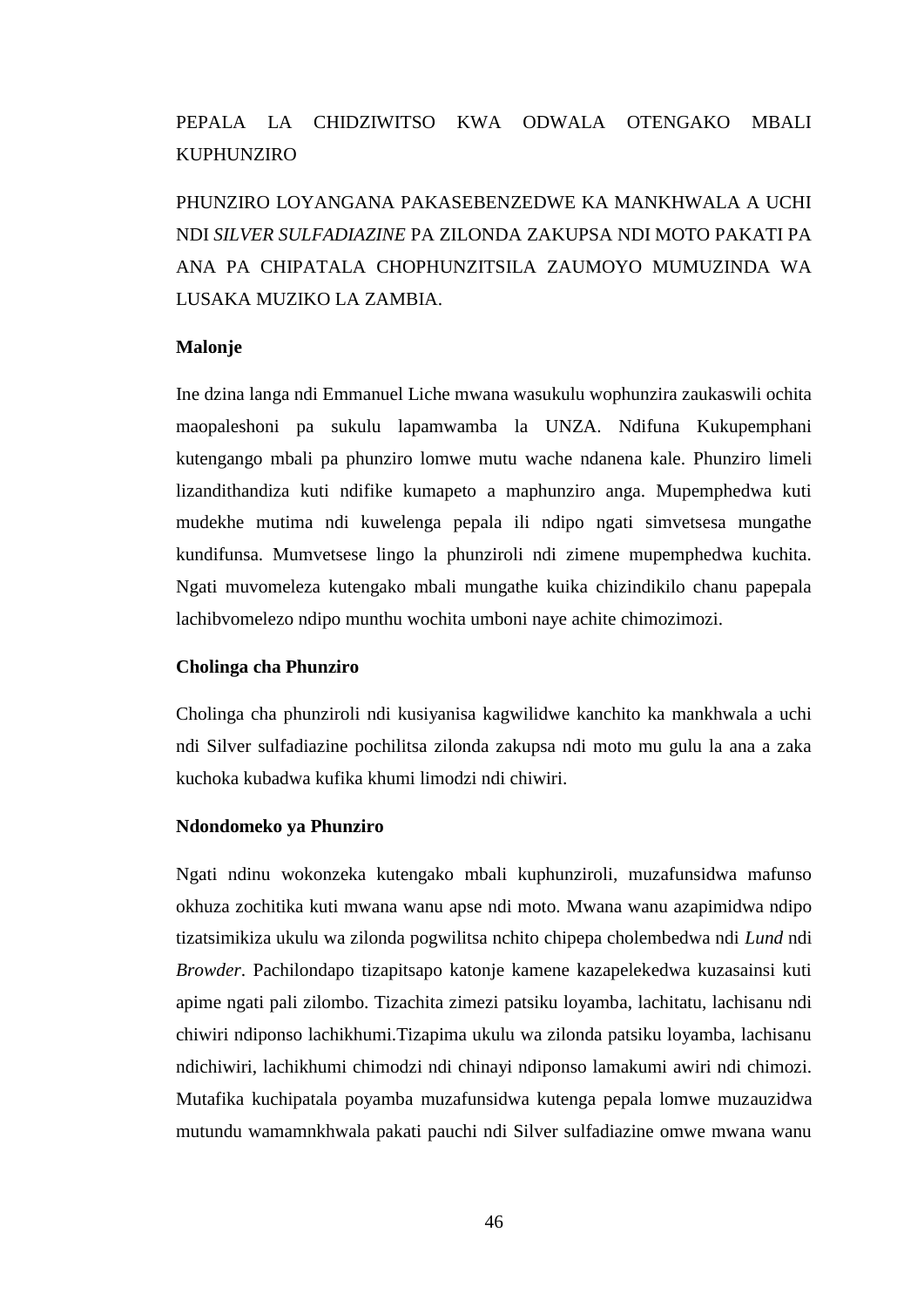azapatsidwa. Ngati zilonda z mwana wanu zapezeka ndi tulombo ngakhale ali pa mankhwalawo, azapatsidwa mankhwala ena omwe atha kupaya tulomboto.

#### **Chiopsezo**

Mwana wanu sazakhala ndi chiopsezo potengako mbali kuphunziro popeza mankhwala amene azapatsidwa ndi opimidwa bwino ndipo alibe bvuto lili lonse. Mwana wanu angathe kumvera kuwawa pamene tipititsa katonje pachilonda. Mufunika kudziwa kuti chisamalilo cha zilonda zamoto, odwala onse apasidwa mankhwala olekesa kuwawa. Kotero mwana wanu nayenso azapatsidwa mankhwala ameneyo.

#### **Chinsinsi**

Zonse zomwe tikambitsana ndi kuchita mu phunziroli zizasungidwa chinsinsi pakati pa inu ndi ife. Zonse zotuluta muphunziro ili ndizotithandiza kusamala ana bwino omwe akabwele kuchipatala.

#### **Kuchokako ku mbali ya phunziro**

Ngakhale mutabvomela kutengako mbali kuphunziroli, mungathe kuchoka popanda zifukwa zili zonse. Muli ndi ufulu wakukana kutengako mbali. Chikakamizo kulibe.

#### **Phindu Lotengako Mbali**

Mukatengako mbali kuphunziro, kulibe malipiro a khobili. Koma mwana wanu azasamalidwa bwino ndipo mankhwala onse muzapatsidwa mwaulele. Kutengako mbali kwanu nkotithandiza ife achipatala kupeza njila yabwino yotandizila odwala ndi zilonda za moto.

#### **Chibvomelezo**

Kuvomeleza kuti mwana wanu atengeko mbali ku phunziro ndi ufulu wanu; mungathe kuvomeleza kapena kukana. Ndipo ngakhale mutabvomereza kale, ngati zamukati zace za phunziro ndizododometsa mungathe kusiya kutengako mbali popanda kuopsedwa.